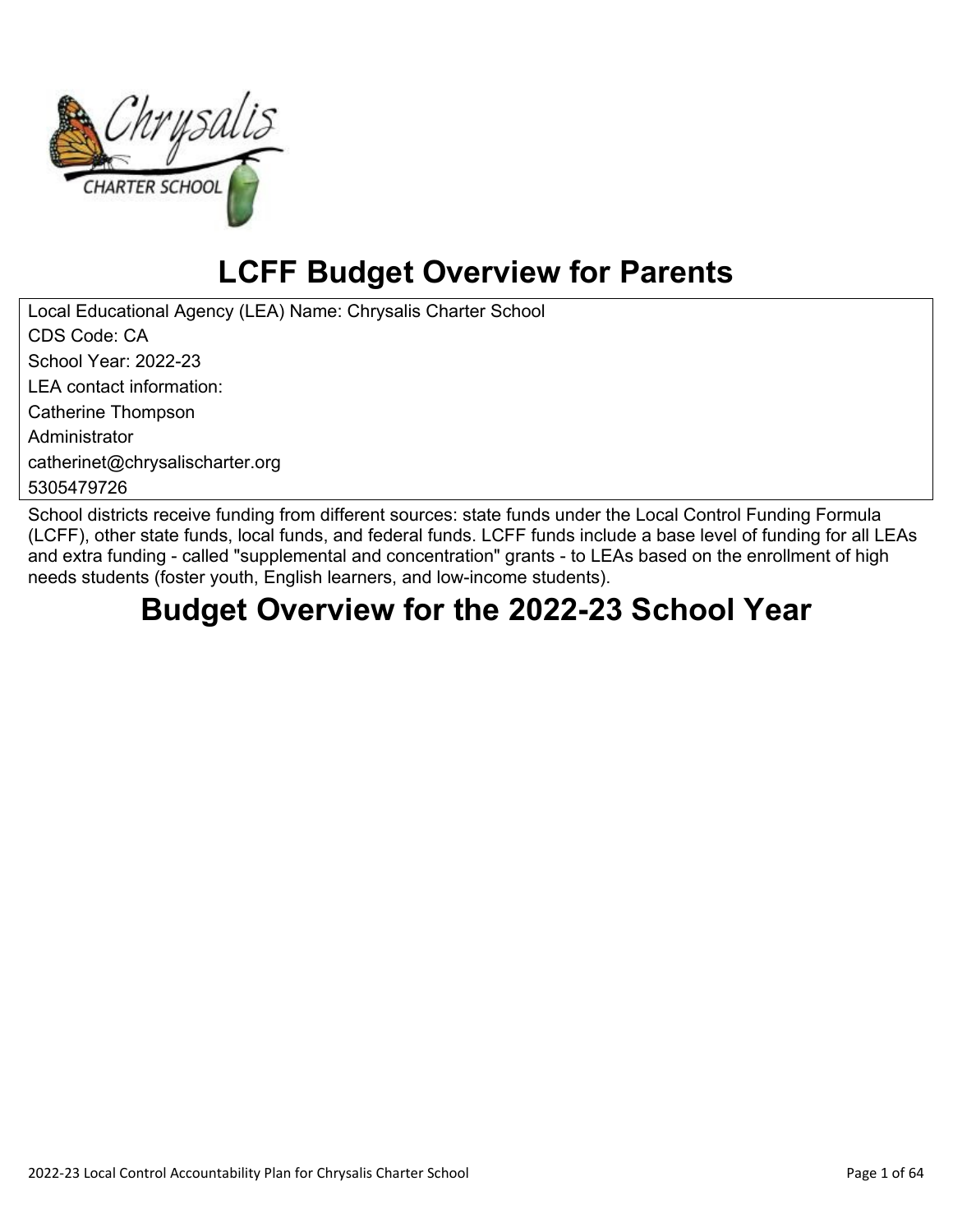

year from all sources.

The text description for the above chart is as follows: The total revenue projected for Chrysalis Charter School is \$2,758,741, of which \$2059297 is Local Control Funding Formula (LCFF), \$217346 is other state funds, \$205514 is local funds, and \$276584 is federal funds. Of the \$2059297 in LCFF Funds, \$143529 is generated based on the enrollment of high needs students (foster youth, English learner, and low-income students).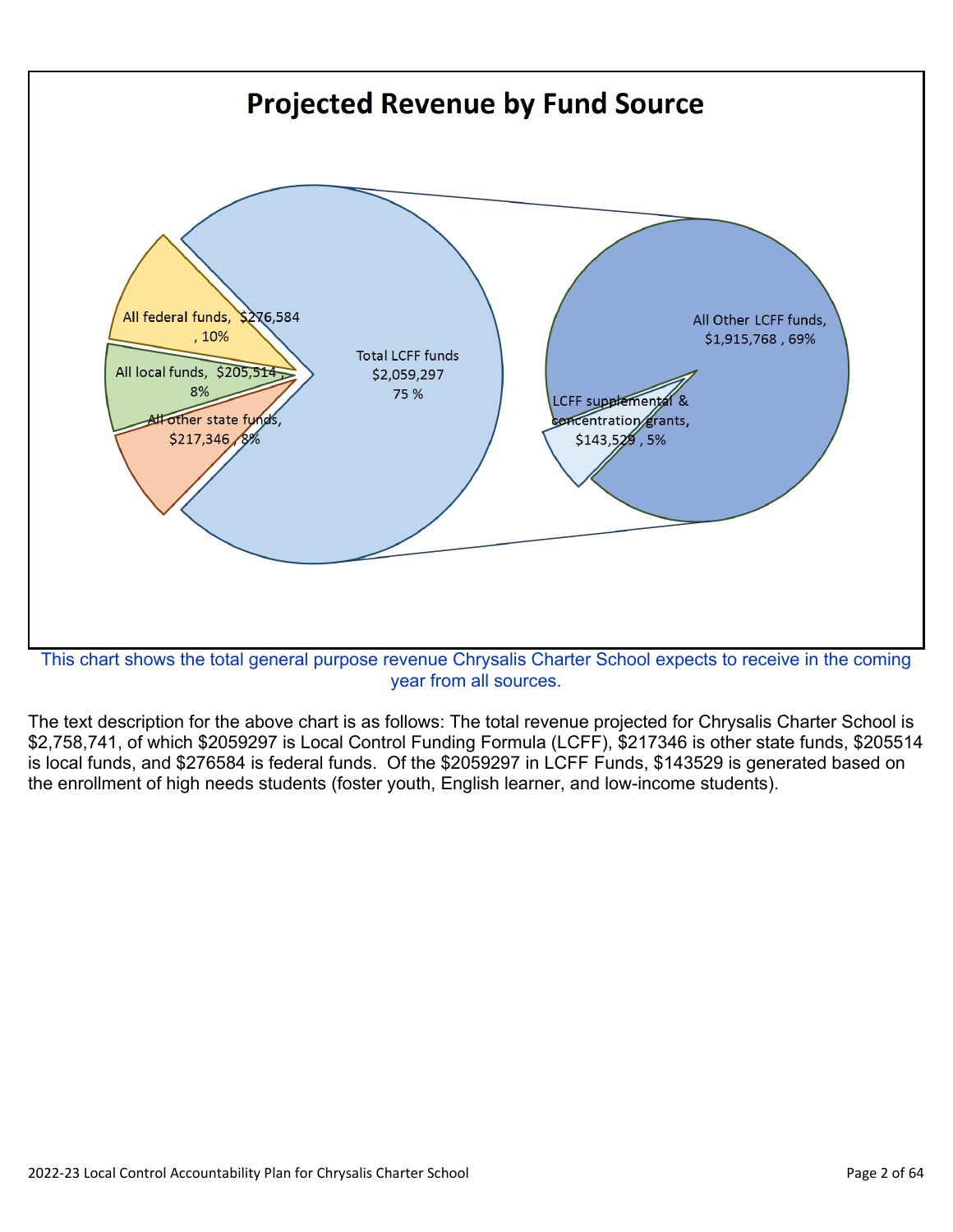## **LCFF Budget Overview for Parents**

The LCFF gives school districts more flexibility in deciding how to use state funds. In exchange, school districts must work with parents, educators, students, and the community to develop a Local Control and Accountability Plan (LCAP) that shows how they will use these funds to serve students.



This chart provides a quick summary of how much Chrysalis Charter School plans to spend for 2022-23. It shows how much of the total is tied to planned actions and services in the LCAP.

The text description of the above chart is as follows: Chrysalis Charter School plans to spend \$2518493 for the 2022-23 school year. Of that amount, \$1467215 is tied to actions/services in the LCAP and \$1,051,278 is not included in the LCAP. The budgeted expenditures that are not included in the LCAP will be used for the following:

Budgeted expenditures not specifically outlined in the LCAP include: classified salary and benefits for paraprofessionals and school office staff as well as general operating costs such as utilities, insurance, audit fees, and contracted business services.

## **Increased or Improved Services for High Needs Students in the LCAP for the 2022-23 School Year**

In 2022-23, Chrysalis Charter School is projecting it will receive \$143529 based on the enrollment of foster youth, English learner, and low-income students. Chrysalis Charter School must describe how it intends to increase or improve services for high needs students in the LCAP. Chrysalis Charter School plans to spend \$165559 towards meeting this requirement, as described in the LCAP.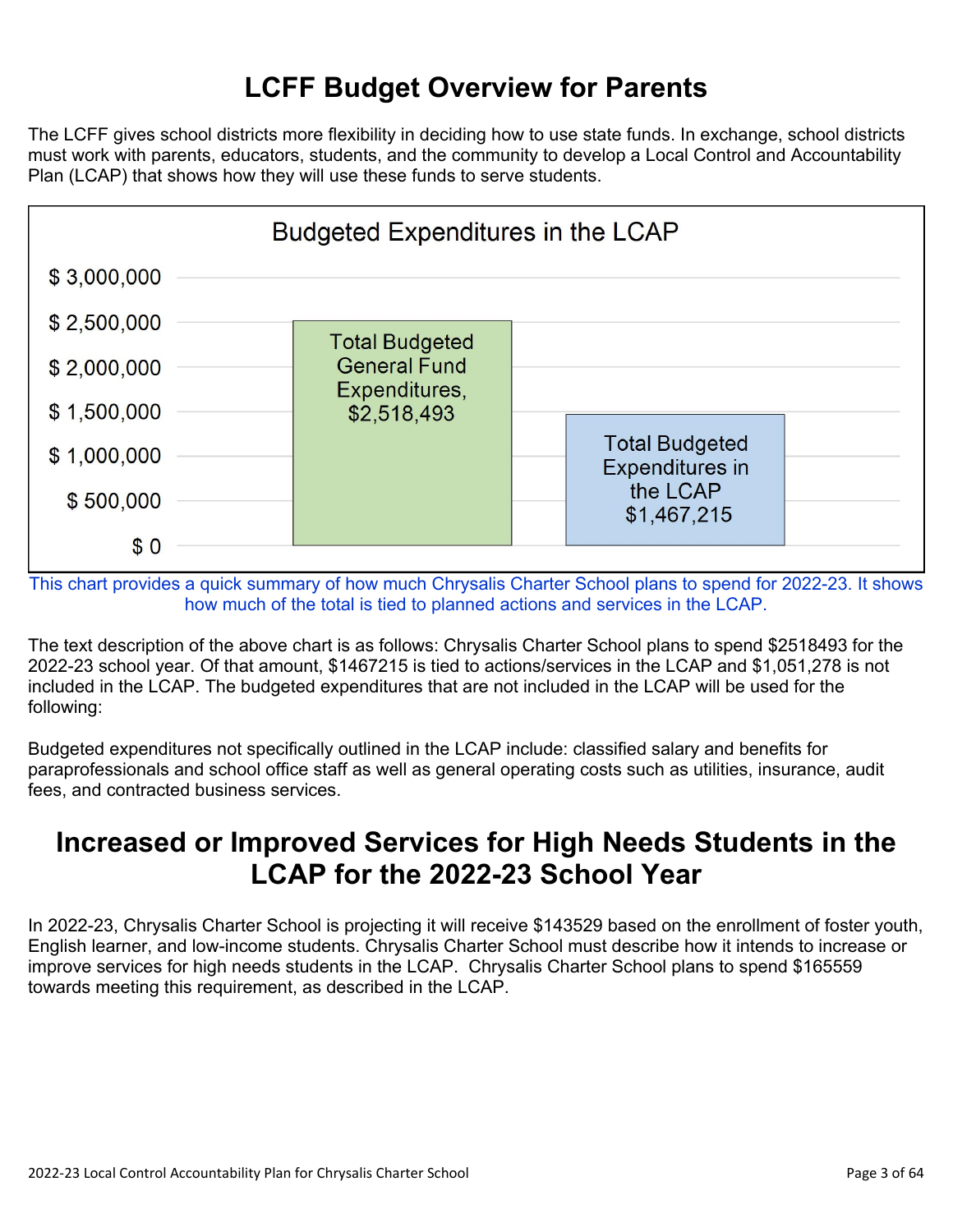## **LCFF Budget Overview for Parents**

## **Update on Increased or Improved Services for High Needs Students in 2021-22**



This chart compares what Chrysalis Charter School budgeted last year in the LCAP for actions and services that contribute to increasing or improving services for high needs students with what Chrysalis Charter School estimates it has spent on actions and services that contribute to increasing or improving services for high needs students in the current year.

The text description of the above chart is as follows: In 2021-22, Chrysalis Charter School's LCAP budgeted \$168908 for planned actions to increase or improve services for high needs students. Chrysalis Charter School actually spent \$170601 for actions to increase or improve services for high needs students in 2021-22.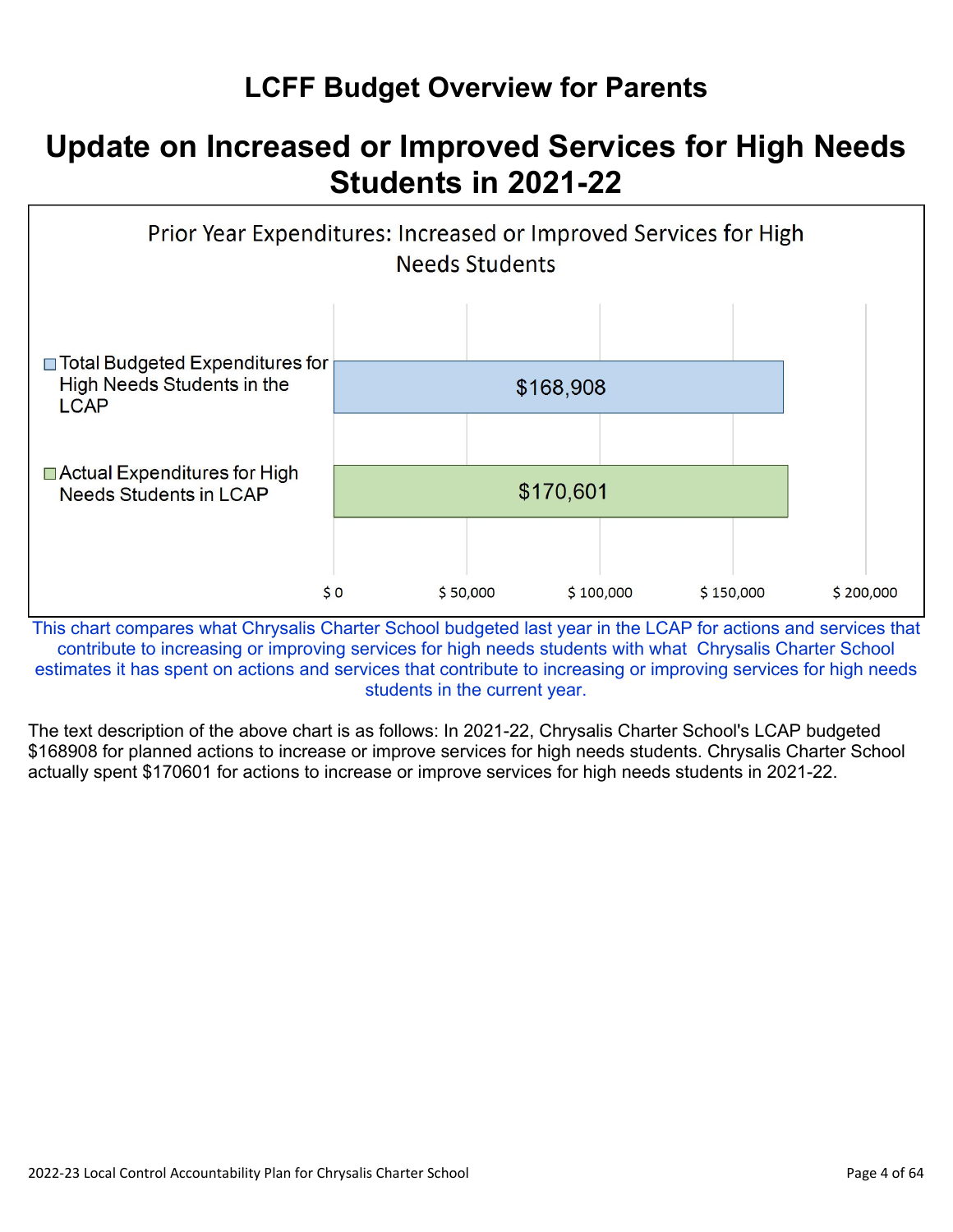

# **Supplement to the Annual Update to the 2021–22 Local Control and Accountability Plan**

| <b>Local Educational Agency (LEA) Name</b> | <b>Contact Name and Title</b> | <b>Email and Phone</b>          |
|--------------------------------------------|-------------------------------|---------------------------------|
| Chrysalis Charter School                   | Catherine Thompson            | catherinet@chrysalischarter.org |
|                                            | Administrator                 | (530)547-9726                   |

California's 2021–22 Budget Act, the federal American Rescue Plan Act of 2021, and other state and federal relief acts have provided local educational agencies (LEAs) with a significant increase in funding to support students, teachers, staff, and their communities in recovering from the COVID-19 pandemic and to address the impacts of distance learning on students. The following is a one-time mid-year report to the local governing board or body and educational partners related to engagement on, and implementation of, these Acts.

A description of how and when the LEA engaged, or plans to engage, its educational partners on the use of funds provided through the Budget Act of 2021 that were not included in the 2020–21 Local Control and Accountability Plan (LCAP).

Chrysalis has worked with the entire community in deciding how to support our students with the additional funding. Teachers discussed and developed staffing patterns and schedules at regular staff meetings during the 2020-21 school year for implementation during the 2021-22 school year. These plans were shared with the Board and discussed at the February, March, April, May and June Board meetings. These plans were also discussed at the February, March, April and May site council meetings in 2020-21 school year. In addition to the open meetings, drop in times were also provided to parents in the morning, afternoon and evening to discuss plans with with the administration. Parent and teacher surveys to be sent in February 2022 will also be used to gauge satisfaction and interest in programs.

A description of how the LEA used, or plans to use, the additional concentration grant add-on funding it received to increase the number of staff who provide direct services to students on school campuses with an enrollment of students who are low-income, English learners, and/or foster youth that is greater than 55 percent.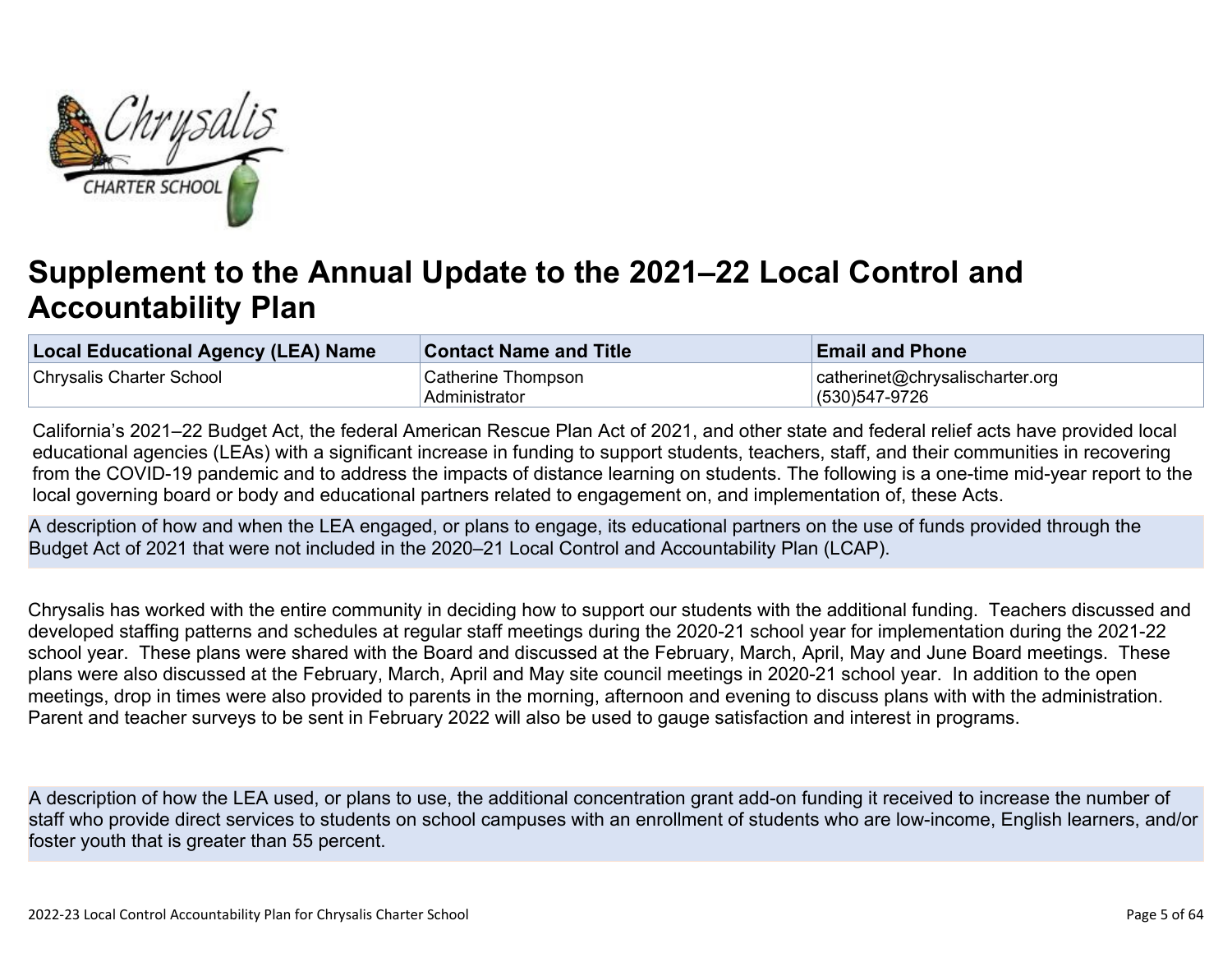With a population of under 55% unduplicated pupil enrollment, this section does not apply to us.

A description of how and when the LEA engaged its educational partners on the use of one-time federal funds received that are intended to support recovery from the COVID-19 pandemic and the impacts of distance learning on pupils.

Chrysalis has worked with the entire community in deciding how to support our students with the additional funding. Teachers discussed and developed staffing patterns and schedules at regular staff meetings during the 2020-21 school year for implementation during the 2021-22 school year. These plans were shared with the Board and discussed at the February, March, April, May and June Board meetings. These plans were also discussed at the February, March, April and May site council meetings in 2020-21 school year. In addition to the open meetings, drop in times were also provided to parents in the morning, afternoon and evening to discuss plans with with the administration. Parent and teacher surveys to be sent in February 2022 will also be used to gauge satisfaction and interest in programs.

A description of how the LEA is implementing the federal American Rescue Plan Act and federal Elementary and Secondary School Emergency Relief expenditure plan, and the successes and challenges experienced during implementation.

Parent communication, teacher observation and students identified increased social anxiety has a complication of COVID - 19. To that extent we have increased our time with the school counselor to 2.5 days per week to accommodate both additional whole class SEL lessons and individual time with the counselor. We have also taken part in the Shasta County Office of Education supports for mental health training, including training two staff members in Project Hope, participating in a county-wide SEL community of practice, piloting the KELVIN SEL program to gain a quarterly "pulse" on our student needs, and contracting with the County Office of Education in their Community Supports program. Learning Loss and ensuring our students are on-track academically has also been a focus for our community.

The entire staff has worked together to develop an enhancement/ intervention program where we are addressing student needs and progress monitoring their growth. Benchmark exams are given in three times per year to assess reading literacy and math skills using BPST, Dibels and I-Ready. Students who are below grade level in reading and math are given intensive instruction in the area where they are struggling to increase their skills in small groups facilitated by trained paraprofessionals and teachers using SIPPS, Phonics for Reading, Writing Skills by Diana Hanbury King and I-ready. Paraprofessionals in K - 3rd grade have been given additional training in SIPPS. Progress monitoring is done every 6 - 8 weeks, and groups are re-arranged as needed. The master schedule was modified and two additional paraprofessionals were hired and our Speech and Language Pathologist time was increased from 1 to 2.5 days per week to ensure that students had access to small group interventions for 30 minutes per day, four days per week. The results of this work are shared three times per year with our site council and twice each year with the school board.

In addition to the above supports and changes we are also using our additional funding to add a full-time P.E. teacher to our staff. The benefits for adding this position have been two-fold: 1. It allows each teacher to have a prep time each day to prepare and monitor student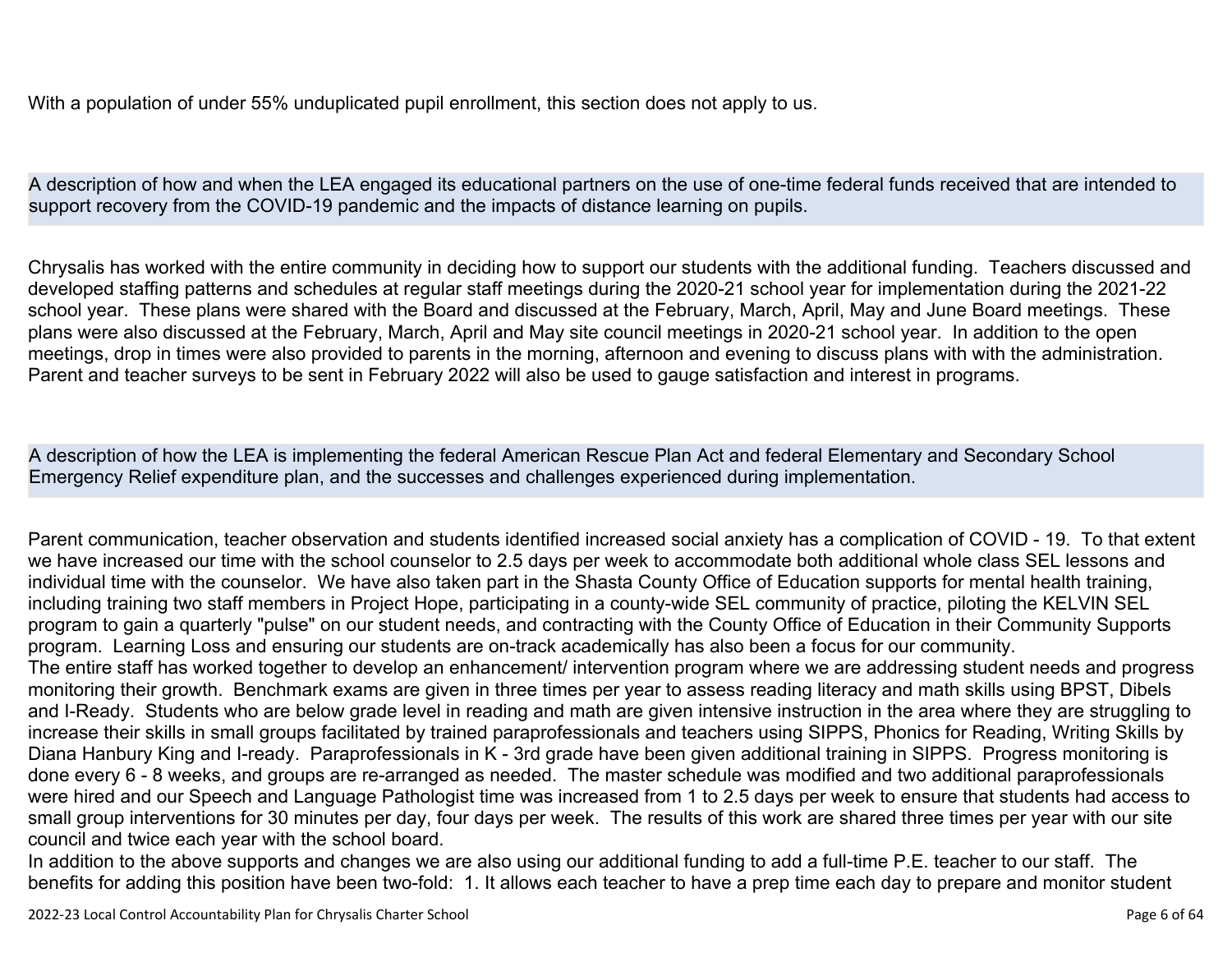progress and interventions. 2. It has increased student engagement and SEL through the sports program we are now able to to offer our students. The demand and enjoyment of cross-country, volleyball, and basketball sports has been enjoyed by a large portion of our students.

A description of how the LEA is using its fiscal resources received for the 2021–22 school year in a manner that is consistent with the applicable plans and is aligned with the LEA's 2021–22 LCAP and Annual Update.

All funds that have been used are all in alignment with our overall LCAP goals.

Goal 1: "All students will experience high quality instruction focused on science and nature, integrated with grade level standards in ELA, Math, PE and Computer Science" All metrics and action items for this goal have been met or are currently in progress

Goal 2: "All students will have an enhancement period built into their schedules to meet their needs as diagnosed with validated benchmark exams to build missing skills or push them deeper into their learning. Students with disabilities will receive "Pull-out" services during this time in order to increase their time in the general education setting." All metrics and action items for this goal have been met or are currently in progress.

Goal 3: "Encourage the light within each student to shine brighter" All metrics and action items for this goal have been met or are currently in progress.

# **Instructions for the Supplement to the Annual Update for the 2021–22 Local Control and Accountability Plan Year**

*For additional questions or technical assistance related to the completion of the Supplement to the Annual Update to the 2021–22 Local Control and Accountability Plan (LCAP), please contact the local county office of education (COE), or the California Department of Education's (CDE's)* Local Agency Systems Support Office, by phone at 916-319-0809 or by email at *[lcff@cde.ca.gov](mailto:lcff@cde.ca.gov)*.

## **Introduction**

California's 2021–22 Budget Act, the federal American Rescue Plan Act of 2021, and other state and federal relief acts have provided local educational agencies (LEAs) with a significant increase in funding to support students, teachers, staff, and their communities in recovering from the COVID-19 pandemic and to address the impacts of distance learning on students. Section 124(e) of Assembly Bill 130 requires LEAs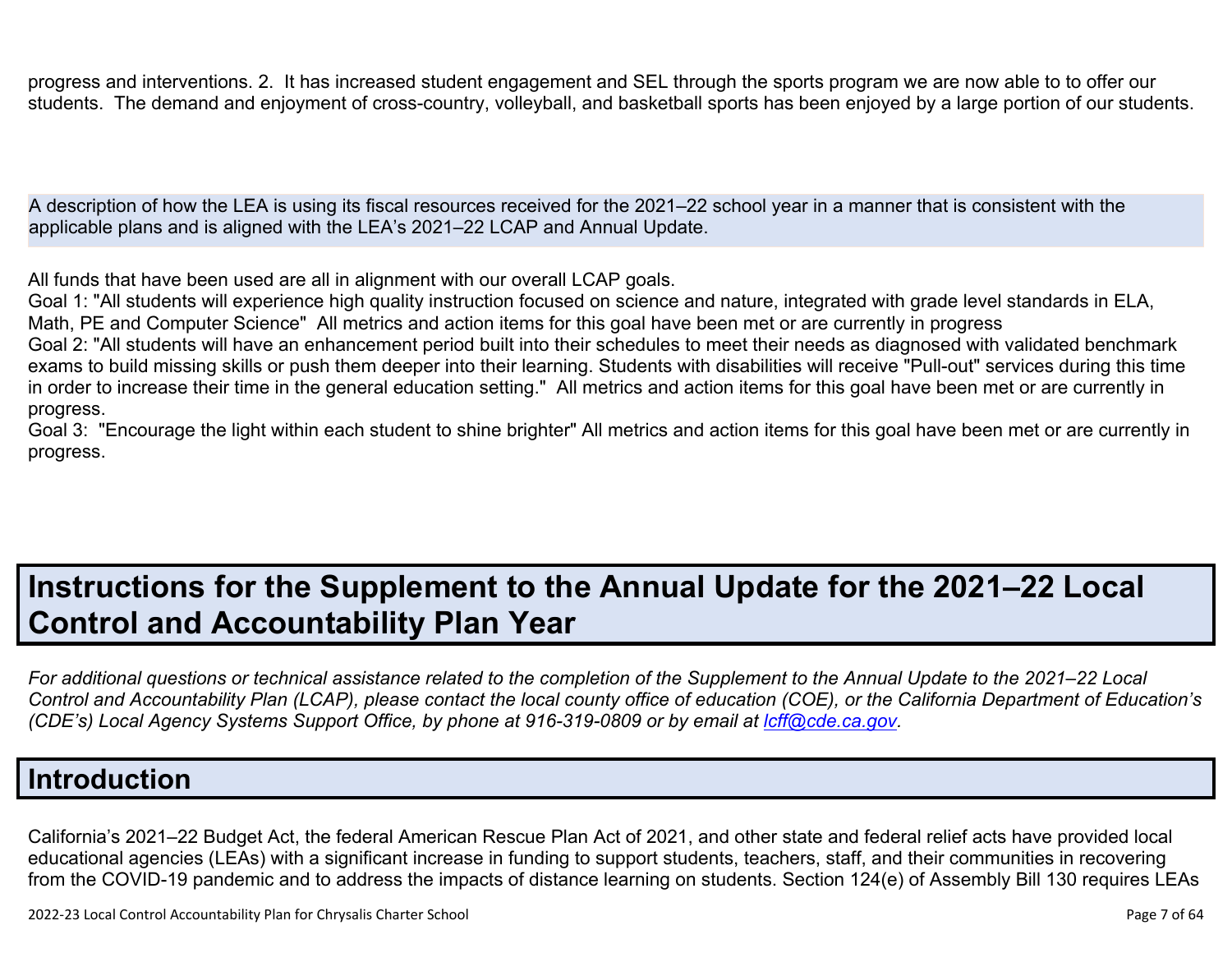to present an update on the Annual Update to the 2021–22 LCAP and Budget Overview for Parents on or before February 28, 2022, at a regularly scheduled meeting of the governing board or body of the LEA. At this meeting, the LEA must include all of the following:

- The Supplement to the Annual Update for the 2021–22 LCAP (2021–22 Supplement);
- All available mid-year outcome data related to metrics identified in the 2021–22 LCAP; and
- Mid-year expenditure and implementation data on all actions identified in the 2021–22 LCAP.

When reporting available mid-year outcome, expenditure, and implementation data, LEAs have flexibility to provide this information as best suits the local context, provided that it is succinct and contains a level of detail that is meaningful and accessible for the LEA's educational partners.

The 2021–22 Supplement is considered part of the 2022–23 LCAP for the purposes of adoption, review, and approval, and must be included with the LCAP as follows:

- The 2022–23 Budget Overview for Parents
- The 2021–22 Supplement
- The 2022-23 LCAP
- The Action Tables for the 2022–23 LCAP
- The Instructions for the LCAP Template

As such, the 2021–22 Supplement will be submitted for review and approval as part of the LEA's 2022–23 LCAP.

### **Instructions**

Respond to the following prompts, as required. In responding to these prompts, LEAs must, to the greatest extent practicable, provide succinct responses that contain a level of detail that will be meaningful and accessible for the LEA's educational partners and the broader public and must, to the greatest extent practicable, use language that is understandable and accessible to parents.

In responding to these prompts, the LEA has flexibility to reference information provided in other planning documents. An LEA that chooses to reference information provided in other planning documents must identify the plan(s) being referenced, where the plan(s) are located (such as a link to a web page), and where in the plan the information being referenced may be found.

**Prompt 1:** "*A description of how and when the LEA engaged, or plans to engage, its* educational partners *on the use of funds provided through the Budget Act of 2021 that were not included in the 2020–21 Local Control and Accountability Plan (LCAP).*"

In general, LEAs have flexibility in deciding what funds are included in the LCAP and to what extent those funds are included. If the LEA received funding through the Budget Act of 2021 that it would have typically included within its LCAP, identify the funds provided in the Budget Act of 2021 that were not included in the LCAP and provide a description of how the LEA has engaged its educational partners on the use of funds. If an LEA included the applicable funds in its adopted 2021–22 LCAP, provide this explanation.

**Prompt 2:** "*A description of how LEA used, or plans to use, the concentration grant add-on funding it received to increase the number of staff*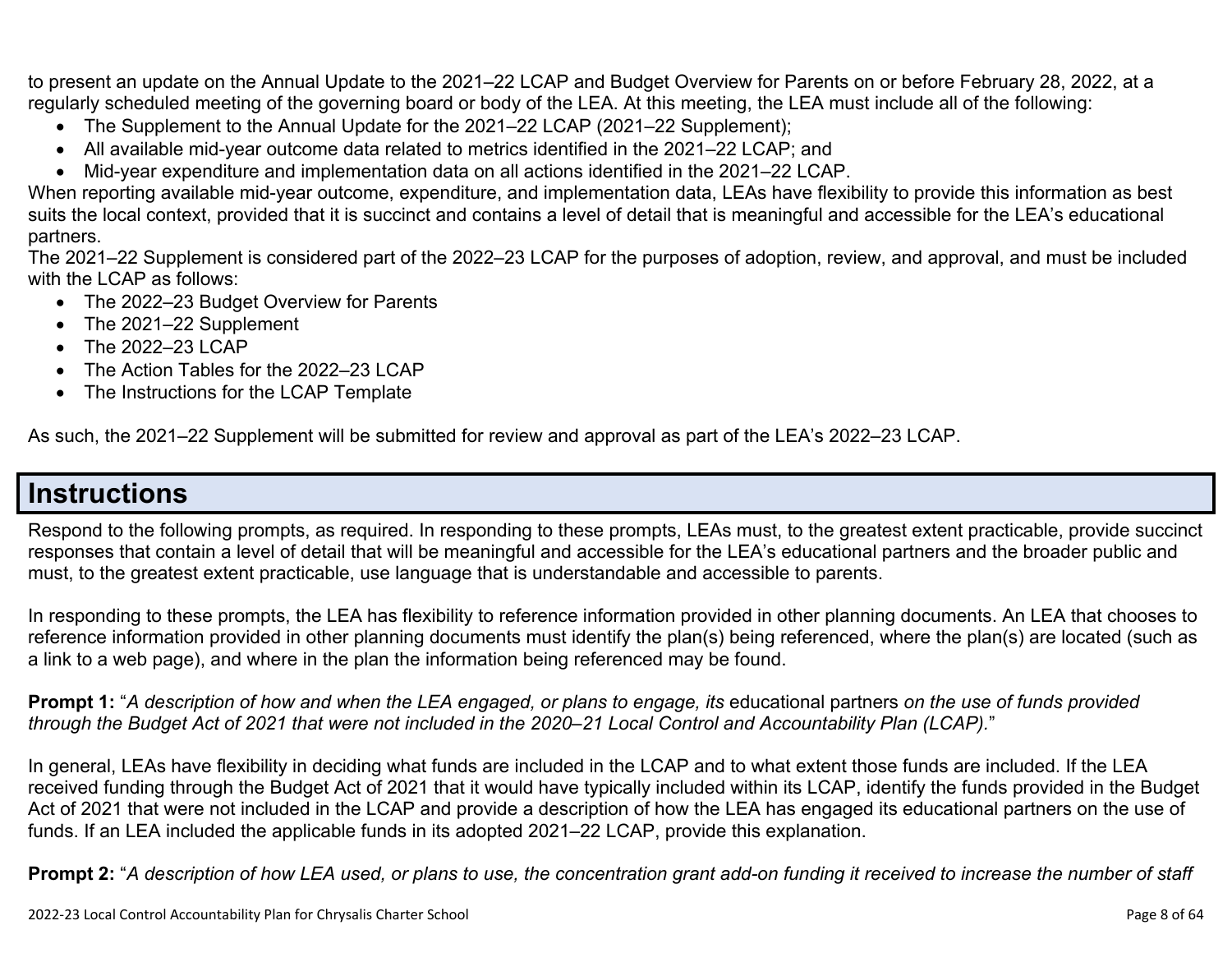*who provide direct services to students on school campuses with an enrollment of students who are low-income, English learners, and/or foster youth that is greater than 55 percent.*"

If LEA does not receive a concentration grant or the concentration grant add-on, provide this explanation.

Describe how the LEA is using, or plans to use, the concentration grant add-on funds received consistent with California *Education Code* Section 42238.02, as amended, to increase the number of certificated staff, classified staff, or both, including custodial staff, who provide direct services to students on school campuses with greater than 55 percent unduplicated pupil enrollment, as compared to schools with an enrollment of unduplicated students that is equal to or less than 55 percent.

In the event that the additional concentration grant add-on is not sufficient to increase the number of staff providing direct services to students at a school with an enrollment of unduplicated students that is greater than 55 percent, describe how the LEA is using the funds to retain staff providing direct services to students at a school with an enrollment of unduplicated students that is greater than 55 percent.

**Prompt 3:** "*A description of how and when the LEA engaged its educational partners on the use of one-time federal funds received that are intended to support recovery from the COVID-19 pandemic and the impacts of distance learning on pupils.*"

If the LEA did not receive one-time federal funding to support recovery from the COVID-19 pandemic and the impacts of distance learning on students, provide this explanation.

Describe how and when the LEA engaged its educational partners on the use of one-time federal funds it received that are intended to support recovery from the COVID-19 pandemic and the impacts of distance learning on students. See the COVID-19 Relief Funding Summary Sheet web page [\(https://www.cde.ca.gov/fg/cr/relieffunds.asp\)](https://www.cde.ca.gov/fg/cr/relieffunds.asp) for a listing of COVID-19 relief funding and the Federal Stimulus Funding web page (<https://www.cde.ca.gov/fg/cr/>) for additional information on these funds. The LEA is not required to describe engagement that has taken place related to state funds.

**Prompt 4:** "A description of how the LEA is implementing the federal American Rescue Plan Act and federal Elementary and Secondary School Emergency Relief expenditure plan, and the successes and challenges experienced during implementation."

If an LEA does not receive ESSER III funding, provide this explanation.

Describe the LEA's implementation of its efforts to maintain the health and safety of students, educators, and other staff and ensure the continuity of services, as required by the federal American Rescue Plan Act of 2021, and its implementation of the federal Elementary and Secondary School Emergency Relief (ESSER) expenditure plan to date, including successes and challenges.

**Prompt 5:** "A description of how the LEA is using its fiscal resources received for the 2021–22 school year in a manner that is consistent with the applicable plans and is aligned with the LEA's 2021–22 LCAP and Annual Update."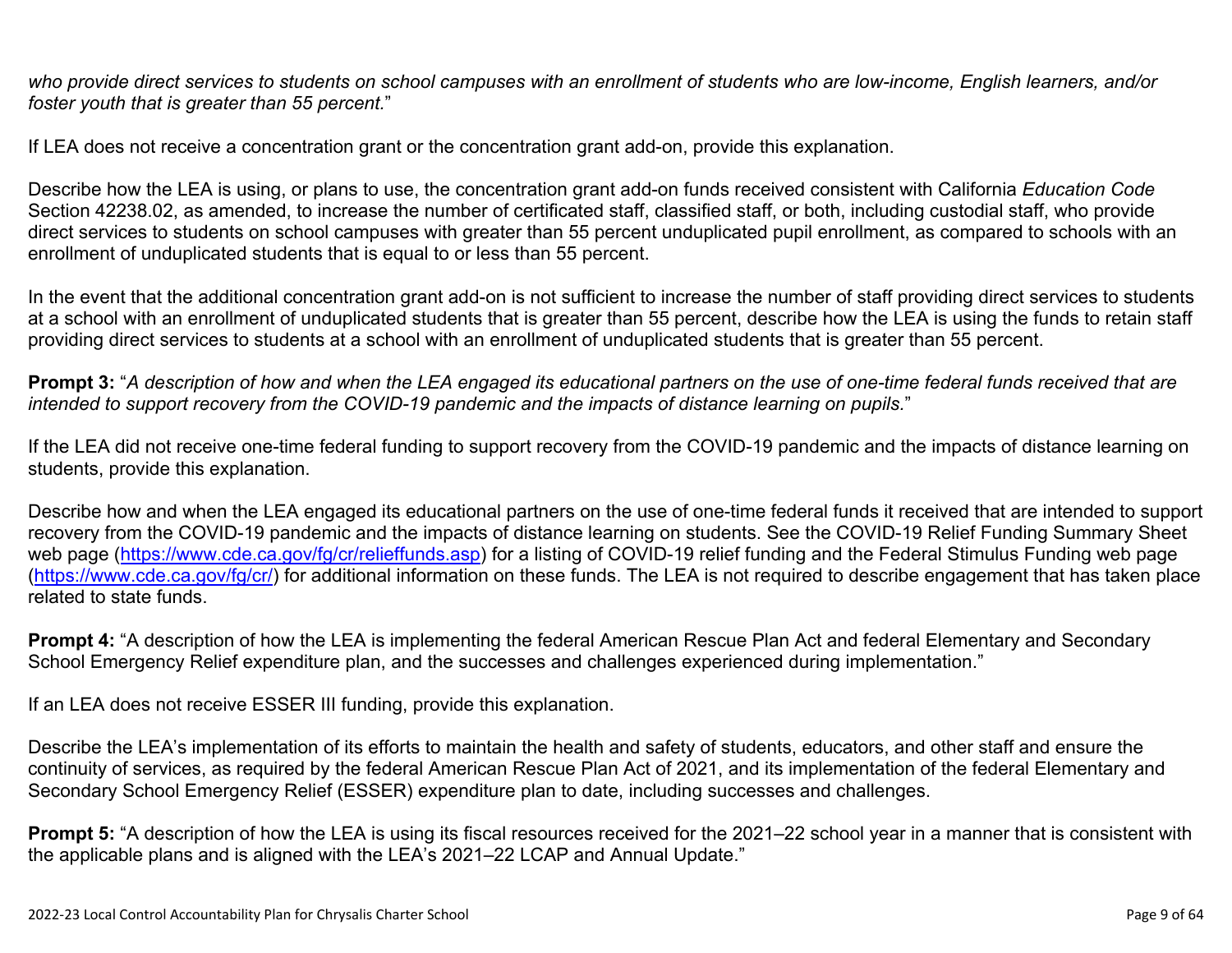Summarize how the LEA is using its fiscal resources received for the 2021–22 school year to implement the requirements of applicable plans in a manner that is aligned with the LEA's 2021–22 LCAP. For purposes of responding to this prompt, "applicable plans" include the Safe Return to In-Person Instruction and Continuity of Services Plan and the ESSER III Expenditure Plan.

California Department of Education November 2021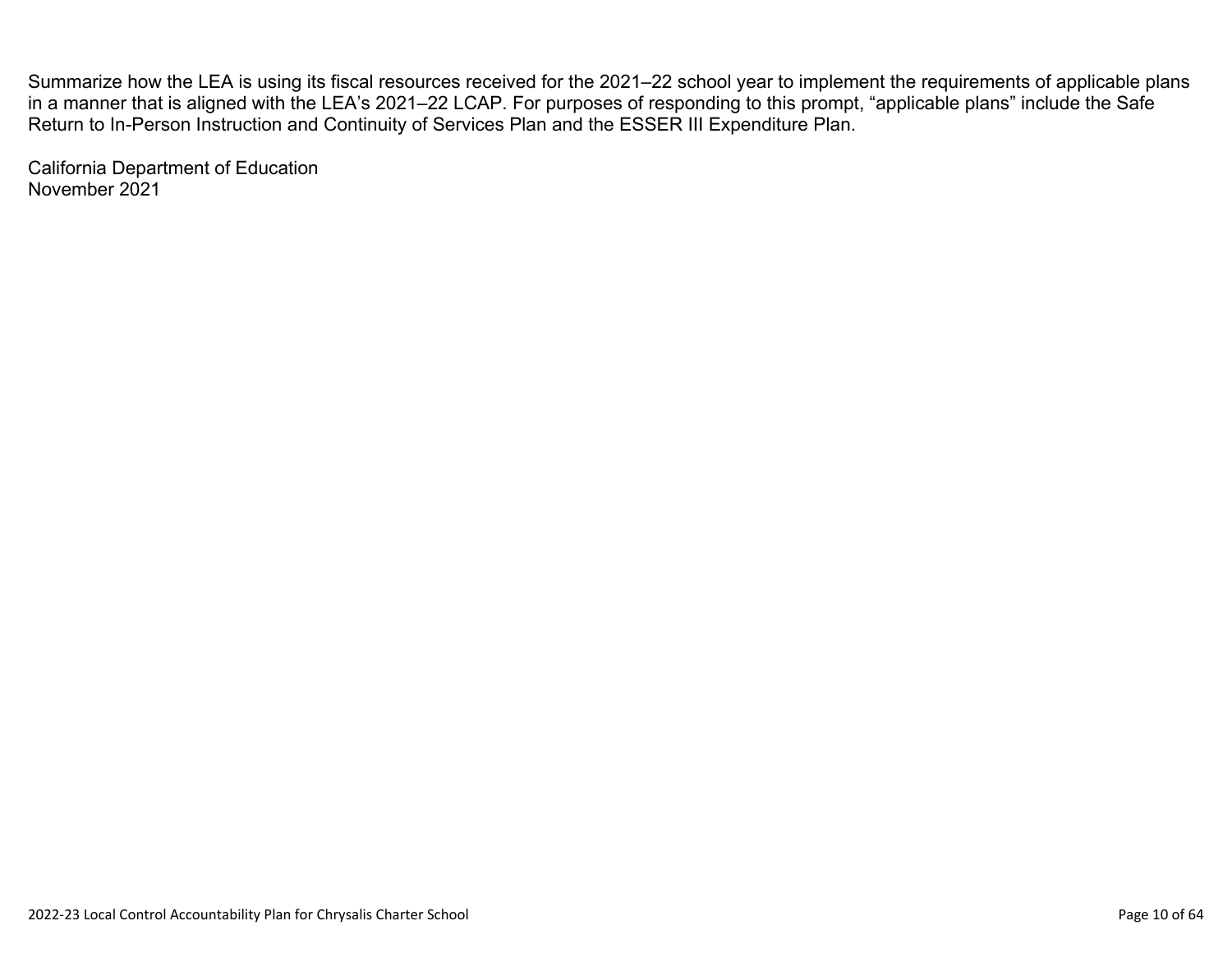

# **Local Control Accountability Plan**

**The instructions for completing the Local Control and Accountability Plan (LCAP) follow the template.**

| Local Educational Agency (LEA) Name | Contact Name and Title              | <b>Email and Phone</b>                        |
|-------------------------------------|-------------------------------------|-----------------------------------------------|
| <b>Chrysalis Charter School</b>     | Catherine Thompson<br>Administrator | catherinet@chrysalischarter.org<br>5305479726 |

# **[Plan Summary \[2022-23\]](http://www.doc-tracking.com/screenshots/22LCAP/Instructions/22LCAPInstructions.htm#PlanSummary)**

## **[General Information](http://www.doc-tracking.com/screenshots/22LCAP/Instructions/22LCAPInstructions.htm#generalinformation)**

A description of the LEA, its schools, and its students in grades transitional kindergarten–12, as applicable to the LEA.

Chrysalis Charter School is a public K-8 charter school that is free and non-discriminatory. Our mission -- "Encouraging the light within each student to shine brighter" -- shapes every aspect of Chrysalis from the small size of our school, to the way we teach, to the close relationships we form with families. While some students shine brightest in our full-time classroom program with experiential learning in all subjects, others shine brightest through home schooling where a teacher works alongside families to design and implement a program tailored to fit the student, with the option of field studies classes. We offer before and after-school care as well as bus service from several locations in Redding. Our program is characterized by the following core educational philosophies:

- teaching for understanding;
- kind environment; responsive teaching;
- fostering curiosity, initiative, and an inquiry-mindset;
- immersion in nature;
- community, global awareness and citizenship; and
- teacher power and choice.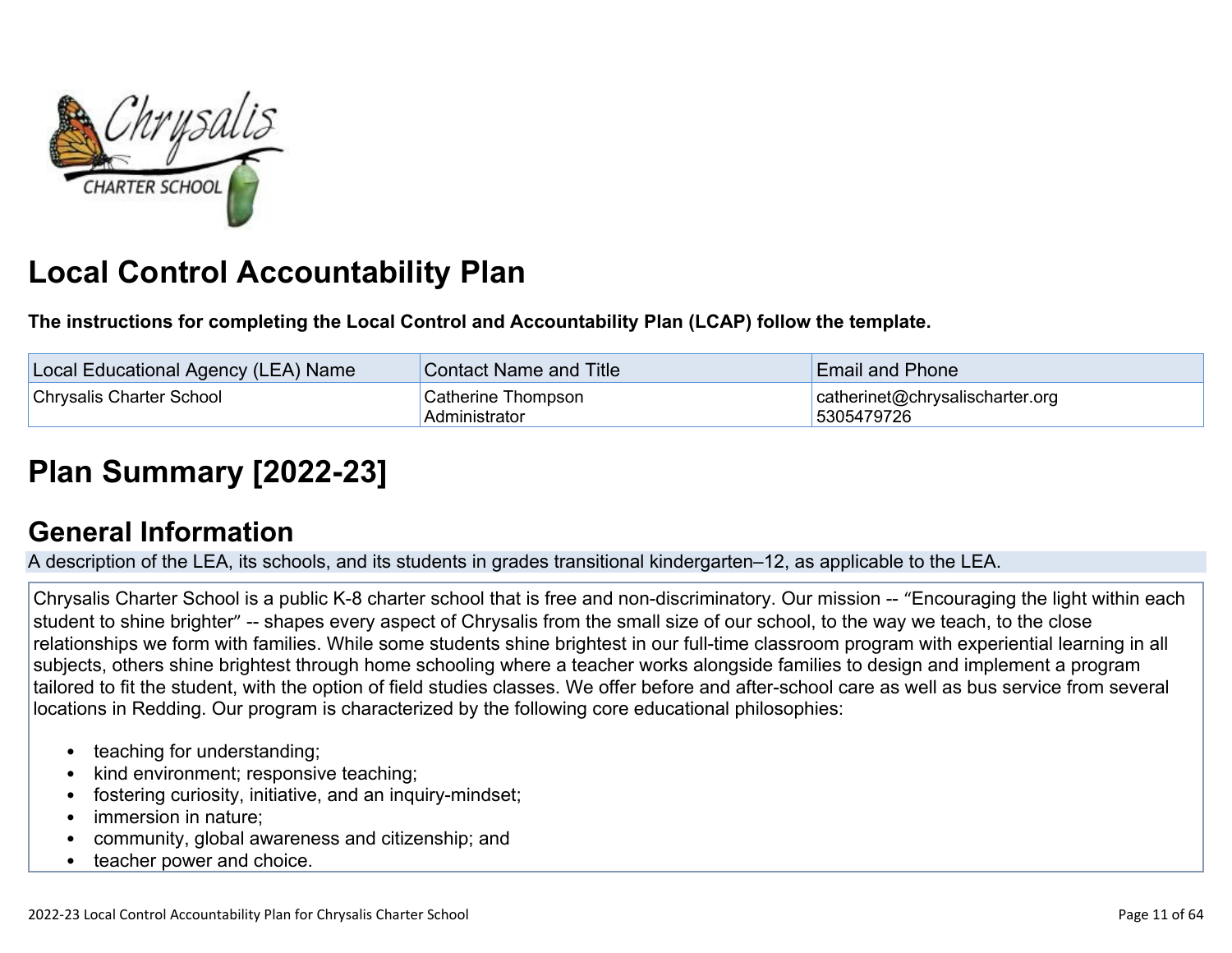We serve a population roughly matching the whole of Shasta County.

## **[Reflections: Successes](http://www.doc-tracking.com/screenshots/22LCAP/Instructions/22LCAPInstructions.htm#ReflectionsSuccesses)**

A description of successes and/or progress based on a review of the California School Dashboard (Dashboard) and local data.

A review of school data from student and parent surveys as well as progress monitioring data shows our school program is strong. Students rated their instructional environment and relationships with staff and students at an 86% approval rating. 89% of parents report that their student is "Always" or "Usually" thriving at Chrysalis, and similarly rate their feeling of school safety, partnership with the school, handling of COVID-19, and communication from the school. By January benchmark monitoring, we had already achieved an average reading growth for our students 90%, and math growth at the expected 67% for mid-year data. We are using our MTSS process with fidility, our intervention and enhancement program is working and we are no longer disproportionate in any areas. 85% of our teachers report being "Highly Satisfied" with their teaching jobs here at Chrysalis. We are succeeding in our mission of encouraging everone's light to shine brighter in a caring, kind, community!

## **[Reflections: Identified Need](http://www.doc-tracking.com/screenshots/22LCAP/Instructions/22LCAPInstructions.htm#ReflectionsIdentifiedNeed)**

A description of any areas that need significant improvement based on a review of Dashboard and local data, including any areas of low performance and significant performance gaps among student groups on Dashboard indicators, and any steps taken to address those areas.

As seems to be the trend in the majority of the country, our students do struggle with a positive affect. Only 56% of our students reported feeling hopeful and 60% are regulary reporting feeling worried in the past week. We will increase our school counselor time to 4 days per week for the 2022-23 school year. While we have seen great success in our reading scores through our intervention program, not all of our students are receiving math interventions. Teachers are working to better rotate groups each 6 weeks so students are receiving both reading and math interventions. Half our our teacher will be joining an improvement science grant focusing on SEL improvement and the other half our our teachers will be working on continuing to refine and improve our enhancment program, focusing our attention on our areas of need.

# **[LCAP Highlights](http://www.doc-tracking.com/screenshots/22LCAP/Instructions/22LCAPInstructions.htm#LCAPHighlights)**

A brief overview of the LCAP, including any key features that should be emphasized.

Our LCAP goals focus on the core of who we are as a charter school. Our goals include a continued focus on Science and Nature integrated with the CA State Standards. As we continue our mission is to "Encourage the Light Within to Shine Brighter" in a culture of kindness, support and inclusivity, we will continue to build our Social Emotional Learning with increased Tier 1 lessons in all of our classes and increased Tier 2 and Tier 3 services with our school counselor.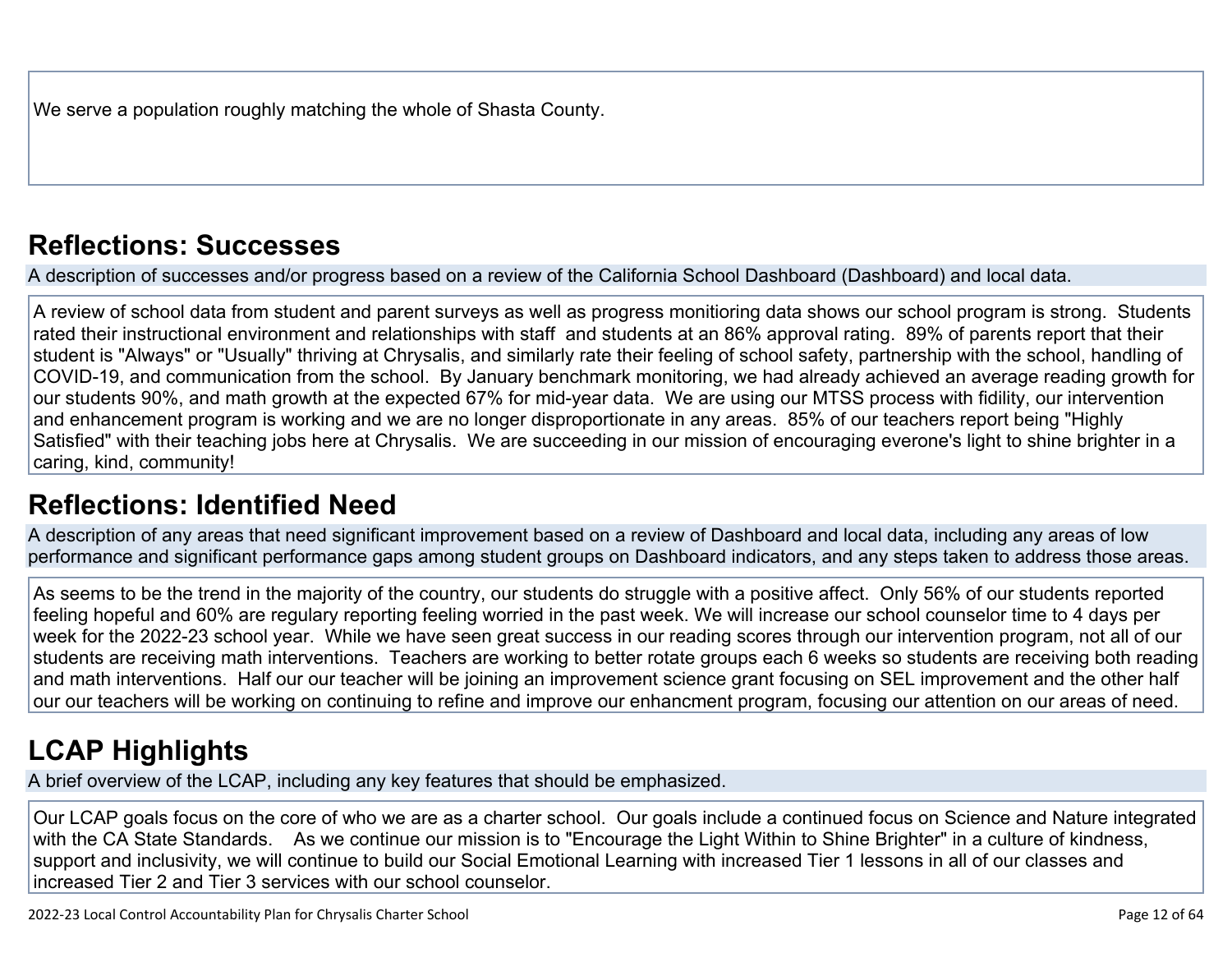## **Comprehensive Support and Improvement**

An LEA with a school or schools eligible for comprehensive support and improvement must respond to the following prompts.

### *[Schools Identified](http://www.doc-tracking.com/screenshots/22LCAP/Instructions/22LCAPInstructions.htm#SchoolsIdentified)*

A list of the schools in the LEA that are eligible for comprehensive support and improvement.

NA

### *[Support for Identified Schools](http://www.doc-tracking.com/screenshots/22LCAP/Instructions/22LCAPInstructions.htm#SupportforIdentifiedSchools)*

A description of how the LEA has or will support its eligible schools in developing comprehensive support and improvement plans.

NA

### *[Monitoring and Evaluating Effectiveness](http://www.doc-tracking.com/screenshots/22LCAP/Instructions/22LCAPInstructions.htm#MonitoringandEvaluatingEffectiveness)*

A description of how the LEA will monitor and evaluate the plan to support student and school improvement.

**NA**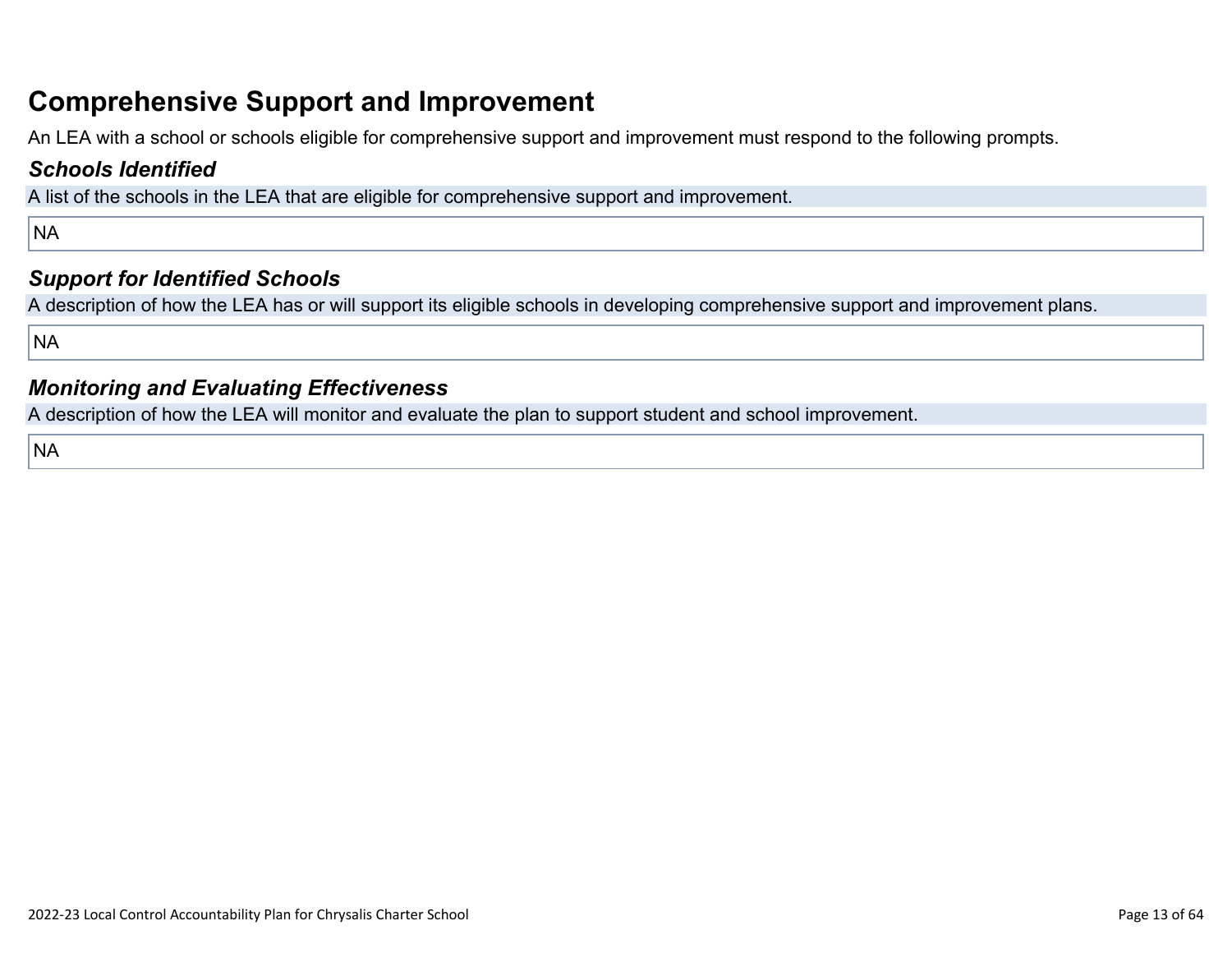# **Engaging Educational Partners**

A summary of the process used to engage educational partners and how this engagement was considered before finalizing the LCAP.

At Chrysalis we pride ourselves in being a "Family School" and we are consistently communicating with all stakeholders. As a teacherpowered school we hold weekly meetings for 2.5 hours to discuss identified areas of concern and problem solve solutions. Newly developed this year was a teacher leadership team that meets bi-monthly to ensure teacher power in making all school decisions. School Site Council Meetings are held a minimum of 7 times per year to review data. School Advisory Board Meetings are held at least monthly from August thru June. A weekly newsletter is delivered to all stakeholders keeping them in the loop of what is happening at our school community via Parent Square, which allows for parents to ask questions and comment on plans with the school. Parent and Teacher surveys are completed in January to reflect on overall performance of the school. Students are surveyed five times throughout the school year on the topics of Discipline, Instructional Environment, Relationships, Self Mangagment, Positivie Affect and Social Awareness. The results of those surveys were shared with all stakeholders via the newsletter, and discussed in depth at Teacher Meetings, School Site Council Meetings and School Advisory Board Meetings. In addition to all of the meetings held, regular conversations were had with parents at the curb for morning dropoff, or individually when problem solving with families on issues of attendance or discipline.

Dates of Meetings:

Board: 8/11/21; 9/8/21; 10/13/21; 11/10/21; 12/8 & 15/21; 1/12/22; 2/12/22; 3/9/22; 4/6/22; 5/11/22 & 6/15/22

Leadership: 1/20/22; 2/3/22; 2/15/22; 3/3/22; 3/23/22; 4/7/22; 4/28/22; 5/12/22 & 5/26/22

Staff: 8/16/21; 8/26/21; 9/2/21; 9/9/21; 9/16/21; 9/23/21; 9/30/21; 10/14/21; 10/28/21; 11/4/21; 11/18/21; 12/9/21; 12/16/21; 1/13/22; 1/27/22; 3/10/22; 3/31/22; 4/7/22; 4/21/22; 4/28/22; 5/5/22; 5/12/22; 5/26/22

School Site: 9/21/21; 10/26/21; 11/16/21; 1/18/22; 2/15/22; 3/15/22; 4/19/22; 5/17/22

Parent Club: 9/28/21; 10/26/21; 12/14/21; 1/25/22; 3/22/22; 4/26/22; 5/24/22

A summary of the feedback provided by specific educational partners.

Overall, our parents, students and staff are very happy with Chrysalis. The growth of our students, particularly in the area of reading has been a source of pride for everyone. All community engagement partners feel that 2022-23 has been a very successful year, and we would like to build upon that success without any major changes in our schedules or our LCAP plan. Teachers have all enjoyed and benefited from our science field study development and training and would like to continue this for the next year. Our Marigold program for new teachers has been a great success in on-boarding our new teachers, and we would like to develop a similar program for on-boarding new classified personnel.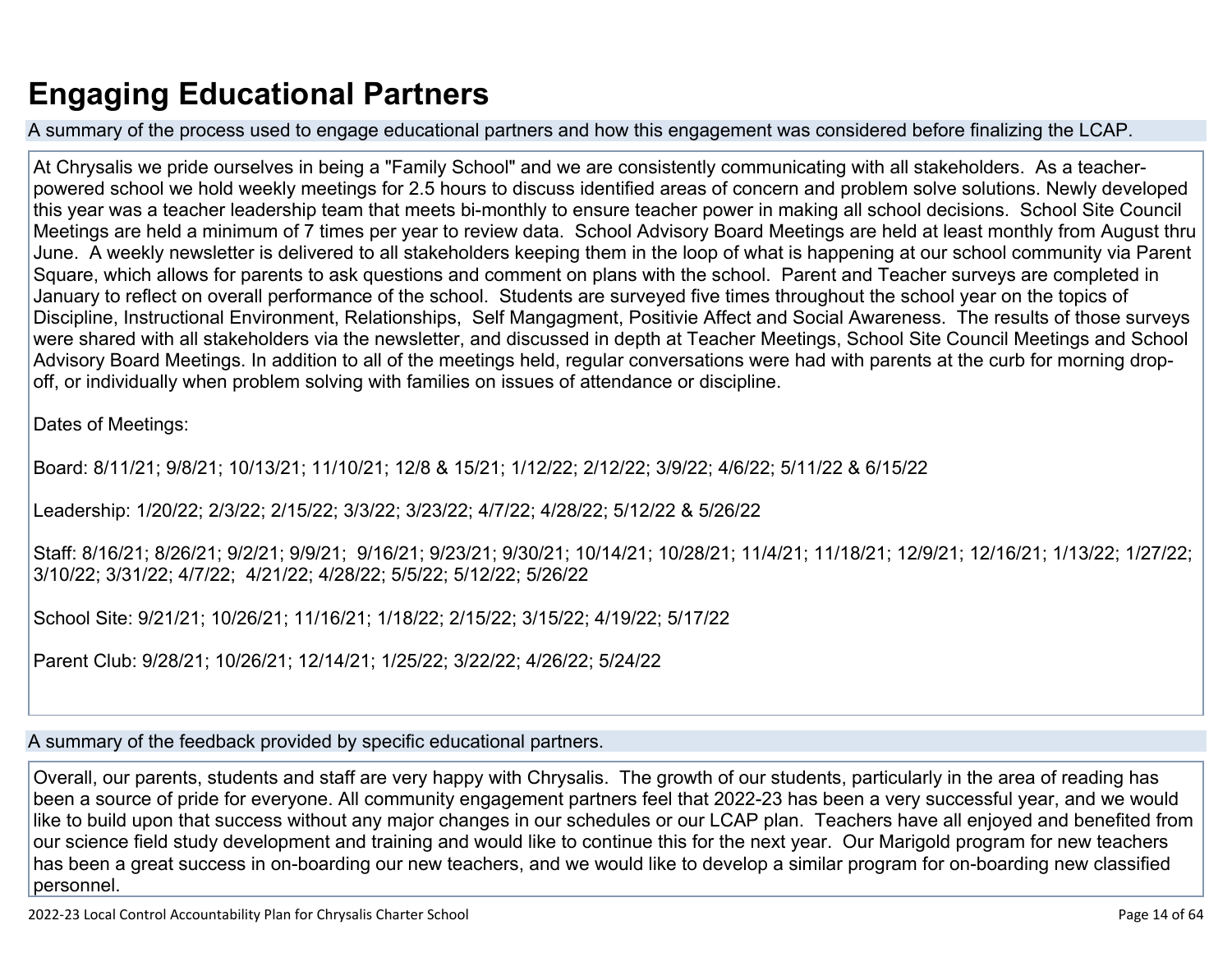We also realize that our teachers make our school. The teachers would like a salary competitive with similar sized neighboring districts with bonuses for longevity. This was a priority for our governing board and site council as well. This was resolved with an updated salary schedule for the certificated personnel with longevity columns at the April 2022 board meeting, retroactive to July 1, 2021. We continue to see a need of increased Social-Emotional Learning (SEL) needs for our teachers and students. Students, parents, and teachers all report increased anxiety in our student population. We will hire our contracted school counselor as one of our teachers and increase that position from a .5 to a .8 position.

Finally our parents reported that they would really love to have a consistent early release time and we were able to accomodate that in our Master Schedule.

A description of the aspects of the LCAP that were influenced by specific input from educational partners.

Each of our three goals in our LCAP are directly influenced by stakeholder input. The focus of our Science and Nature program with integration of key standards and subjects allows us to provide a high quality education for all of our students. The need for our students to be computer literate is increasingly clear with forcast of the number of future positions that will requiring a background in Computer Science. Our 6th - 8th grade teachers will continue our Computer Science Grant to help us integrate computer science into our program, and our new 5th grade teacher will also join the grant to help us grow our program down through the grades.

Our second goal of an enhancement period came from a rethinking of our staffing and master schedule in order to meet the learning needs of all of our students, with students receiving a majority of their "pull out" SPED minutes during this time. This has proven to be very effective during the 2021-22 school year and will be expanded to have an increased focus on math in 2022-23 as well as reading.

Our third goal, taken directly from our Mission of "Encouraging the light within each student to shine brighter." We will once again increase the amount of time that our school counselor is on campus working with classrooms on student interactions, and bullying behaviors.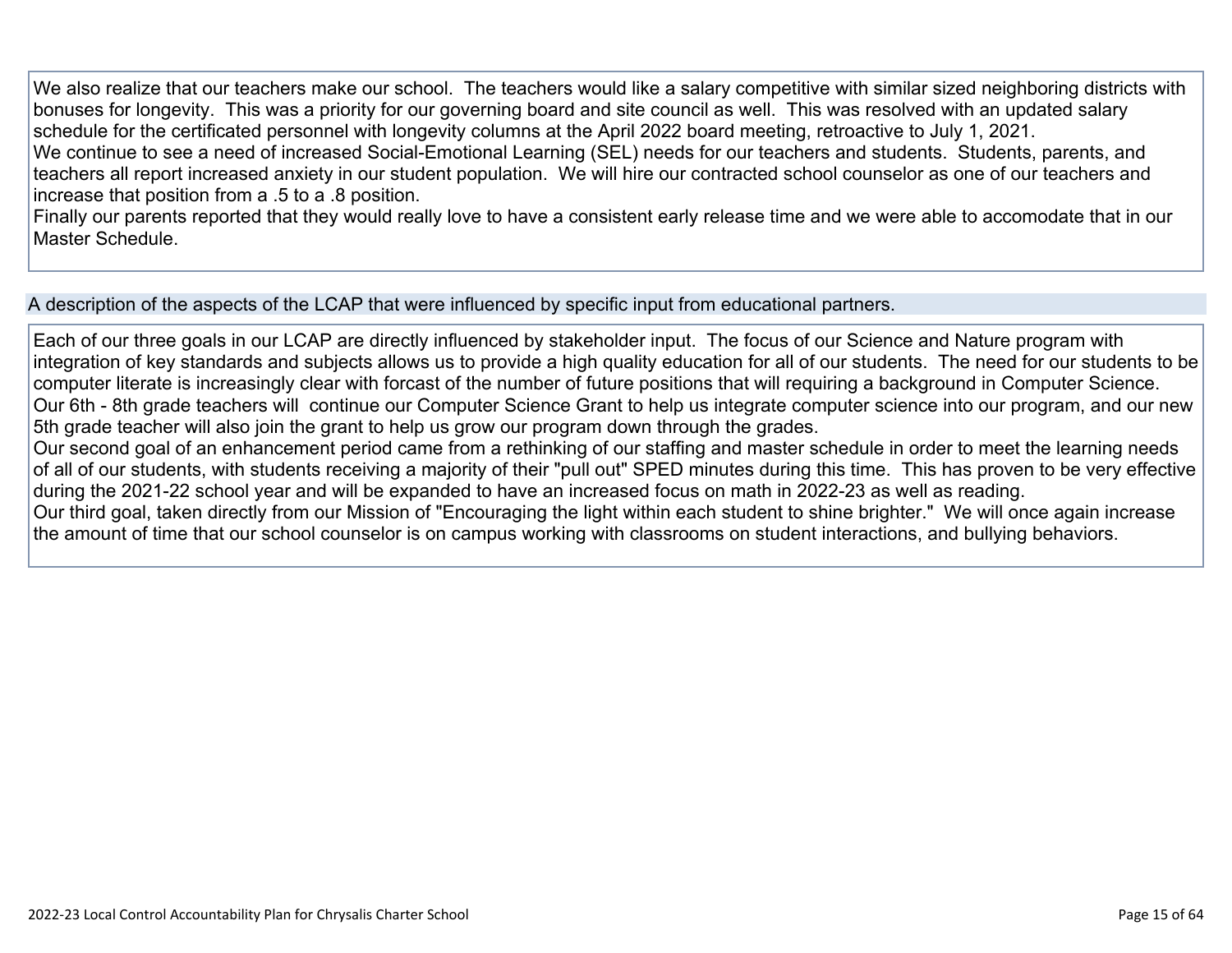# **[Goals and Actions](http://www.doc-tracking.com/screenshots/22LCAP/Instructions/22LCAPInstructions.htm#GoalsandActions)**

## **[Goal](http://www.doc-tracking.com/screenshots/22LCAP/Instructions/22LCAPInstructions.htm#goalDescription)**

| Goal # | Description                                                                                                                                                                                         |
|--------|-----------------------------------------------------------------------------------------------------------------------------------------------------------------------------------------------------|
|        | All students will experience a high quality instruction focused on science and nature, integrated with grade level standards<br>in ELA, Math, PE, and Computer Science in a teacher powered school. |

An explanation of why the LEA has developed this goal.

Chrysalis Charter School was created as a teacher-powered school with a focus on Science and Nature. It is imperative that our students learn grade level standards taught for understanding while maintaining our focus on Science and Nature. In order to accomplish all of this we must integrate the CA state standards with our Science and Nature program.

## **[Measuring and Reporting Results](http://www.doc-tracking.com/screenshots/22LCAP/Instructions/22LCAPInstructions.htm#MeasuringandReportingResults)**

| <b>Metric</b>              | <b>Baseline</b>                                                                                                                                                                        | Year 1 Outcome                                                                                                                                                                                         | Year 2 Outcome | Year 3 Outcome | Desired Outcome for<br>$2023 - 24$                                                                                                                                               |
|----------------------------|----------------------------------------------------------------------------------------------------------------------------------------------------------------------------------------|--------------------------------------------------------------------------------------------------------------------------------------------------------------------------------------------------------|----------------|----------------|----------------------------------------------------------------------------------------------------------------------------------------------------------------------------------|
| I-Ready Diagnostic<br>Data | Historically in 2018-19<br>and 2019-20 our<br>average I-Ready<br>$100\% +$ growth in<br>Reading has been<br>60% (59% and 60%)<br>and in Math 50%<br>$(51\%$ and $48\%)$ .              | The 2021-22 school<br>year saw 61% of our<br>students achieving<br>one year's growth in<br>Reading as measured<br>by I-Ready. Similarly<br>61% of our students<br>showed one year's<br>growth in Math. |                |                | By the end of 2023-24<br>school year 69% of<br>our students will<br>achieve 1 year's<br>growth in Reading and<br>59% of our students<br>will achieve 1 year's<br>growth in Math. |
| CalSAAS                    | For the 2021-22<br>school year we will<br>have 83% of our<br>teachers fully<br>credentialed and<br>appropriately<br>assigned. Two (17%)<br>of our teachers will be<br>intern teachers. | With the hiring of 3<br>new teachers for the<br>2022-23 school year,<br>we will still have one<br>intern teacher for the<br>2022-23 school year.                                                       |                |                | By the end of the<br>2023-24 school year<br>100% of our teachers<br>will be appropriately<br>assigned.                                                                           |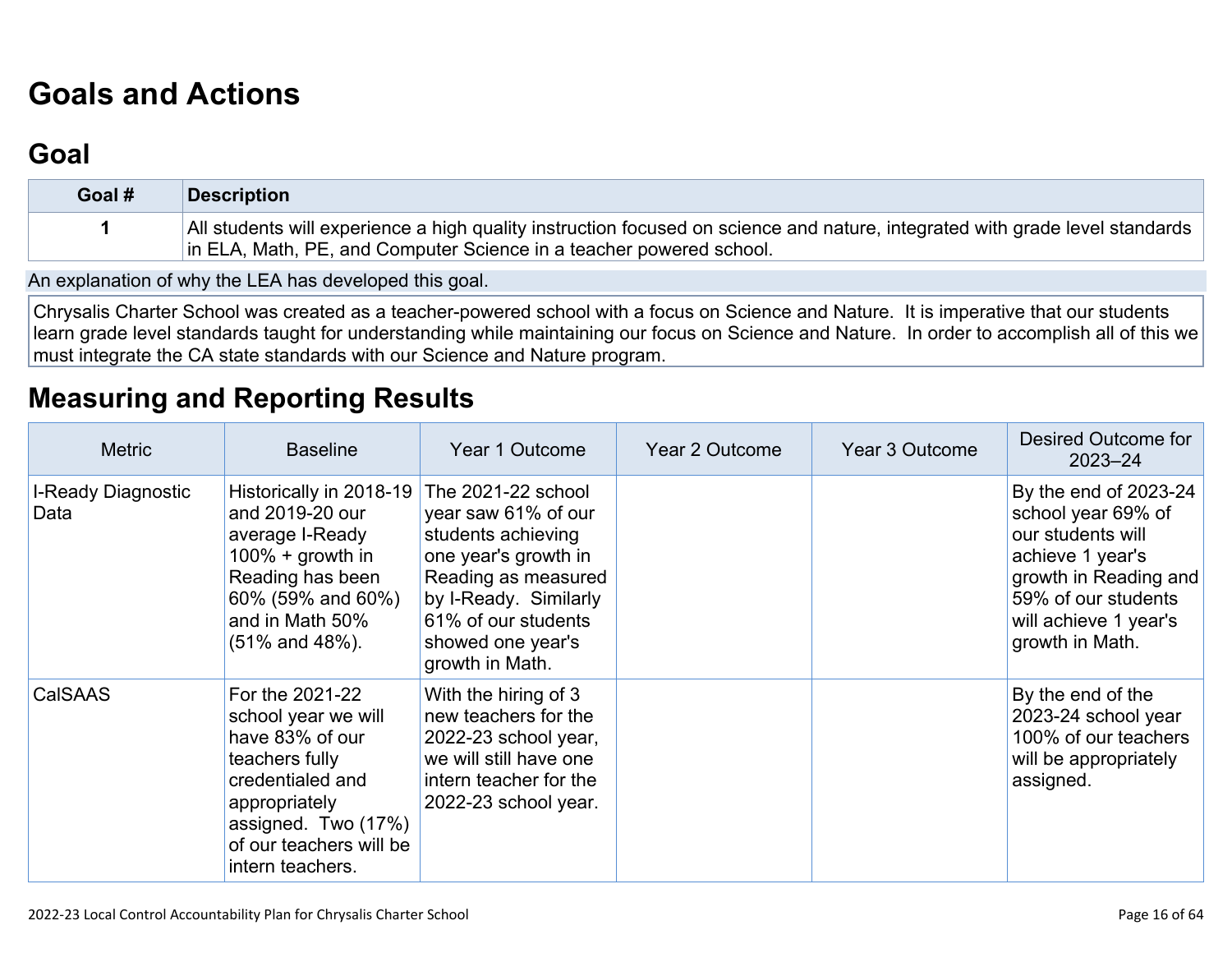| <b>Metric</b>                        | <b>Baseline</b>                                                                                                                                                             | Year 1 Outcome                                                                                                                                                                                     | Year 2 Outcome | Year 3 Outcome | Desired Outcome for<br>$2023 - 24$                                                                                                                           |
|--------------------------------------|-----------------------------------------------------------------------------------------------------------------------------------------------------------------------------|----------------------------------------------------------------------------------------------------------------------------------------------------------------------------------------------------|----------------|----------------|--------------------------------------------------------------------------------------------------------------------------------------------------------------|
| <b>Curriculum Audit</b>              | 100% of our students<br>have access to<br>standards-aligned<br>curriculum and<br>instructional materials.                                                                   | 100% of our students<br>have access to<br>standards-aligned<br>curriculum and<br>instructional materials.                                                                                          |                |                | 100% of our students<br>will have access to<br>standards-aligned<br>curriculum and<br>instructional materials.                                               |
| CA Dashboard.                        | Currently we have no<br>student groups in the<br>orange or red zones<br>on the CA dashboard<br>and have met<br>standard on all Local<br>Indicators.                         | Currently we have no<br>student groups in the<br>orange or red zones<br>on the CA dashboard<br>and have met<br>standard on all Local<br>Indicators.                                                |                |                | We will maintain<br>having no student<br>groups in the orange<br>or red zones on the<br>CA dashboard and<br>have met standard on<br>all Local Indicators.    |
| Access to Technology                 | 1:1 student: device<br>ratio for<br>Chromebooks.                                                                                                                            | 1:1 student: device<br>ratio for<br>Chromebooks.                                                                                                                                                   |                |                | Maintain 1:1 student:<br>device ratio for<br>Chromebooks.                                                                                                    |
| <b>Access To Nature</b>              | School-Wide:<br><b>Yearly Family Raft</b><br>Trip<br>Fall and Spring Family our school wide<br><b>Camping Trips</b><br><b>Weekly Classroom</b><br>Field-study trips         | Despite the<br>challenges of COVID,<br>we were able to have<br>Family Rafting Trip, a<br>Fall camping trip to<br>Point Reyes, a spring<br>camping trip to<br>Yosemite and weekly<br>field-studies. |                |                | Maintain School-Wide:<br><b>Yearly Family Raft</b><br>Trip<br>Fall and Spring Family<br><b>Camping Trips</b><br><b>Weekly Classroom</b><br>Field-study trips |
| Access to a Broad<br>Course of Study | All students take<br>courses in science,<br>math, language arts,<br>social studies and PE.<br>The arts and foreign<br>language are<br>embedded in<br>programs, particularly | 100% of students had<br>access to a broad<br>course of study.                                                                                                                                      |                |                | 100% of students will<br>continue to have<br>access to a broad<br>course of study.                                                                           |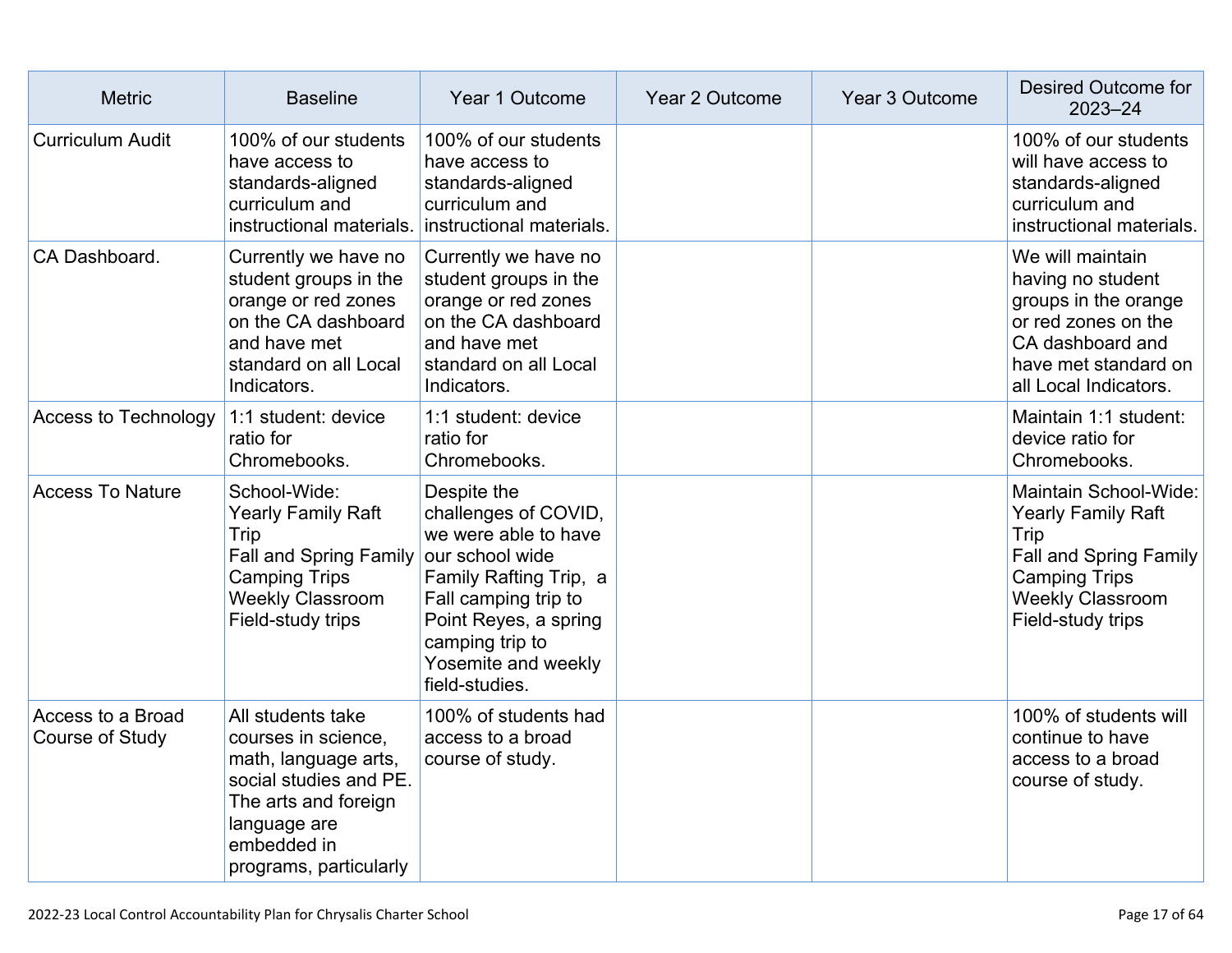| <b>Metric</b><br><b>Baseline</b> |                                        | Year 1 Outcome | Year 2 Outcome | Year 3 Outcome | Desired Outcome for<br>$2023 - 24$ |
|----------------------------------|----------------------------------------|----------------|----------------|----------------|------------------------------------|
|                                  | Latin in science and<br>language arts. |                |                |                |                                    |

## **[Actions](http://www.doc-tracking.com/screenshots/22LCAP/Instructions/22LCAPInstructions.htm#actions)**

| Action # | Title                                                                                     | Description                                                                                                                                                                                                                                                                                                                                                                          | <b>Total Funds</b> | Contributing |
|----------|-------------------------------------------------------------------------------------------|--------------------------------------------------------------------------------------------------------------------------------------------------------------------------------------------------------------------------------------------------------------------------------------------------------------------------------------------------------------------------------------|--------------------|--------------|
| 1.1      | Leadership Team                                                                           | A leadership team consisting on one teacher in K-2 grade level band;<br>one teacher from 3-5 grade level band, one teacher from 6 - 8 grade<br>level band, and one teacher from the homeschool/PE/Resource<br>Teacher band meets with the administrator bi-monthly and small group<br>bands bi-monthly to ensure all voices are heard, and develop<br>continuous improvement cycles. | \$10,541.00        | <b>No</b>    |
| 1.2      | <b>Field Studies/Nature</b><br>Integration with<br><b>Standards (Priorities</b><br>2,4,7) | All teachers in the district will receive training and participate in<br>collaboration on integrating standards within their Science and field<br>study program and participate in weekly field studies.                                                                                                                                                                             | \$25,573.00        | <b>No</b>    |
| 1.4      | Academic<br>Achievement:<br>Instructional<br><b>Coaching (Priorities</b><br>1,2,4,5)      | Chrysalis Charter School will continue to provide access to and<br>support for instructional coaching to teachers in order to continuous<br>improve student access to quality first instruction.                                                                                                                                                                                     | \$5,500.00         | <b>No</b>    |
| 1.5      | Implementation of<br><b>State Standards</b><br>(Priorities 2.4)                           | All students will have equitable access to implementation of the CA<br>State Standards, including ELD standards                                                                                                                                                                                                                                                                      | \$13,585.00        | <b>No</b>    |
| 1.6      | Stable community of<br>highly qualified<br>teachers (Priority 1)                          | Provide a stable community of highly qualified teachers                                                                                                                                                                                                                                                                                                                              | \$784,217.00       | <b>No</b>    |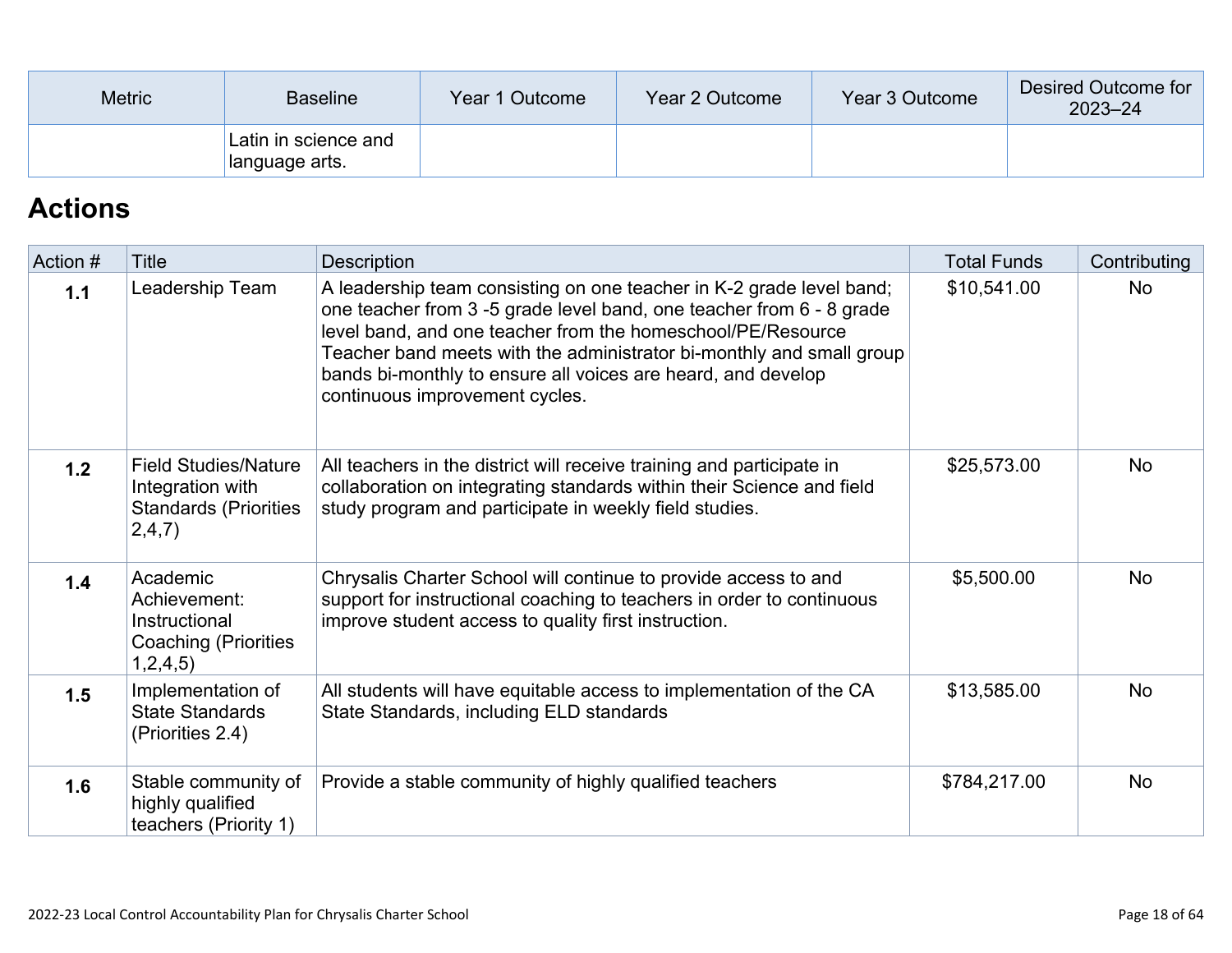| Action # | <b>Title</b>                                                     | <b>Description</b>                                                                                                                                                                                                                                                                                                                                                                                                                                                                         | <b>Total Funds</b> | Contributing |
|----------|------------------------------------------------------------------|--------------------------------------------------------------------------------------------------------------------------------------------------------------------------------------------------------------------------------------------------------------------------------------------------------------------------------------------------------------------------------------------------------------------------------------------------------------------------------------------|--------------------|--------------|
| 1.7      | Mentoring of New<br><b>Teachers to Chrysalis</b><br>(Priority 1) | Chrysalis is unique as a teacher powered science and nature based<br>charter school. We have developed an onboarding program to help<br>new teachers transition into our school.                                                                                                                                                                                                                                                                                                           | \$8,975.00         | <b>No</b>    |
| 1.8      | Maintain Low Student<br>- Staff Ratio                            | Maintain low student-staff ratio to allow for a significant amount of<br>small group work and individualized attention. This is of particular<br>importance for our low-income students, students with disabilities,<br>English learners and foster youth. Without the support of supplemental<br>funding in the face of minimum wage increases and rising<br>STRS/PERS costs, class sizes would need to be increased<br>significantly and/or paraprofessional staff would need to be cut. | \$106,653.00       | <b>Yes</b>   |
| 1.9      | <b>Teacher Powered</b><br><b>Staff Meetings</b>                  | Teachers spend 2.5 hours each week in staff meetings and other<br>governance functions. Therefore, 1/15 of teacher salaries                                                                                                                                                                                                                                                                                                                                                                | \$72,097.00        | <b>No</b>    |
| 1.10     | Regular Inventory<br>and Purchase of<br>Chromebooks              | Purchase and Replace Chromebooks to maintain our 1:1 student:<br>device ratio                                                                                                                                                                                                                                                                                                                                                                                                              | \$23,600.00        | <b>No</b>    |
| 1.11     | <b>IT Support</b>                                                | Provide regular IT support to ensure implementation of current<br>educational technology.                                                                                                                                                                                                                                                                                                                                                                                                  | \$11,489.00        | <b>No</b>    |

## **[Goal Analysis \[2021-22\]](http://www.doc-tracking.com/screenshots/22LCAP/Instructions/22LCAPInstructions.htm#GoalAnalysis)**

An analysis of how this goal was carried out in the previous year.

A description of any substantive differences in planned actions and actual implementation of these actions.

All action items for this goal were carried out as planned.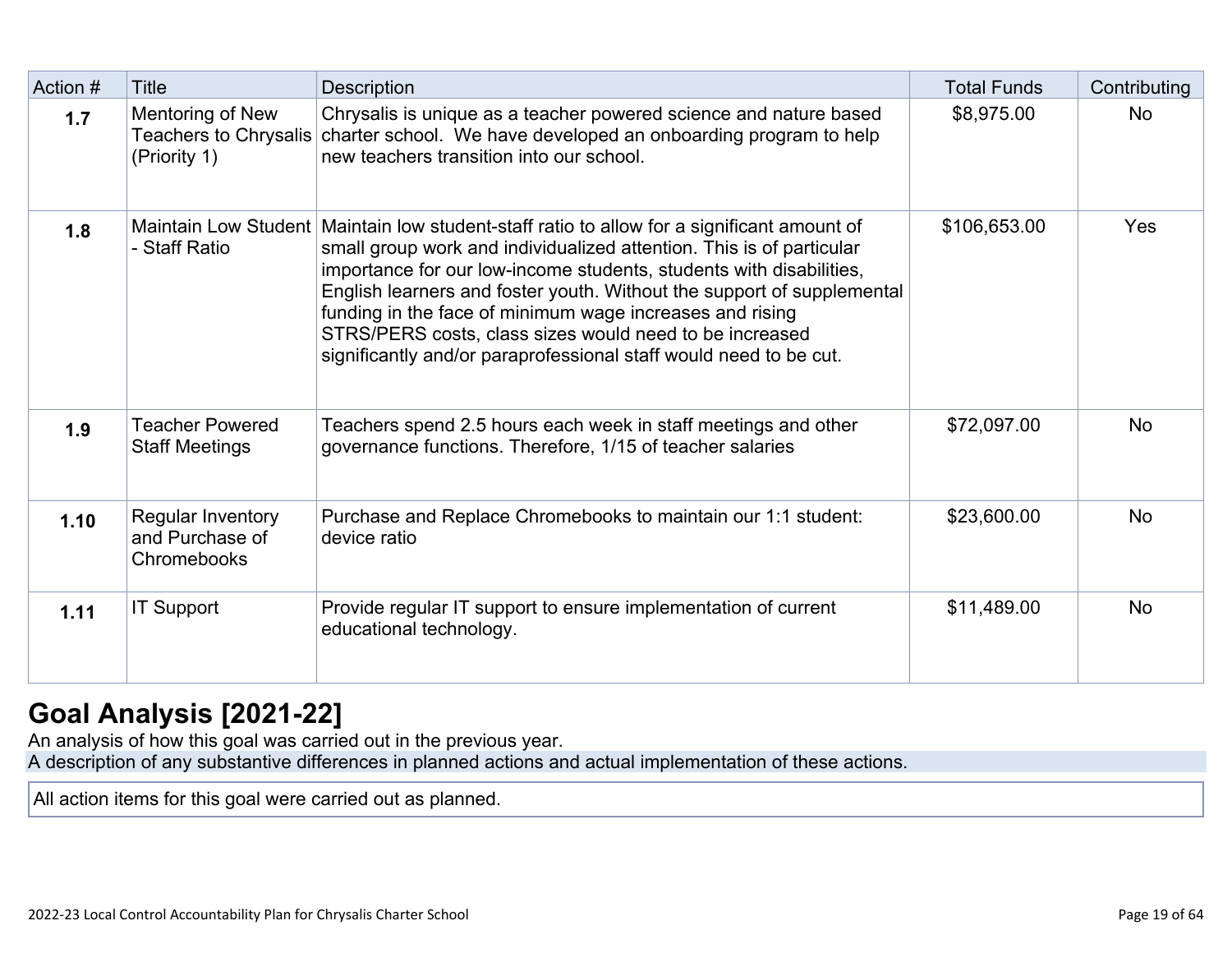An explanation of material differences between Budgeted Expenditures and Estimated Actual Expenditures and/or Planned Percentages of Improved Services and Estimated Actual Percentages of Improved Services.

Our teachers are our greatest asset. Our salary scheduled was adjusted to ensure our salaries were competive with other similar sized local districts, resulting in and increased amount in budgeted expenditures for certificated salaries. In addition we created a Teacher Leadership Team to increase the effectiveness of a small collaborative to team to lead other small bands of teachers in effective change and leadership.

An explanation of how effective the specific actions were in making progress toward the goal.

Our teachers took a deep dive into the Science of Reading this year, and our students did benefit from our work during their enhancements. As measured by I-Ready the median growth school wide was 143% in Reading. Some of our our highest scoring students in the Fall did not obtain a full year's growth, resulting in only 61% of our students showing a full year's growth. At the end of the year 74% of our students were reading at or above grade level, as compared to 48% in the Fall of 2021. We had a similar growth of 61% achieving one year's growth in math. The median growth as a school was 119% with 55% of our students ending the year at or above grade level, as compared to only 19% in the Fall of 2021.

A description of any changes made to the planned goal, metrics, desired outcomes, or actions for the coming year that resulted from reflections on prior practice.

One new action that began in January 2022 was the creation of our Leadership Team (Action item 1.1). This small group of teachers representing grade level bands helps to serve as teacher voice in administrative decsions, ensure that all voices are heard are represented in the decision process, and develop continuous improvement goals relevant to the small grade level band needs. For the 2022-23 School Year, half of our teachers will continue to focus on Professional Development increasing our ability to focus on growth of our students in Reading and Math. Our early release days have changed to a consistent 1:15 release time every Thursday, allowing for teachers to collaborate together for effective growth for all students.

**A report of the Total Estimated Actual Expenditures for last year's actions may be found in the Annual Update Table. A report of the Estimated Actual Percentages of Improved Services for last year's actions may be found in the Contributing Actions Annual Update Table.**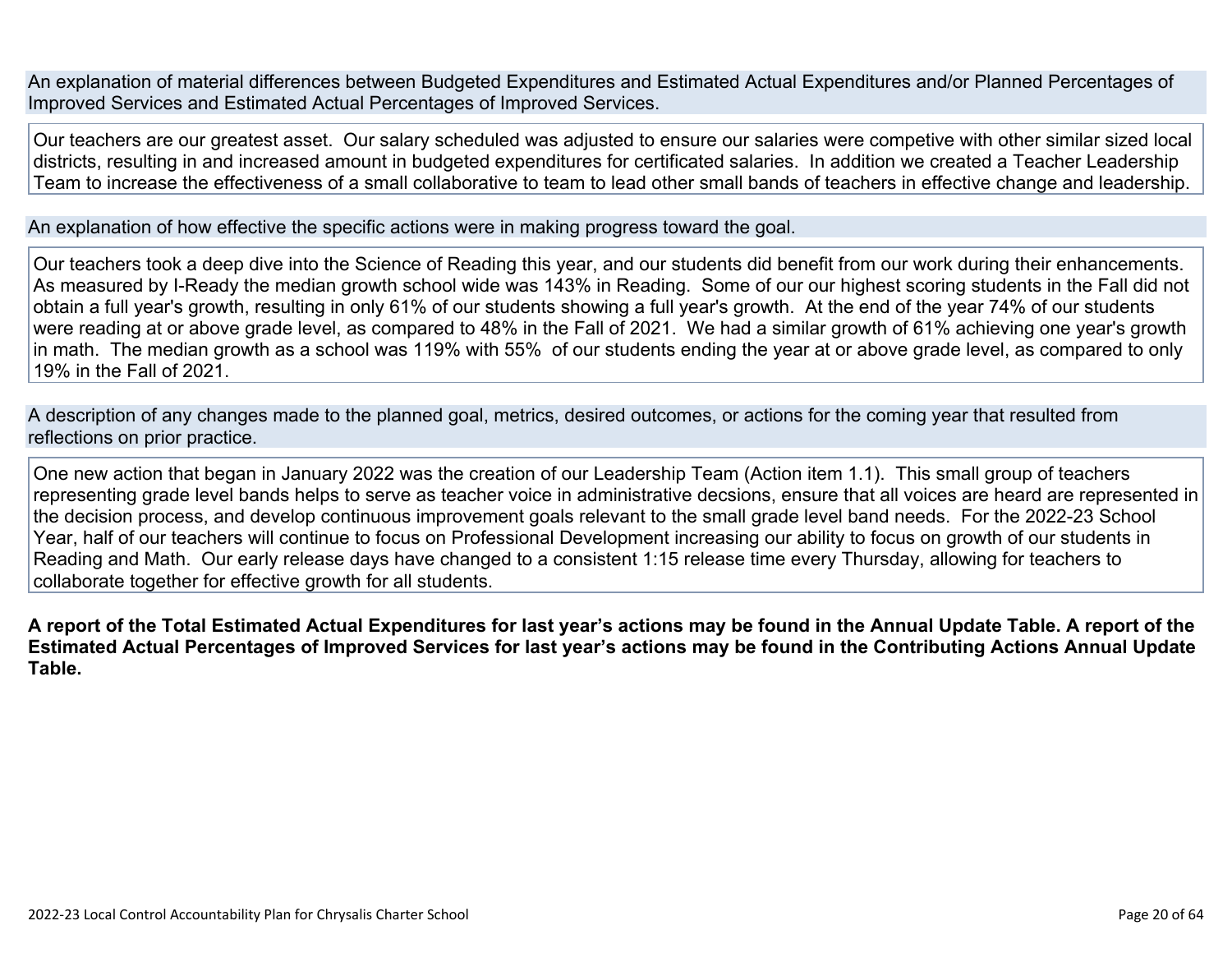# **[Goals and Actions](http://www.doc-tracking.com/screenshots/22LCAP/Instructions/22LCAPInstructions.htm#GoalsandActions)**

## **[Goal](http://www.doc-tracking.com/screenshots/22LCAP/Instructions/22LCAPInstructions.htm#goalDescription)**

| Goal #       | <b>Description</b>                                                                                                                                                                                                                                                                                                                                            |
|--------------|---------------------------------------------------------------------------------------------------------------------------------------------------------------------------------------------------------------------------------------------------------------------------------------------------------------------------------------------------------------|
| $\mathbf{2}$ | All students will have an enhancement period built into their schedules to meet their needs as diagnosed with validated<br>benchmark exams to build missing skills or push them deeper into their learning. Students with disabilities will receive<br>"Pull-out" services during this time in order to increase their time in the general education setting. |

An explanation of why the LEA has developed this goal.

Using 2018-19 data Chrysalis Charter School fell into disproportionality for having over-identified too many students eligible for Specialized Education Services in the area of Speech and Language. This over-identification came as the result of wanting to help students who were struggling to progress at grade-level. In addition, we are wanting to decrease the amount of time students with an Individual Education Plan spend outside of the general education classroom setting.

## **[Measuring and Reporting Results](http://www.doc-tracking.com/screenshots/22LCAP/Instructions/22LCAPInstructions.htm#MeasuringandReportingResults)**

| <b>Metric</b>                                          | <b>Baseline</b>                                                                                                                                                    | Year 1 Outcome                                                                                 | <b>Year 2 Outcome</b> | Year 3 Outcome | Desired Outcome for<br>$2023 - 24$                                                                                                                                                   |
|--------------------------------------------------------|--------------------------------------------------------------------------------------------------------------------------------------------------------------------|------------------------------------------------------------------------------------------------|-----------------------|----------------|--------------------------------------------------------------------------------------------------------------------------------------------------------------------------------------|
| Master Schedule; I-<br><b>Ready and Dibels</b><br>Data | Currently<br>enhancements are<br>offered as<br>desired/practicable by<br>individual teachers.<br>Use of data to support<br>re-structuring of<br>groups is limited. | Goal met and<br>exceeded -<br>Enhancements are<br>meeting 4x/week with<br>Progress Monitoring. |                       |                | All teachers will use<br>research based<br>assessment data to<br>determine groupings<br>for scheduled<br>enhancements<br>occurring at least 3 x<br>times per week for 30<br>minutes. |
| Referrals for SST;<br><b>Local Assessment</b><br>Data  | Currently students are<br>referred for<br>assessment for<br>services when the<br>teacher notices a<br>student struggling,                                          | Goal Met - MTSS<br>process is being used<br>with fidelity.                                     |                       |                | All students will<br>undergo at least<br>twelve weeks of<br>general education<br>intervention services<br>prior to being referred<br>for assessment for<br>services.                 |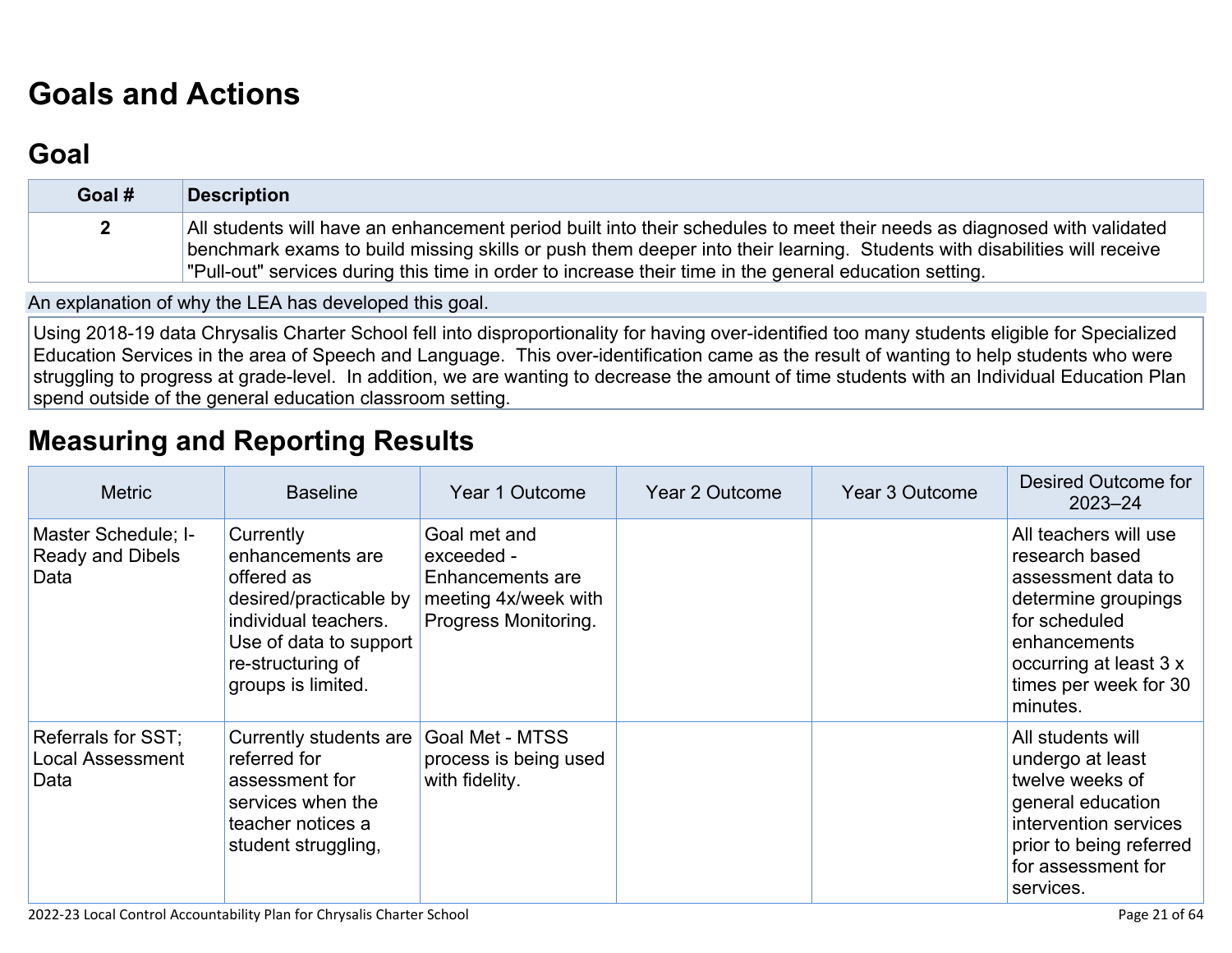| <b>Metric</b>                                                                                                             | <b>Baseline</b>                                                                                                      | Year 1 Outcome      | Year 2 Outcome | Year 3 Outcome | Desired Outcome for<br>$2023 - 24$                                                                                                              |
|---------------------------------------------------------------------------------------------------------------------------|----------------------------------------------------------------------------------------------------------------------|---------------------|----------------|----------------|-------------------------------------------------------------------------------------------------------------------------------------------------|
| Percentage of<br>Students with<br>disabilities that are in<br>class for more than<br>90% of the general<br>education day. | 2020-21 - 75% of our<br>students spend more<br>than 90% of the<br>school day in the<br>general education<br>setting. | <b>Goal Met</b>     |                |                | 95% of students with<br>an IEP will be in the<br>general education<br>classroom for more<br>than 90% of their<br>school day                     |
| <b>EL Progress and</b><br><b>Reclassification Rates</b>                                                                   | We currently have no<br><b>EL</b> students                                                                           | NA - No EL Students |                |                | If we were to have EL<br>students we would<br>use this time to help<br>build their skills,<br>ensuring progress<br>towards<br>reclassification. |

# **[Actions](http://www.doc-tracking.com/screenshots/22LCAP/Instructions/22LCAPInstructions.htm#actions)**

| Action # | Title                                                                     | <b>Description</b>                                                                                                                                      | <b>Total Funds</b> | Contributing |
|----------|---------------------------------------------------------------------------|---------------------------------------------------------------------------------------------------------------------------------------------------------|--------------------|--------------|
| 2.1      | <b>MTSS Process</b><br>(Priorities 4,7,8)                                 | Teachers will use the MTSS process with fidelity prior to moving to a<br>referral for assessment for services.                                          | \$1,295.00         | <b>No</b>    |
| 2.2      | Special Education:<br><b>Teacher Support</b><br>(Priorities 1,7, 8)       | Teachers will be trained in typical and atypical development of<br>language, articulation, vocabulary and phonological awareness.                       | \$633.00           | <b>No</b>    |
| 2.3      | <b>Special Education:</b><br>Program<br>Development<br>(Priorities 2,7,8) | Teachers will develop targeted small group interventions to support<br>language, vocabulary development, articulation and/or phonological<br>awareness. | \$50,668.00        | <b>No</b>    |
| 2.4      | Special Education:<br><b>Parental Involvement</b><br>(Priority 3)         | Parent Education Courses will be offered to educate parents on<br>speech and language development, early reading skills and the MTSS<br>process.        | \$2,782.00         | <b>No</b>    |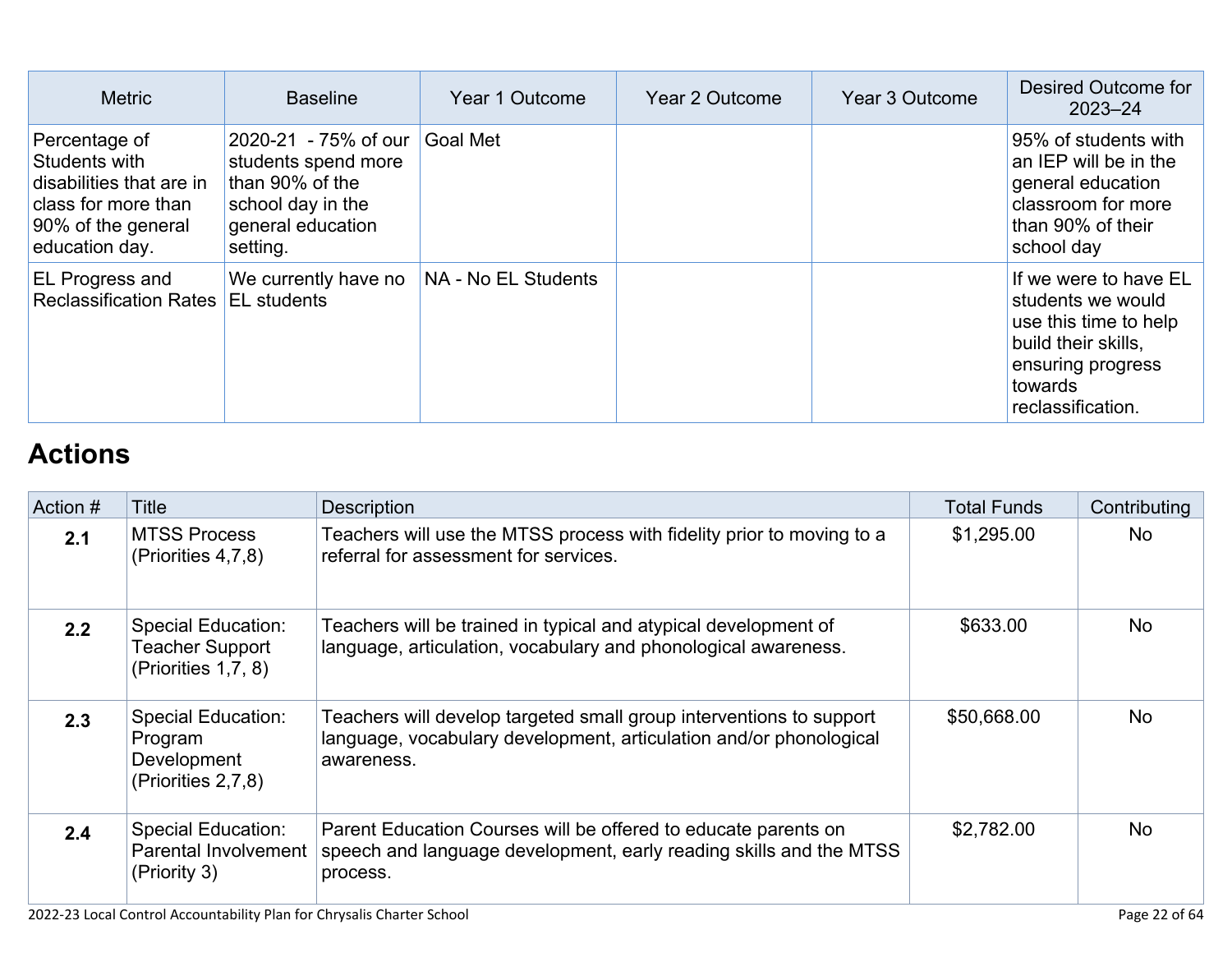| Action # | <b>Title</b>                                            | Description                                                                                                                                                                                                                                                                                                                                                                                                | <b>Total Funds</b> | Contributing |
|----------|---------------------------------------------------------|------------------------------------------------------------------------------------------------------------------------------------------------------------------------------------------------------------------------------------------------------------------------------------------------------------------------------------------------------------------------------------------------------------|--------------------|--------------|
|          |                                                         |                                                                                                                                                                                                                                                                                                                                                                                                            |                    |              |
| 2.5      | Enhancements<br>(Priority 2, 4, 7, 8)                   | Provide targeted interventions to those students who are behind in<br>reading and math as indicated by iReady assessments, periodically<br>re-evaluating interventions as assessment indicates as well as<br>enriching the learning of students who are at or above grade level.<br>Research the effectiveness and obtain professional development and<br>training in other assessments and interventions. | \$67,267.00        | <b>Yes</b>   |
| 2.6      | Enhancements<br>(Priority 2, 4, 7, 8)                   | Teachers will engage in professional development opportunities that<br>will increase their knowledge and techniques in helping students build<br>number fluency and concepts in mathematics.                                                                                                                                                                                                               | \$2,250.00         |              |
| 2.7      | <b>Special Education:</b><br>Systems                    | On a regular basis, district Special Education personnel will meet with<br>general education personnel to inform them of the accommodations<br>and modifications available to students through their IEP.                                                                                                                                                                                                  |                    | <b>No</b>    |
| 2.8      | <b>Special Education</b><br>Professional<br>Development | District personnel will engage in regular trainings and updates with El<br>Dorado Selpa to to understand inclusive practices, improve Special<br>Education systems, and connect/collaborate with other Special<br><b>Education teachers</b>                                                                                                                                                                | \$240.00           | <b>No</b>    |

## **[Goal Analysis \[2021-22\]](http://www.doc-tracking.com/screenshots/22LCAP/Instructions/22LCAPInstructions.htm#GoalAnalysis)**

An analysis of how this goal was carried out in the previous year. A description of any substantive differences in planned actions and actual implementation of these actions.

All action steps for this goal were effectively carried out.

An explanation of material differences between Budgeted Expenditures and Estimated Actual Expenditures and/or Planned Percentages of Improved Services and Estimated Actual Percentages of Improved Services.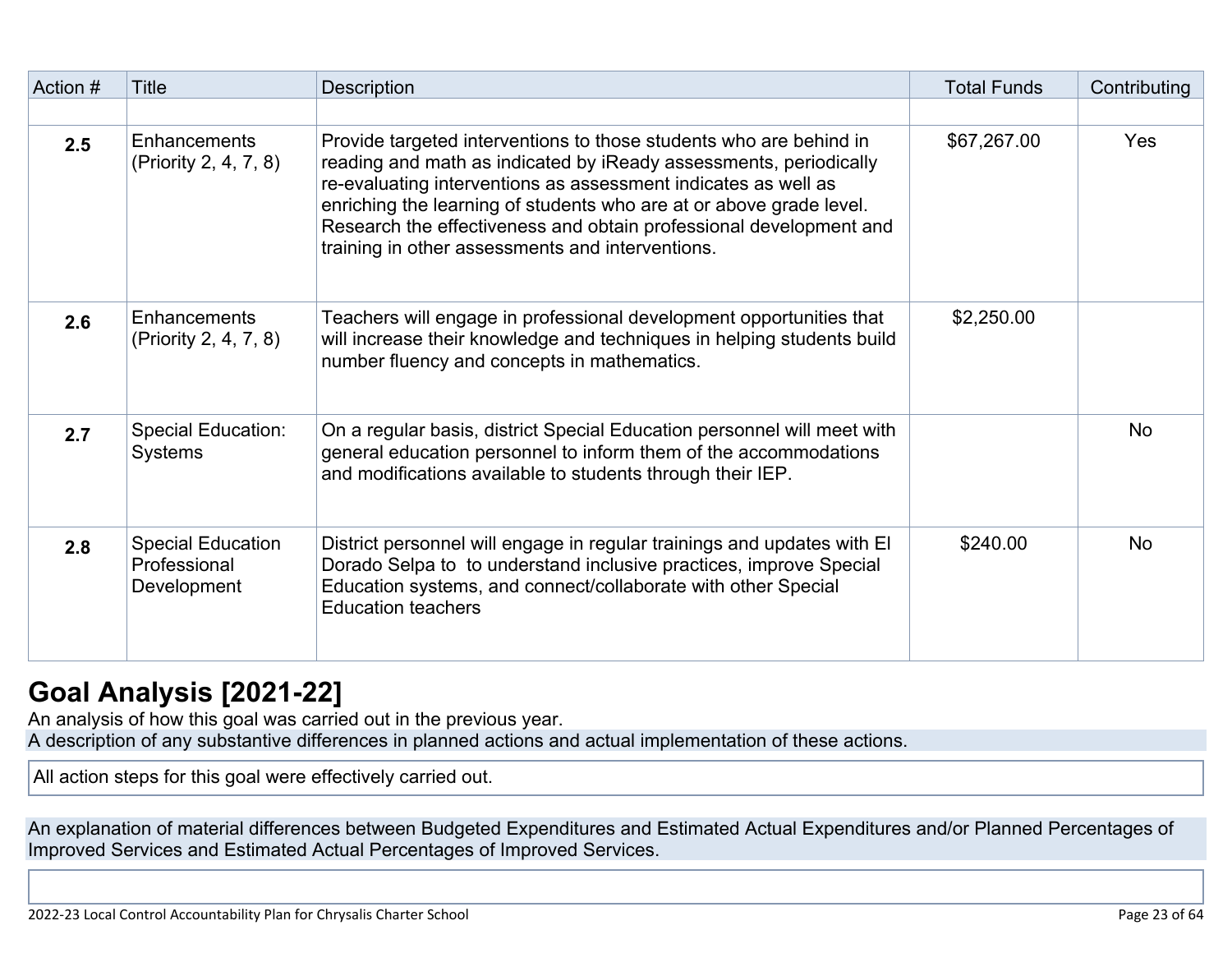An explanation of how effective the specific actions were in making progress toward the goal.

Our actions were incredibly effective for our students around ELA . One struggle was with the increased focus around reading skills, math interventions took a back seat for over half of the year. The teachers are now working to continuously improve the enhancement program with regular math interventions and training as well. (Item 2.6)

A description of any changes made to the planned goal, metrics, desired outcomes, or actions for the coming year that resulted from reflections on prior practice.

While 61% of our students saw one year's growth in both Reading and Math this year as measured by I-Ready, 55% of our students are at or above grade level in Math as compared to the 74% in Reading. Our enhancement program and focus on Reading Instruction has been beneficial for our students, and we would like to have similar results for our math program.

**A report of the Total Estimated Actual Expenditures for last year's actions may be found in the Annual Update Table. A report of the Estimated Actual Percentages of Improved Services for last year's actions may be found in the Contributing Actions Annual Update Table.**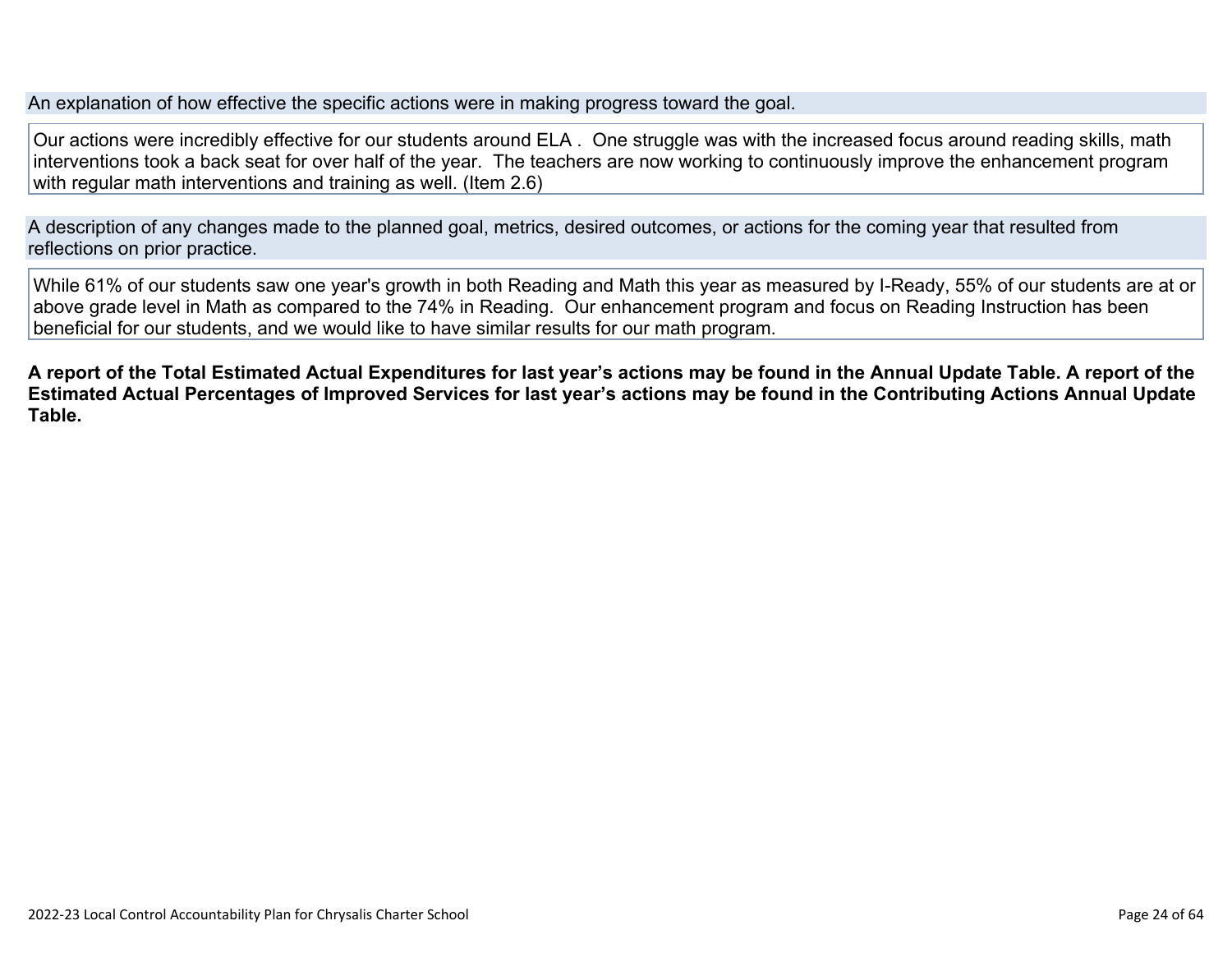# **[Goals and Actions](http://www.doc-tracking.com/screenshots/22LCAP/Instructions/22LCAPInstructions.htm#GoalsandActions)**

## **[Goal](http://www.doc-tracking.com/screenshots/22LCAP/Instructions/22LCAPInstructions.htm#goalDescription)**

| Goal #                                                | <b>Description</b>                                        |  |  |  |  |  |
|-------------------------------------------------------|-----------------------------------------------------------|--|--|--|--|--|
|                                                       | Encourage the light within each student to shine brighter |  |  |  |  |  |
| An ovelapation of why the LEA has developed this goal |                                                           |  |  |  |  |  |

An explanation of why the LEA has developed this goal.

The Mission of Chrysalis Charter School is to "Encourage the Light Within Each Student to Shine Brighter" - this is the foundation of what we do and how we do it.

## **[Measuring and Reporting Results](http://www.doc-tracking.com/screenshots/22LCAP/Instructions/22LCAPInstructions.htm#MeasuringandReportingResults)**

| <b>Metric</b>                                                       | <b>Baseline</b>                                                                                                                              | Year 1 Outcome                                                                          | Year 2 Outcome | Year 3 Outcome | Desired Outcome for<br>$2023 - 24$                                                                             |
|---------------------------------------------------------------------|----------------------------------------------------------------------------------------------------------------------------------------------|-----------------------------------------------------------------------------------------|----------------|----------------|----------------------------------------------------------------------------------------------------------------|
| Parental Involvement<br>and Input - Parent<br><b>Survey Results</b> | In 2020-21 97% of<br>Parents report that<br>they agree or strongly<br>agree that the school<br>is their partner in<br>educating their child. | 100% of Parents felt<br>that Chrysalis is their<br>partner is educating<br>their child. |                |                | Maintain a 97%<br>approval rating for<br>partnering with<br>families in the<br>education of their<br>students. |
| Student Engagement -<br><b>Attendance Rate</b>                      | In 2020-21 we had a<br>97% Attendance Rate.                                                                                                  | Due to COVID our<br>attendance rate fell to<br>95%.                                     |                |                | Overall attendance<br>rate at or above 96%                                                                     |
| Student Climate -<br>Dropout Rate                                   | We currently have a<br>middle school dropout<br>rate of 0%                                                                                   | Our middle school<br>dropout rate of 0%<br>continues.                                   |                |                | Maintain a 0% drop-<br>out rate                                                                                |
| School Climate -<br><b>Suspension Rate</b>                          | We currently have a<br>suspension rate of 1%                                                                                                 | Our suspension rate<br>was less than 1%                                                 |                |                | Maintain a suspension<br>rate of no more than<br>$1\%$                                                         |
| <b>Facilities FIT Score</b>                                         | "Good"                                                                                                                                       | Quarterly FIT score of We have maintained a<br>FIT score of "Good"                      |                |                | Maintain a FIT score<br>of "Good"                                                                              |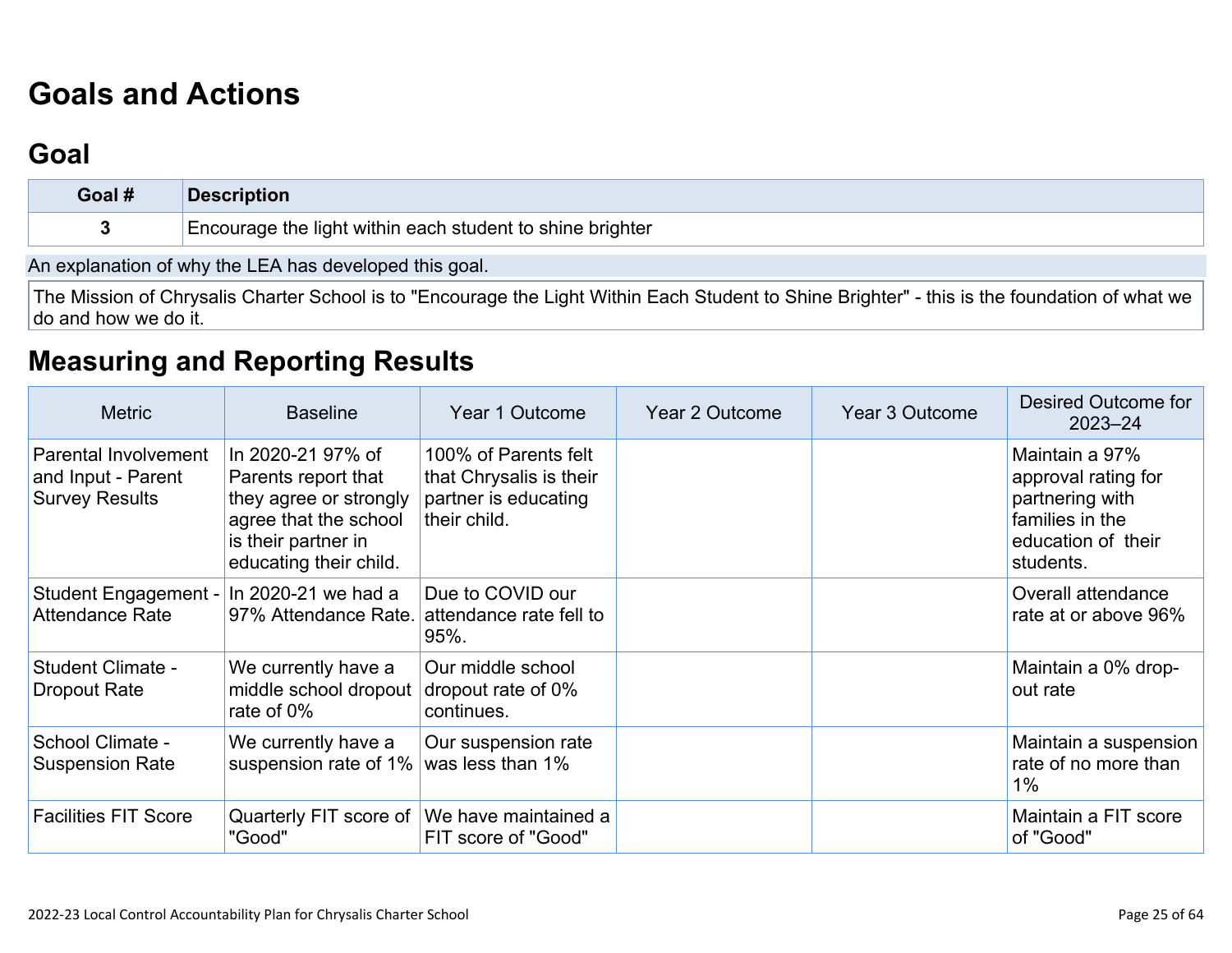| <b>Metric</b>                                                          | <b>Baseline</b>                                                                                                                                                                                                                                                                                | Year 1 Outcome                                                                                                           | <b>Year 2 Outcome</b> | Year 3 Outcome | Desired Outcome for<br>$2023 - 24$                                                                                                                   |
|------------------------------------------------------------------------|------------------------------------------------------------------------------------------------------------------------------------------------------------------------------------------------------------------------------------------------------------------------------------------------|--------------------------------------------------------------------------------------------------------------------------|-----------------------|----------------|------------------------------------------------------------------------------------------------------------------------------------------------------|
| <b>School Climate</b><br>Teacher, Parent and<br><b>Student Surveys</b> | 2020-21 Surveys<br>Indicate that:<br>84% of Parents<br>indicated their student<br>was thriving at<br>Chrysalis<br>98% of Students<br>reported they were<br>thriving at Chrysalis<br>(only 40 completed<br>survey)<br>84% of Teachers<br>reported being highly<br>satisfied with their<br>jobs. | 89% of Parents, 86%<br>of Students and 85%<br>of teachers reported a<br>high level of<br>satisfaction with<br>Chrysalis. |                       |                | Have 90% of Parents.<br>Students and<br>Teachers complete<br>yearly surveys with<br>90% reporting a high<br>level of satisfaction<br>with Chrysalis. |
| School Climate -<br><b>Expulsion Rate</b>                              | We currently have an<br>expulsion rate of 0%                                                                                                                                                                                                                                                   | We have maintained<br>our 0% expulsion rate.                                                                             |                       |                | Maintain a 0%<br>expulsion rate                                                                                                                      |

## **[Actions](http://www.doc-tracking.com/screenshots/22LCAP/Instructions/22LCAPInstructions.htm#actions)**

| Action # | Title                         | Description                                                                                                                                                                                                                                              | <b>Total Funds</b> | Contributing |
|----------|-------------------------------|----------------------------------------------------------------------------------------------------------------------------------------------------------------------------------------------------------------------------------------------------------|--------------------|--------------|
| 3.1      | Home-School<br>Communication  | Utilize Parent Square to maintain two way communication via text or<br>email between the school and home. Maintain School Pathways as<br>our Student Information System to ensure all staff have access to<br>parent phone numbers, addresses and email. | \$6,187.00         | Yes          |
| 3.2      | SEL: Community of<br>Practice | School SEL teams will participate quarterly in the county-wide SEL<br>Community of Practice to build capacity, access SEL resources, and<br>share best practices with other SEL practitioners.                                                           | \$4,220.00         | <b>No</b>    |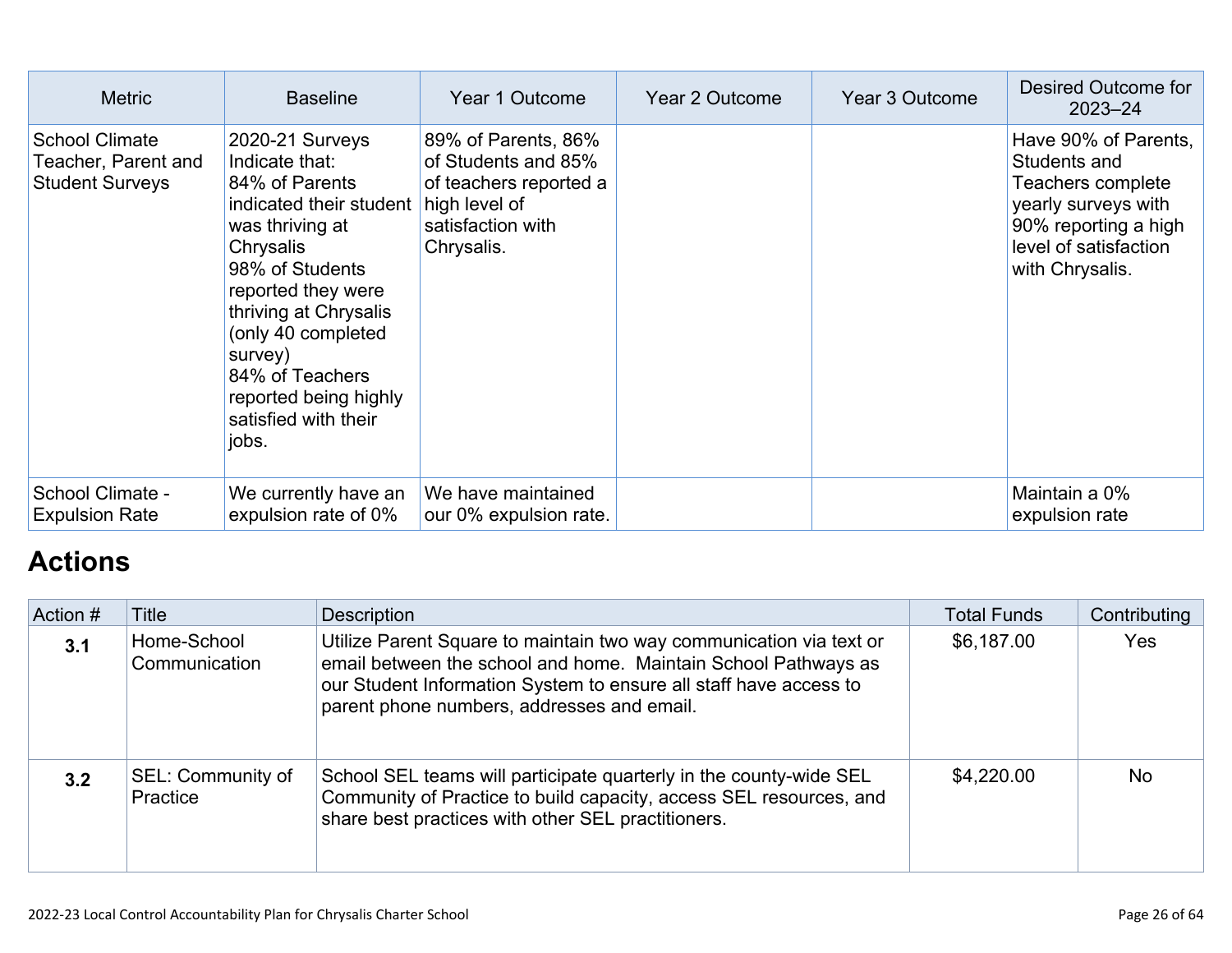| Action # | <b>Title</b>                                        | <b>Description</b>                                                                                                                                                                                                                                                          | <b>Total Funds</b> | Contributing |
|----------|-----------------------------------------------------|-----------------------------------------------------------------------------------------------------------------------------------------------------------------------------------------------------------------------------------------------------------------------------|--------------------|--------------|
| 3.3      | SEL: SEL and<br>Trauma-Informed<br><b>Practices</b> | District personnel will participate in professional development to build<br>capacity to meet student and staff social emotional well-being needs<br>and implement trauma-informed strategies to ensure safe and<br>welcoming learning environments for all of our students. | \$3,165.00         | <b>No</b>    |
| 3.5      | Safety: COVID<br>Protocols                          | District personnel will continue to implement COVID-related safety<br>protocols including distribution and enforcement of personal protective<br>equipment, social distancing requirements, and hand washing<br>practices and education.                                    | \$1,178.00         | <b>No</b>    |
| 3.6      | Safety: Planning &<br><b>Best Practices</b>         | The district safety teams will regularly assess the level of safety and<br>readiness by implementing the Emergency Planning Rubric for<br>Schools.                                                                                                                          | \$1,178.00         | <b>No</b>    |
| 3.7      | Equity: School<br>Improvement                       | District teachers will participate in the Equity in Education Symposium<br>and follow-up professional development opportunities in order to gain<br>an understanding of how to improve schools systems through a lens of<br>equity.                                         | \$650.00           | Yes          |
| 3.8      | Attendance &<br><b>Behavior Supports</b>            | SARTs will meet monthly to monitor student attendance data and<br>connect families with Community Connect who are in need of Tier II<br>and III levels of support.                                                                                                          | \$372.00           | <b>No</b>    |
| 3.9      | Culture                                             | District personnel will participate in the county-wide Ambassador of<br>Hope training to develop hope-centered systems and practices across<br>all district programs.                                                                                                       | \$2,900.00         | Yes          |
| 3.10     | Transportation                                      | Continue to offer free daily school bus transportation to and from the<br>Redding Area.                                                                                                                                                                                     | \$39,176.00        | Yes          |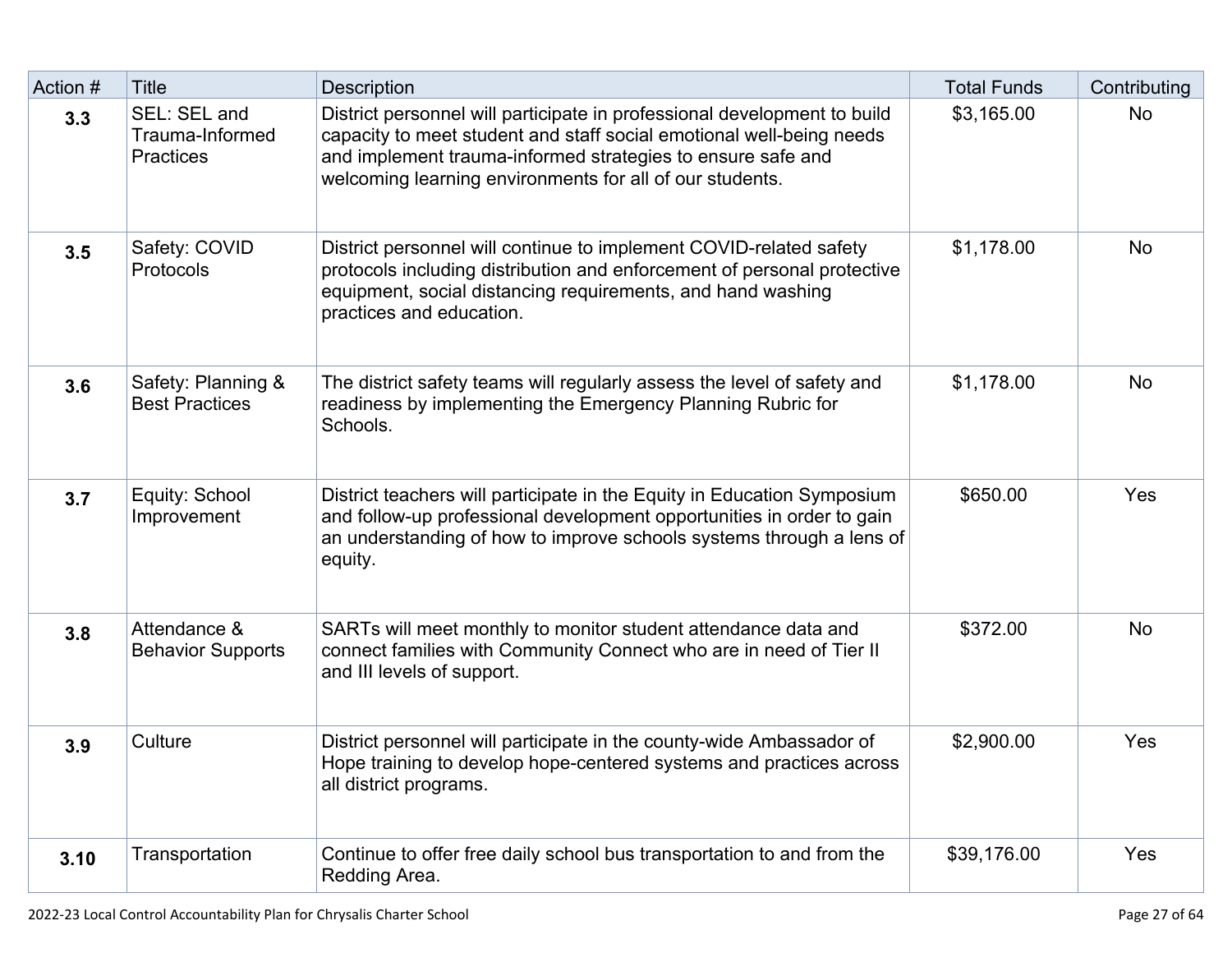| Action # | <b>Title</b>                        | Description                                                                                                                                                             | <b>Total Funds</b> | Contributing |
|----------|-------------------------------------|-------------------------------------------------------------------------------------------------------------------------------------------------------------------------|--------------------|--------------|
|          |                                     |                                                                                                                                                                         |                    |              |
| 3.11     | <b>Before School Child-</b><br>care | Provide Free Supervised Child-care for one hour before school begins                                                                                                    | \$6,131.00         | Yes          |
| 3.12     | <b>School Counselor</b>             | Provide a part-time school counselor to promote the social-emotional<br>health of students.                                                                             | \$28,618.00        | Yes          |
| 3.13     | <b>After School Sports</b>          | Provide coaching stipends to support after-school sports in Cross<br>Country, Volleyball and Basketball.                                                                | \$4,566.00         | <b>No</b>    |
| 3.14     | <b>Facilities</b>                   | Continue to maintain safe and comfortable school facility.                                                                                                              | \$170,374.00       | <b>No</b>    |
| 3.15     | <b>RCA House System</b>             | 5th - 8th grades will have "houses" to increase the connectedness of<br>the school community, and improve school culture through activities<br>with mixed grade levels. | \$5,750.00         | Yes          |
| 3.16     | <b>After School Care</b>            | <b>Project Share</b>                                                                                                                                                    | \$5,385.00         | <b>No</b>    |

## **[Goal Analysis \[2021-22\]](http://www.doc-tracking.com/screenshots/22LCAP/Instructions/22LCAPInstructions.htm#GoalAnalysis)**

An analysis of how this goal was carried out in the previous year. A description of any substantive differences in planned actions and actual implementation of these actions.

All action steps towards meeting our goal were enacted with success. Due to the ongoing COVID-19 pandemic, our attendance rate fell to 95% for the 2021-22 school year.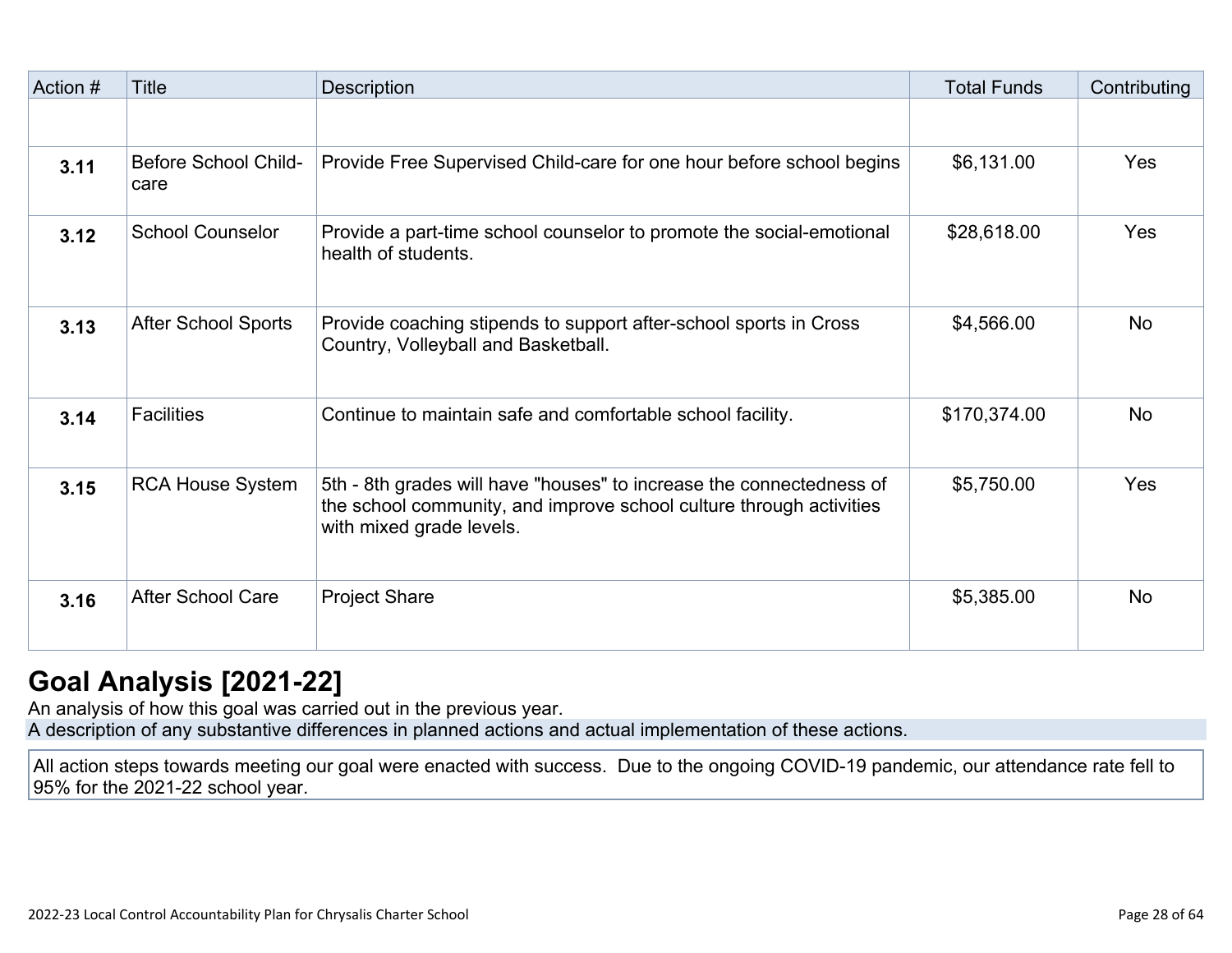An explanation of material differences between Budgeted Expenditures and Estimated Actual Expenditures and/or Planned Percentages of Improved Services and Estimated Actual Percentages of Improved Services.

An explanation of how effective the specific actions were in making progress toward the goal.

All actions did help us to accomplish progress to our goals. The increased mental health needs of our students, staff and families was more than anticipated this year, and we have elected to increase our school counselor postion from a .5 to a .8 position. In addition, half of the staff will be participating in a school improvement grant focusing on Social Emotional Learning and incorporating Mental Health needs into our classrooms on a daily basis, building our students abilities to manage their mental health needs.

A description of any changes made to the planned goal, metrics, desired outcomes, or actions for the coming year that resulted from reflections on prior practice.

Action 3.2 County-wide SEL community of practice meeting changed from monthly to quarterly meetings. Actions 3.7 & 3.9 were trainings that were attended and actions implemented regarding equity in the school and building HOPE in our students, but trainings will not be held next year and the action steps can be eliminated. Action 3.12 expenditures will be increased in 2022-23 due to the increased need of mental health related to students and support for the staff.

**A report of the Total Estimated Actual Expenditures for last year's actions may be found in the Annual Update Table. A report of the Estimated Actual Percentages of Improved Services for last year's actions may be found in the Contributing Actions Annual Update Table.**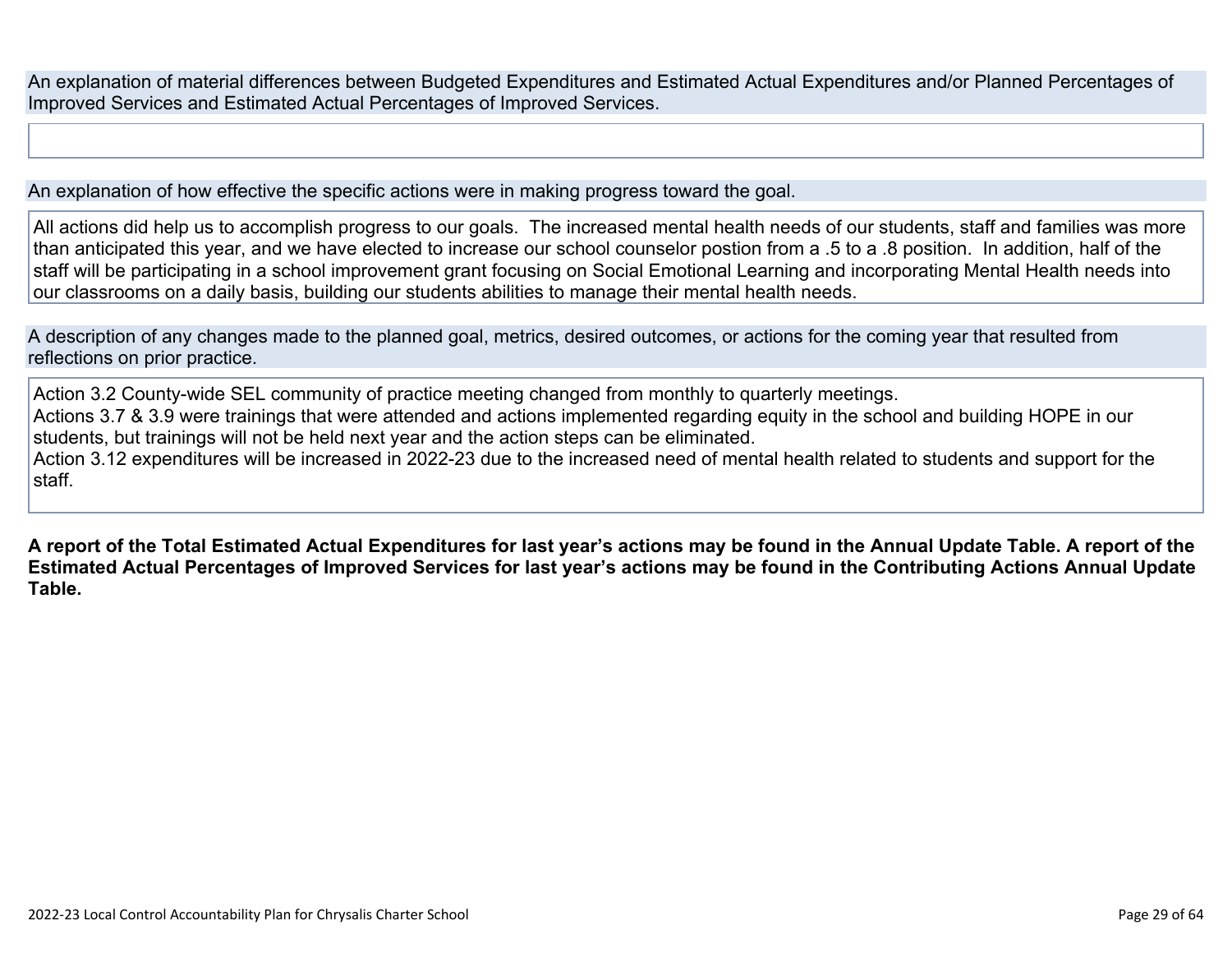# **[Increased or Improved Services for Foster Youth, English Learners, and Low-](http://www.doc-tracking.com/screenshots/22LCAP/Instructions/22LCAPInstructions.htm#IncreasedImprovedServices)[Income Students \[2022-23\]](http://www.doc-tracking.com/screenshots/22LCAP/Instructions/22LCAPInstructions.htm#IncreasedImprovedServices)**

| Projected LCFF Supplemental and/or Concentration Grants | Projected Additional LCFF Concentration Grant (15 percent) |  |  |  |  |
|---------------------------------------------------------|------------------------------------------------------------|--|--|--|--|
| 143529                                                  |                                                            |  |  |  |  |

#### **Required Percentage to Increase or Improve Services for the LCAP Year**

| Projected Percentage to Increase<br>or Improve Services for the<br>Coming School Year | LCFF Carryover — Percentage | <b>LCFF Carryover — Dollar</b> | Total Percentage to Increase or<br>Improve Services for the Coming<br>School Year |
|---------------------------------------------------------------------------------------|-----------------------------|--------------------------------|-----------------------------------------------------------------------------------|
| 7.49%                                                                                 | $0.00\%$                    | \$0.00                         | 7.49%                                                                             |

**The Budgeted Expenditures for Actions identified as Contributing may be found in the Contributing Actions Table.**

### **[Required Descriptions](http://www.doc-tracking.com/screenshots/22LCAP/Instructions/22LCAPInstructions.htm#RequiredDescriptions)**

For each action being provided to an entire school, or across the entire school district or county office of education (COE), an explanation of (1) how the needs of foster youth, English learners, and low-income students were considered first, and (2) how these actions are effective in meeting the goals for these students.

Maintain low student-staff ratio-Maintaining low student-staff ratios is of particular importance for our low-income students, students with disabilities, English learners and foster youth. Without the support of supplemental funding in the face of minimum wage increases and rising STRS/PERS costs, class sizes would need to be increased significantly and/or paraprofessional staff would need to be cut.

Community Connect - Foster youth, English learners and low-income students often struggle with attendance issues due to needs that they have beyond the school. The Community Connect system wraps services around these families to help ensure regular attendance at school and is a new program we are implementing.

Bus Transportation - Free bus service from the Redding area helps to relieve the burden of transportation for our low-income families. This is not a baseline service that we are required to provide, but use these funds to ensure that our students are able to safely travel to and from school.

School Counselor - Social Emotional Learning is incredibly impactful for foster youth, English learners and low-income students. Our school counselor provides much needed mental health services to families who struggle to find access to these services outside of the school community for educationally related mental health services, and also provides small group supports and whole class SEL lessons. House System Grades 5 - 8 - Having a connection with multiple grade levels in a supportive climate helps to build the resiliency of our foster youth, English learners and low-income students. Professional Development time and training for our teachers in 5th - 8th grade is critical in building their skills and abilities to successfully implement the house system. Regular rewards and activities builds the community that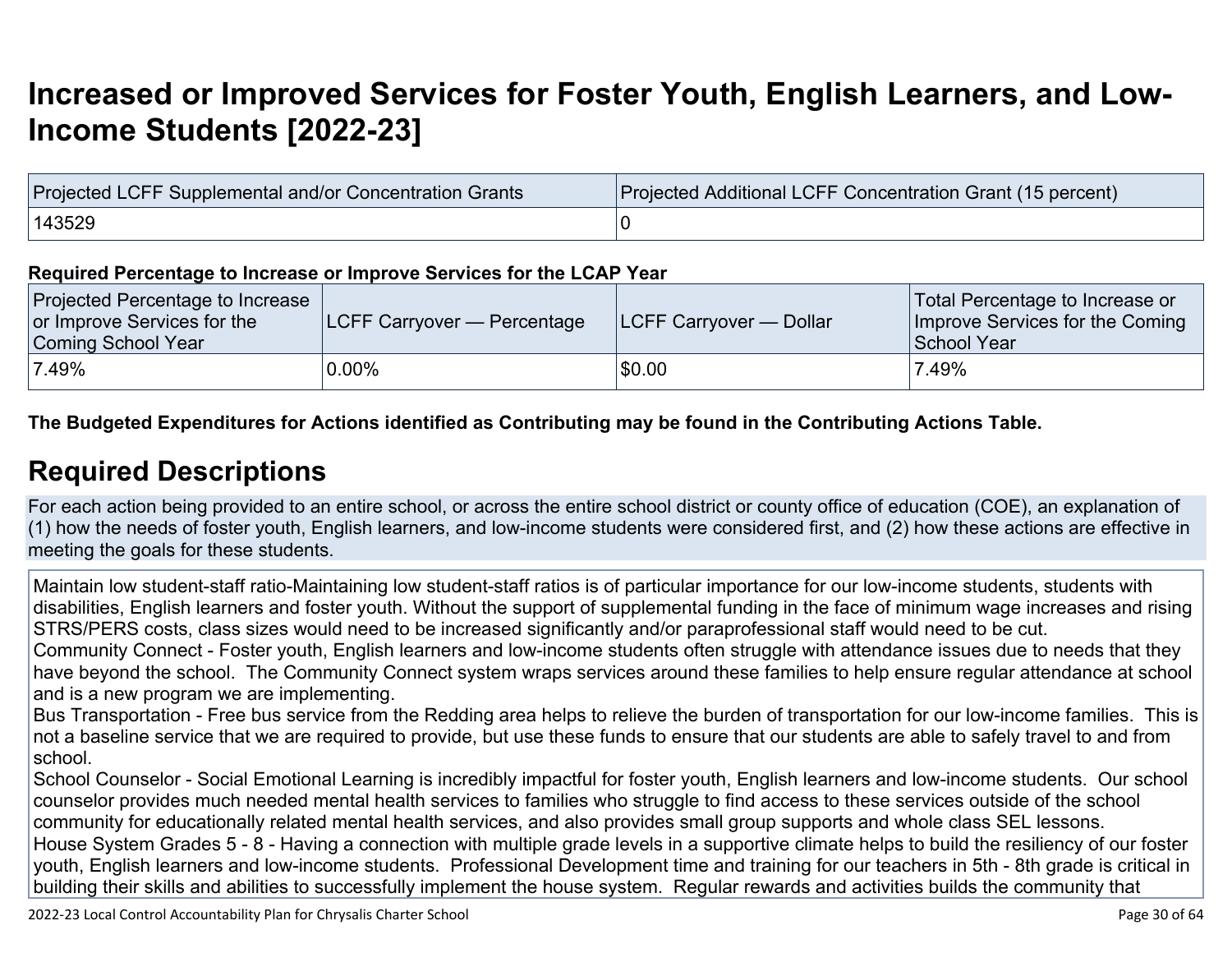students need to feel connected.

Student Information System and Parent Messaging Systems - Connection between School and Home is of particular Importance for our foster youth, English Learners and low-income students. The investment we are making into our SIS and Parent Messaging Systems allow our teachers to have access to our student data to know who might need assistance to attend field trips, or if English is not the primary language spoken at home or if a student is a foster youth. Our parent messaging system has the ability to transfer the information into alternate languages and provides that connection to families who may not have the ability to come to school on a regular basis. This connection is vital to increase the relationship between school and home for groups that traditionally feel disconnected from the school community.

Before School Care - Our low-income students often have both parents working outside of the home. By providing free childcare before school starting at 7:30 AM, this allows parents to drop their students off at school and still arrive to work by 8:00 AM. Supplementing the Project Share program helps our low income families with childcare expenses.

A description of how services for foster youth, English learners, and low-income students are being increased or improved by the percentage required.

All of the services that we provide for our foster youth, English learners and low-income students are beyond those services that are required for the baseline of education, but so important for unique needs of these students and families. These services provide childcare and transportation for our families who struggle to afford these services. Our mental health programs are vital for struggling families to provide the wrap around services that help the entire family. As a small school these are often the services that we are not able to provide, but we use the funding available for foster youth, English learners and low-income students to provide these services that go above and beyond baseline expectations to help meet the needs.

A description of the plan for how the additional concentration grant add-on funding identified above will be used to increase the number of staff providing direct services to students at schools that have a high concentration (above 55 percent) of foster youth, English learners, and lowincome students, as applicable.

The Charter does not receive concentration dollars.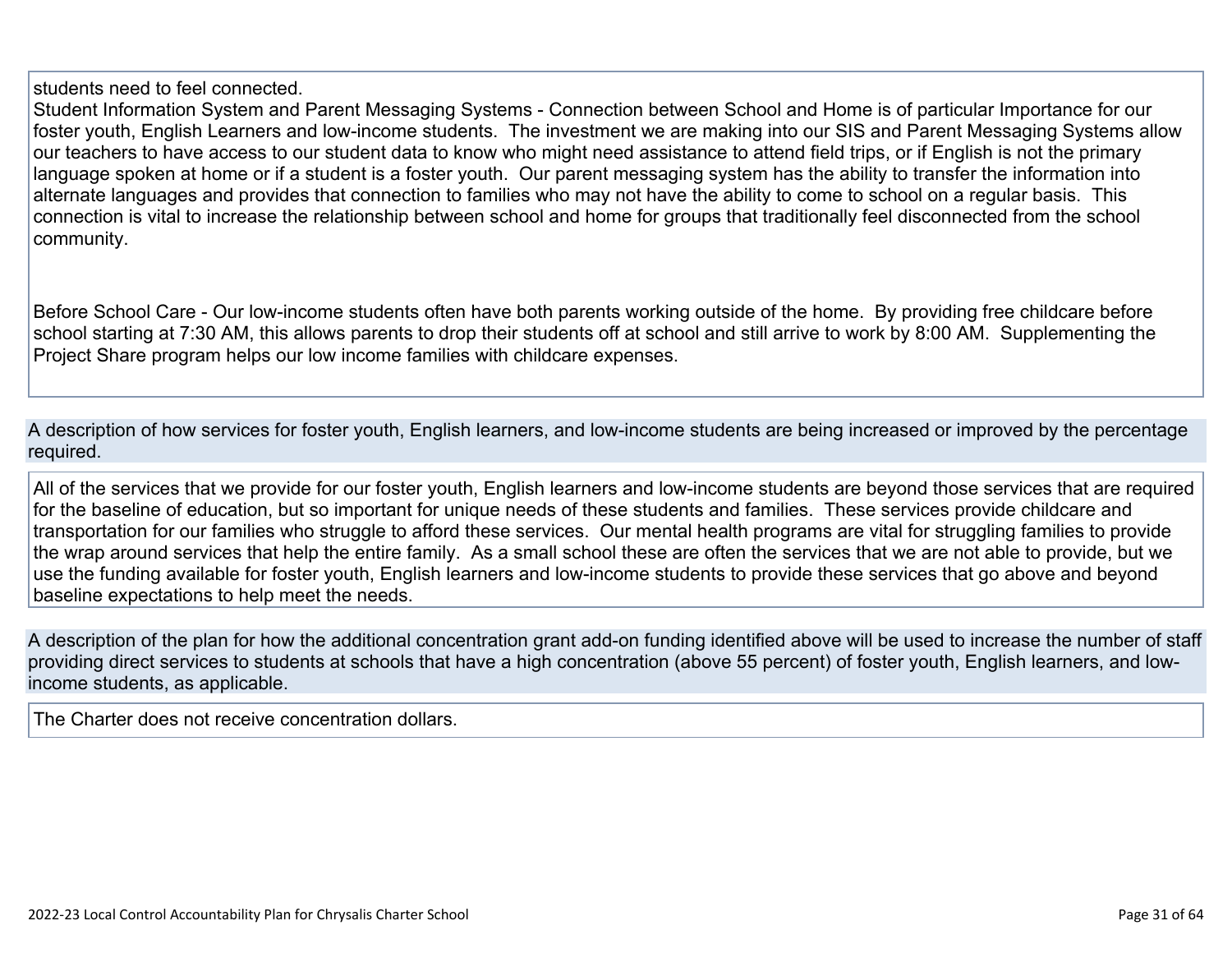| Staff-to-student ratios by<br>type of school and<br>concentration of<br>unduplicated students | Schools with a student concentration of 55 percent or<br>less | Schools with a student concentration of greater than 55<br>percent |
|-----------------------------------------------------------------------------------------------|---------------------------------------------------------------|--------------------------------------------------------------------|
| Staff-to-student ratio of<br>classified staff providing<br>direct services to students        |                                                               |                                                                    |
| Staff-to-student ratio of<br>certificated staff providing<br>direct services to students      |                                                               |                                                                    |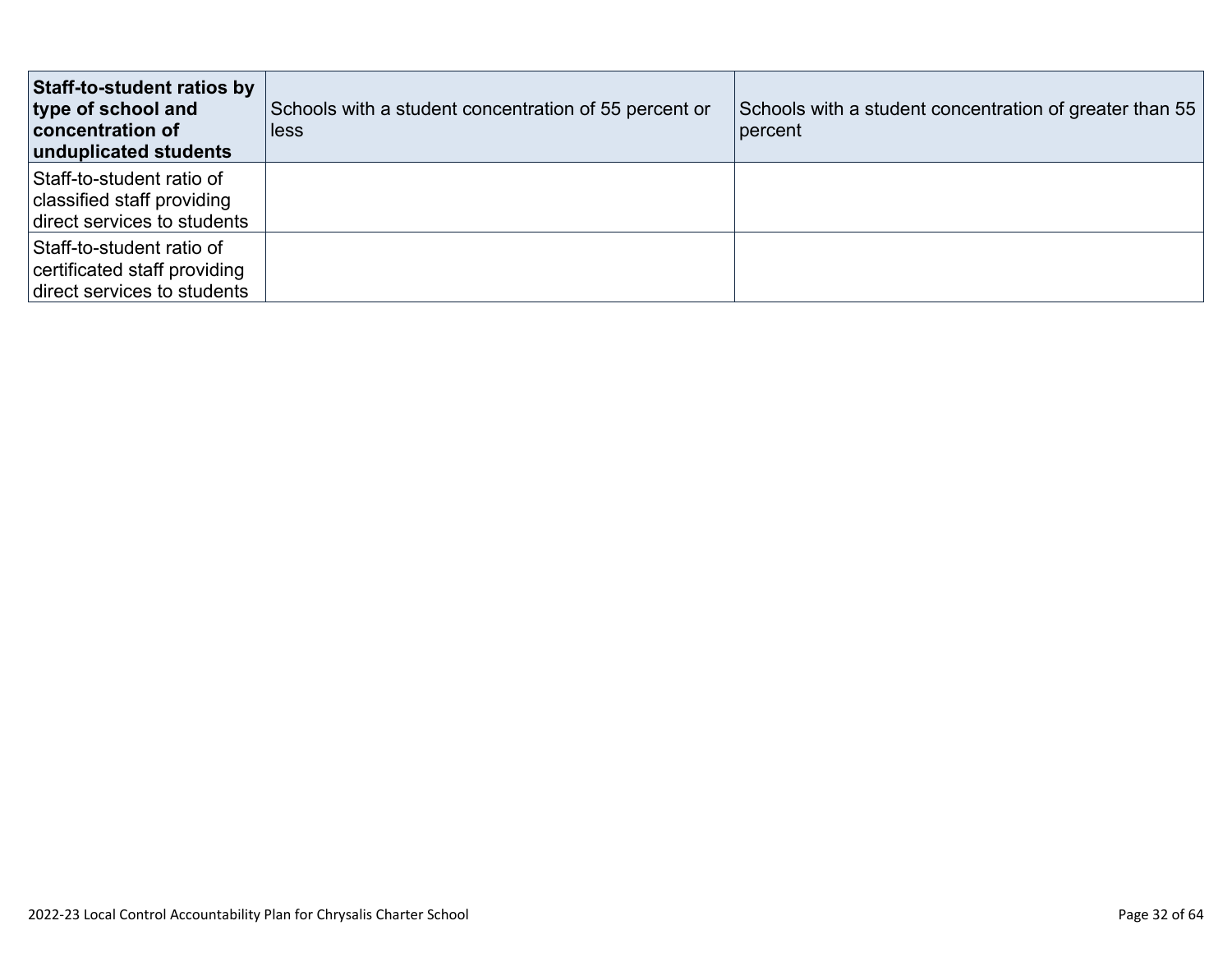### **2022-23 Total Expenditures Table**

| <b>Other State</b><br><b>LCFF Funds</b><br><b>Totals</b><br><b>Funds</b> |                | <b>Local Funds</b>                                                                        |                                             | <b>Federal Funds</b>                                         | <b>Total Funds</b> | <b>Total Personnel</b> | <b>Total Non-</b><br>personnel |                    |                      |                    |
|--------------------------------------------------------------------------|----------------|-------------------------------------------------------------------------------------------|---------------------------------------------|--------------------------------------------------------------|--------------------|------------------------|--------------------------------|--------------------|----------------------|--------------------|
| <b>Totals</b>                                                            |                | \$1,157,687.00                                                                            | \$24,701.00                                 | \$91,441.00                                                  |                    | \$193,386.00           | \$1,467,215.00                 | \$1,120,861.00     | \$346,354.00         |                    |
| Goal                                                                     | <b>Action#</b> | <b>Action Title</b>                                                                       |                                             | <b>Student Group(s)</b>                                      |                    | <b>LCFF Funds</b>      | <b>Other State Funds</b>       | <b>Local Funds</b> | <b>Federal Funds</b> | <b>Total Funds</b> |
| $\mathbf{1}$                                                             | $1.1$          | Leadership Team                                                                           | All                                         |                                                              |                    | \$10,541.00            |                                |                    |                      | \$10,541.00        |
| $\mathbf 1$                                                              | $1.2$          | <b>Field Studies/Nature</b><br>Integration with<br><b>Standards (Priorities</b><br>2,4,7) | All                                         |                                                              |                    | \$20,559.00            | \$5,014.00                     |                    |                      | \$25,573.00        |
| $\mathbf 1$                                                              | $1.4$          | Academic<br>Achievement:<br>Instructional<br><b>Coaching (Priorities</b><br>1,2,4,5)      | All<br>Students with<br><b>Disabilities</b> |                                                              |                    |                        | \$4,000.00                     |                    | \$1,500.00           | \$5,500.00         |
| $\mathbf 1$                                                              | 1.5            | Implementation of<br><b>State Standards</b><br>(Priorities 2.4)                           | All                                         |                                                              |                    |                        |                                |                    | \$13,585.00          | \$13,585.00        |
| $\mathbf 1$                                                              | 1.6            | Stable community of<br>highly qualified<br>teachers (Priority 1)                          | All                                         |                                                              |                    | \$652,017.00           |                                | \$75,903.00        | \$56,297.00          | \$784,217.00       |
| $\mathbf 1$                                                              | $1.7$          | <b>Mentoring of New</b><br><b>Teachers to Chrysalis</b><br>(Priority 1)                   | All                                         |                                                              |                    | \$8,975.00             |                                |                    |                      | \$8,975.00         |
| $\mathbf 1$                                                              | 1.8            | <b>Maintain Low Student</b><br>- Staff Ratio                                              |                                             | <b>English Learners</b><br><b>Foster Youth</b><br>Low Income |                    | \$45,861.00            |                                |                    | \$60,792.00          | \$106,653.00       |
| $\mathbf 1$                                                              | 1.9            | <b>Teacher Powered</b><br><b>Staff Meetings</b>                                           | All                                         |                                                              |                    | \$57,800.00            |                                | \$5,933.00         | \$8,364.00           | \$72,097.00        |
| 1                                                                        | 1.10           | Regular Inventory<br>and Purchase of<br>Chromebooks                                       | All                                         | Students with<br><b>Disabilities</b>                         |                    |                        |                                |                    | \$23,600.00          | \$23,600.00        |
| $\mathbf{1}$                                                             | 1.11           | <b>IT Support</b>                                                                         | All                                         |                                                              |                    | \$11,489.00            |                                |                    |                      | \$11,489.00        |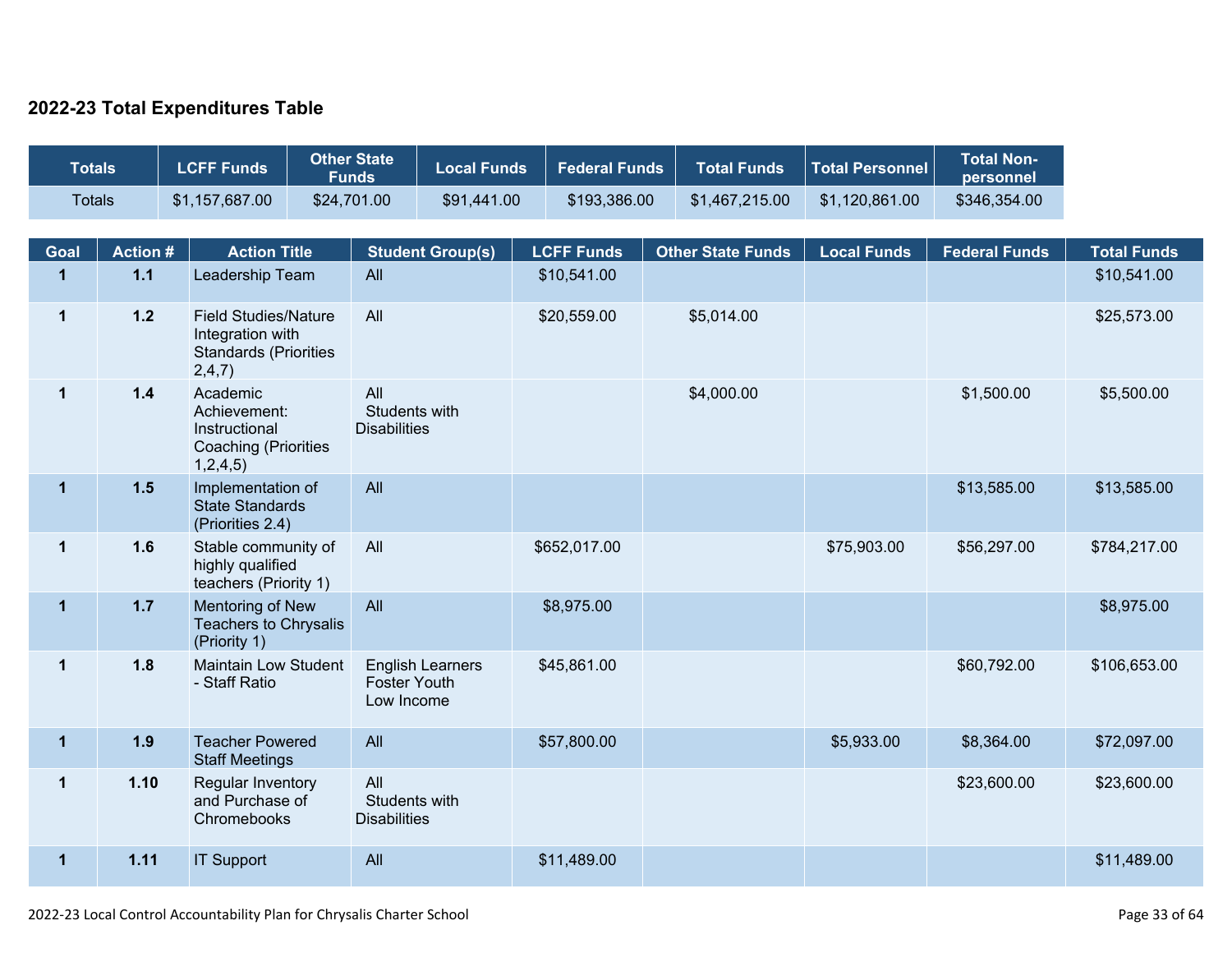| Goal                    | <b>Action #</b> | <b>Action Title</b>                                                       | <b>Student Group(s)</b>                                      | <b>LCFF Funds</b> | <b>Other State Funds</b> | <b>Local Funds</b> | <b>Federal Funds</b> | <b>Total Funds</b> |
|-------------------------|-----------------|---------------------------------------------------------------------------|--------------------------------------------------------------|-------------------|--------------------------|--------------------|----------------------|--------------------|
| $\overline{2}$          | 2.1             | <b>MTSS Process</b><br>(Priorities 4,7,8)                                 | <b>Students with</b><br><b>Disabilities</b>                  | \$600.00          |                          |                    | \$695.00             | \$1,295.00         |
| $\overline{\mathbf{2}}$ | 2.2             | Special Education:<br><b>Teacher Support</b><br>(Priorities 1,7, 8)       | Students with<br><b>Disabilities</b>                         |                   |                          | \$633.00           |                      | \$633.00           |
| 2 <sup>2</sup>          | 2.3             | <b>Special Education:</b><br>Program<br>Development<br>(Priorities 2,7,8) | <b>Students with</b><br><b>Disabilities</b>                  | \$50,668.00       |                          |                    |                      | \$50,668.00        |
| $\mathbf{2}$            | 2.4             | <b>Special Education:</b><br>Parental Involvement<br>(Priority 3)         | Students with<br><b>Disabilities</b>                         |                   |                          | \$2,782.00         |                      | \$2,782.00         |
| $\overline{2}$          | 2.5             | Enhancements<br>(Priority 2, 4, 7, 8)                                     | <b>English Learners</b><br><b>Foster Youth</b><br>Low Income | \$58,322.00       |                          | \$200.00           | \$8,745.00           | \$67,267.00        |
| $\overline{2}$          | 2.6             | Enhancements<br>(Priority 2, 4, 7, 8)                                     |                                                              |                   | \$2,250.00               |                    |                      | \$2,250.00         |
| $\overline{2}$          | 2.7             | <b>Special Education:</b><br>Systems                                      | Students with<br><b>Disabilities</b>                         |                   |                          |                    |                      |                    |
| $\overline{2}$          | 2.8             | <b>Special Education</b><br>Professional<br>Development                   | Students with<br><b>Disabilities</b>                         |                   |                          | \$240.00           |                      | \$240.00           |
| 3 <sup>5</sup>          | 3.1             | Home-School<br>Communication                                              | <b>English Learners</b><br><b>Foster Youth</b><br>Low Income | \$5,438.00        |                          |                    | \$749.00             | \$6,187.00         |
| $3\phantom{a}$          | 3.2             | SEL: Community of<br>Practice                                             | All                                                          | \$2,620.00        |                          |                    | \$1,600.00           | \$4,220.00         |
| $3\phantom{a}$          | 3.3             | SEL: SEL and<br>Trauma-Informed<br><b>Practices</b>                       | All                                                          | \$1,965.00        |                          |                    | \$1,200.00           | \$3,165.00         |
| 3 <sup>5</sup>          | 3.5             | Safety: COVID<br>Protocols                                                | All                                                          | \$1,178.00        |                          |                    |                      | \$1,178.00         |
| 3                       | 3.6             | Safety: Planning &<br><b>Best Practices</b>                               | All<br>Students with<br><b>Disabilities</b>                  | \$1,178.00        |                          |                    |                      | \$1,178.00         |
| $\mathbf{3}$            | 3.7             | Equity: School<br>Improvement                                             | <b>English Learners</b><br><b>Foster Youth</b><br>Low Income |                   | \$650.00                 |                    |                      | \$650.00           |
| 3 <sup>1</sup>          | 3.8             | Attendance &<br><b>Behavior Supports</b>                                  | All                                                          | \$372.00          |                          |                    |                      | \$372.00           |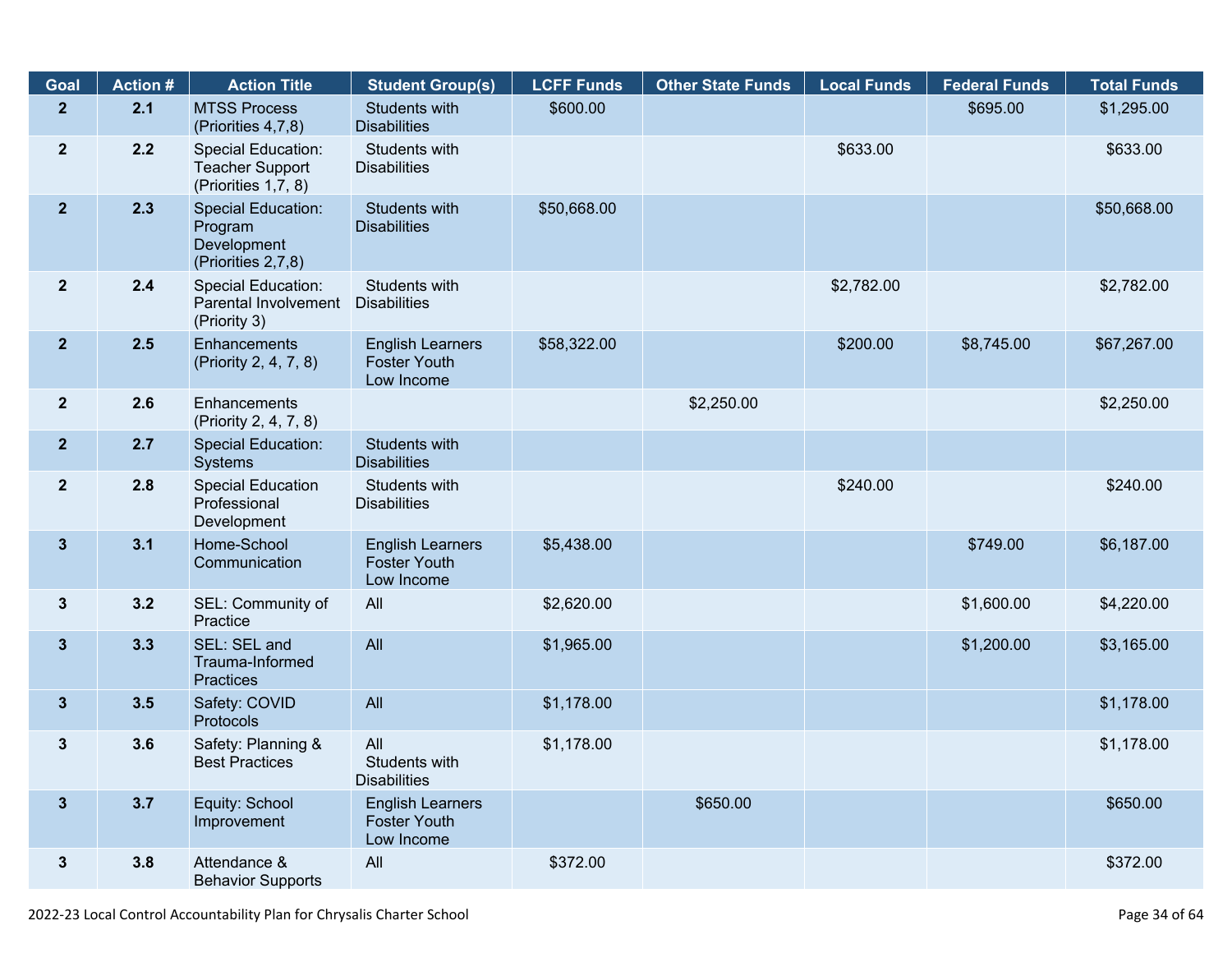| Goal           | <b>Action #</b> | <b>Action Title</b>                 | <b>Student Group(s)</b>                                      | <b>LCFF Funds</b> | <b>Other State Funds</b> | <b>Local Funds</b> | <b>Federal Funds</b> | <b>Total Funds</b> |
|----------------|-----------------|-------------------------------------|--------------------------------------------------------------|-------------------|--------------------------|--------------------|----------------------|--------------------|
| 3              | 3.9             | Culture                             | <b>English Learners</b><br><b>Foster Youth</b><br>Low Income |                   |                          |                    | \$2,900.00           | \$2,900.00         |
| $3\phantom{a}$ | 3.10            | Transportation                      | <b>English Learners</b><br><b>Foster Youth</b><br>Low Income | \$39,176.00       |                          |                    |                      | \$39,176.00        |
| $\mathbf{3}$   | 3.11            | <b>Before School Child-</b><br>care | <b>English Learners</b><br><b>Foster Youth</b><br>Low Income | \$3,308.00        | \$2,823.00               |                    |                      | \$6,131.00         |
| 3              | 3.12            | <b>School Counselor</b>             | <b>English Learners</b><br><b>Foster Youth</b><br>Low Income | \$13,164.00       | \$4,579.00               |                    | \$10,875.00          | \$28,618.00        |
| $3\phantom{a}$ | 3.13            | <b>After School Sports</b>          | All                                                          | \$4,566.00        |                          |                    |                      | \$4,566.00         |
| 3              | 3.14            | <b>Facilities</b>                   | All                                                          | \$167,890.00      |                          |                    | \$2,484.00           | \$170,374.00       |
| $\overline{3}$ | 3.15            | <b>RCA House System</b>             | <b>English Learners</b><br><b>Foster Youth</b><br>Low Income |                   |                          | \$5,750.00         |                      | \$5,750.00         |
| 3              | 3.16            | After School Care                   | All                                                          |                   | \$5,385.00               |                    |                      | \$5,385.00         |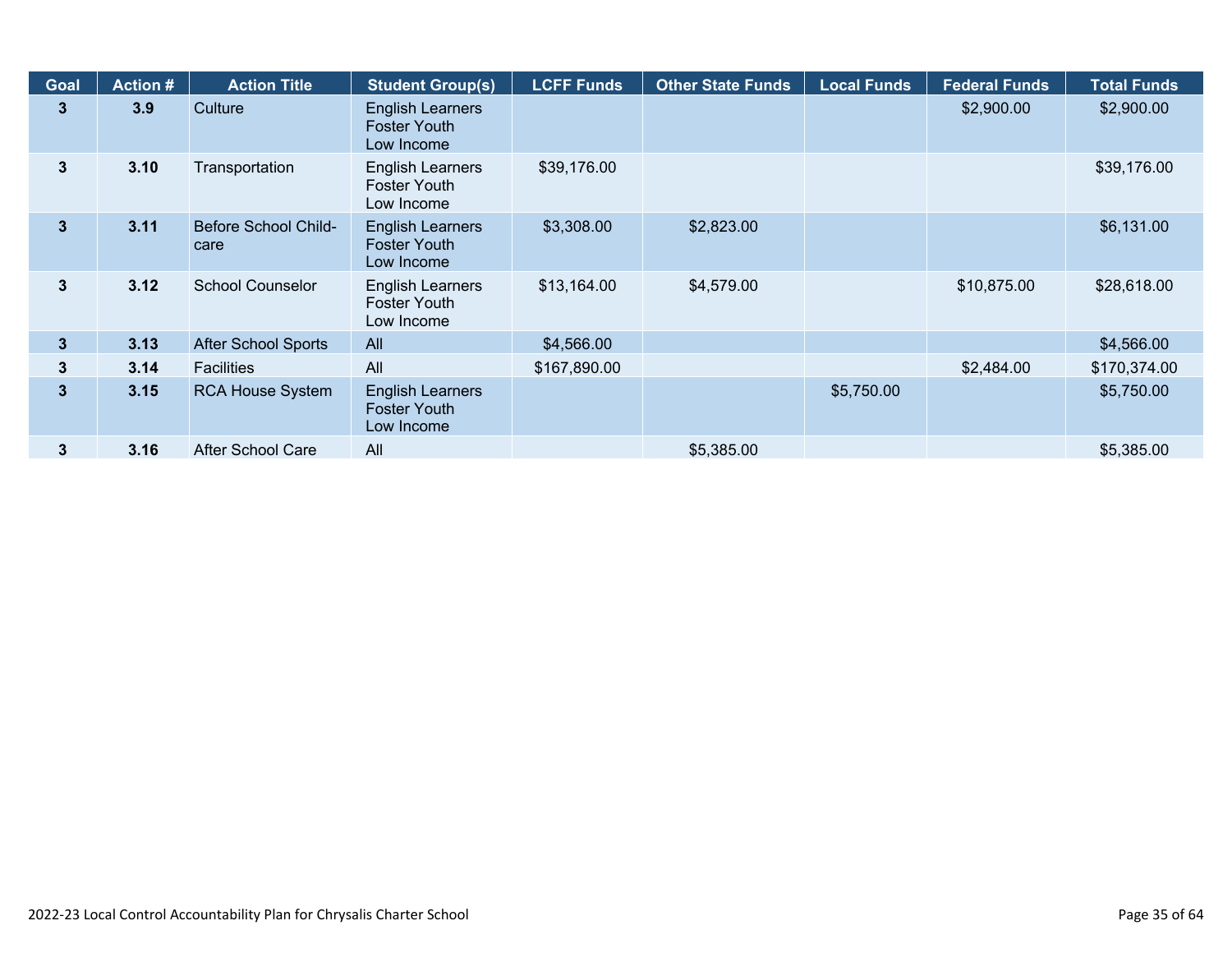### **2022-23 Contributing Actions Table**

| 1. Projected<br><b>LCFF Base</b><br><b>Grant</b> | 2. Projected<br><b>LCFF</b><br><b>Supplemental</b><br>and/or<br><b>Concentration</b><br><b>Grants</b> | 3. Projected<br><b>Percentage to</b><br>Increase or<br><b>Improve</b><br><b>Services for</b><br>the Coming<br><b>School Year</b><br>(2 divided by | <b>LCFF</b><br>Carryover -<br>Percentage<br>(Percentage<br>from Prior<br>Year) | <b>Total</b><br><b>Percentage to</b><br>Increase or<br><b>Improve</b><br><b>Services for</b><br>the Coming<br><b>School Year</b><br>$(3 +$ Carryover<br>% | 4. Total<br><b>Planned</b><br><b>Contributing</b><br><b>Expenditures</b><br>(LCFF Funds) | 5. Total<br><b>Planned</b><br><b>Percentage of</b><br><b>Improved</b><br><b>Services</b><br>(%) | <b>Planned</b><br><b>Percentage to</b><br>Increase or<br><b>Improve</b><br><b>Services for</b><br>the Coming<br><b>School Year</b><br>(4 divided by<br>$1$ , plus $5$ ) | <b>Totals by</b><br><b>Type</b> | <b>Total LCFF</b><br><b>Funds</b> |
|--------------------------------------------------|-------------------------------------------------------------------------------------------------------|---------------------------------------------------------------------------------------------------------------------------------------------------|--------------------------------------------------------------------------------|-----------------------------------------------------------------------------------------------------------------------------------------------------------|------------------------------------------------------------------------------------------|-------------------------------------------------------------------------------------------------|-------------------------------------------------------------------------------------------------------------------------------------------------------------------------|---------------------------------|-----------------------------------|
| 1915768                                          | 143529                                                                                                | 7.49%                                                                                                                                             | $0.00\%$                                                                       | 7.49%                                                                                                                                                     | \$165,269.00                                                                             | $0.00\%$                                                                                        | 8.63 %                                                                                                                                                                  | Total:                          | \$165,269.00                      |
|                                                  |                                                                                                       |                                                                                                                                                   |                                                                                |                                                                                                                                                           |                                                                                          |                                                                                                 |                                                                                                                                                                         | <b>LEA-wide</b><br>Total:       | \$165,269.00                      |
|                                                  |                                                                                                       |                                                                                                                                                   |                                                                                |                                                                                                                                                           |                                                                                          |                                                                                                 |                                                                                                                                                                         | <b>Limited Total:</b>           | \$0.00                            |
|                                                  |                                                                                                       |                                                                                                                                                   |                                                                                |                                                                                                                                                           |                                                                                          |                                                                                                 |                                                                                                                                                                         | <b>Schoolwide</b><br>Total:     | \$58,322.00                       |

| Goal           | <b>Action #</b> | <b>Action Title</b>                   | <b>Contributing to</b><br>Increased or<br><b>Improved</b><br>Services? | <b>Scope</b>           | <b>Unduplicated</b><br><b>Student Group(s)</b>               | <b>Location</b>    | <b>Planned</b><br><b>Expenditures for</b><br><b>Contributing</b><br><b>Actions (LCFF</b><br>Funds) | <b>Planned</b><br><b>Percentage of</b><br><b>Improved</b><br>Services (%) |
|----------------|-----------------|---------------------------------------|------------------------------------------------------------------------|------------------------|--------------------------------------------------------------|--------------------|----------------------------------------------------------------------------------------------------|---------------------------------------------------------------------------|
| 1              | 1.8             | Maintain Low Student - Staff<br>Ratio | Yes                                                                    | LEA-wide               | <b>English Learners</b><br><b>Foster Youth</b><br>Low Income |                    | \$45,861.00                                                                                        |                                                                           |
| $\overline{2}$ | 2.5             | Enhancements (Priority 2,<br>4, 7, 8) | <b>Yes</b>                                                             | LEA-wide<br>Schoolwide | <b>English Learners</b><br><b>Foster Youth</b><br>Low Income |                    | \$58,322.00                                                                                        |                                                                           |
| $\mathbf{3}$   | 3.1             | Home-School<br>Communication          | <b>Yes</b>                                                             | LEA-wide               | <b>English Learners</b><br><b>Foster Youth</b><br>Low Income |                    | \$5,438.00                                                                                         |                                                                           |
| $\mathbf{3}$   | 3.7             | Equity: School Improvement            | <b>Yes</b>                                                             | LEA-wide               | <b>English Learners</b><br><b>Foster Youth</b><br>Low Income | <b>All Schools</b> |                                                                                                    |                                                                           |
| $\mathbf{3}$   | 3.9             | Culture                               | <b>Yes</b>                                                             | LEA-wide               | <b>English Learners</b><br><b>Foster Youth</b><br>Low Income | <b>All Schools</b> |                                                                                                    |                                                                           |
| 3              | 3.10            | Transportation                        | Yes                                                                    | LEA-wide               | <b>English Learners</b><br><b>Foster Youth</b><br>Low Income | All Schools        | \$39,176.00                                                                                        |                                                                           |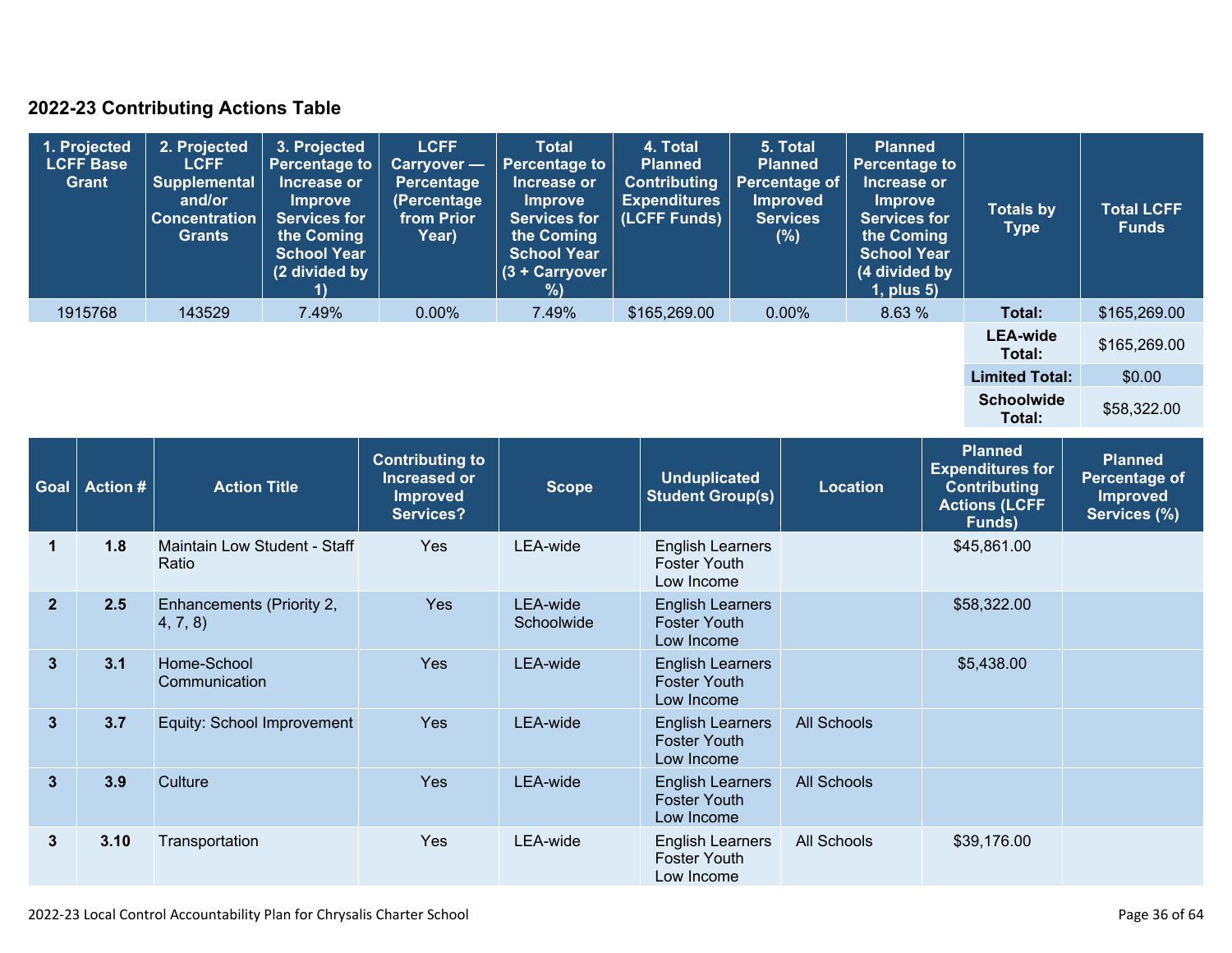| Goal         | <b>Action #</b> | <b>Action Title</b>      | <b>Contributing to</b><br>Increased or<br><b>Improved</b><br>Services? | <b>Scope</b> | <b>Unduplicated</b><br><b>Student Group(s)</b>               | <b>Location</b>    | <b>Planned</b><br><b>Expenditures for</b><br><b>Contributing</b><br><b>Actions (LCFF</b><br>Funds) | <b>Planned</b><br>Percentage of<br><b>Improved</b><br>Services (%) |
|--------------|-----------------|--------------------------|------------------------------------------------------------------------|--------------|--------------------------------------------------------------|--------------------|----------------------------------------------------------------------------------------------------|--------------------------------------------------------------------|
| 3            | 3.11            | Before School Child-care | <b>Yes</b>                                                             | LEA-wide     | <b>English Learners</b><br><b>Foster Youth</b><br>Low Income | <b>All Schools</b> | \$3,308.00                                                                                         |                                                                    |
| 3            | 3.12            | <b>School Counselor</b>  | Yes                                                                    | LEA-wide     | <b>English Learners</b><br><b>Foster Youth</b><br>Low Income | All Schools        | \$13,164.00                                                                                        |                                                                    |
| $\mathbf{3}$ | 3.15            | <b>RCA House System</b>  | <b>Yes</b>                                                             | LEA-wide     | <b>English Learners</b><br><b>Foster Youth</b><br>Low Income |                    |                                                                                                    |                                                                    |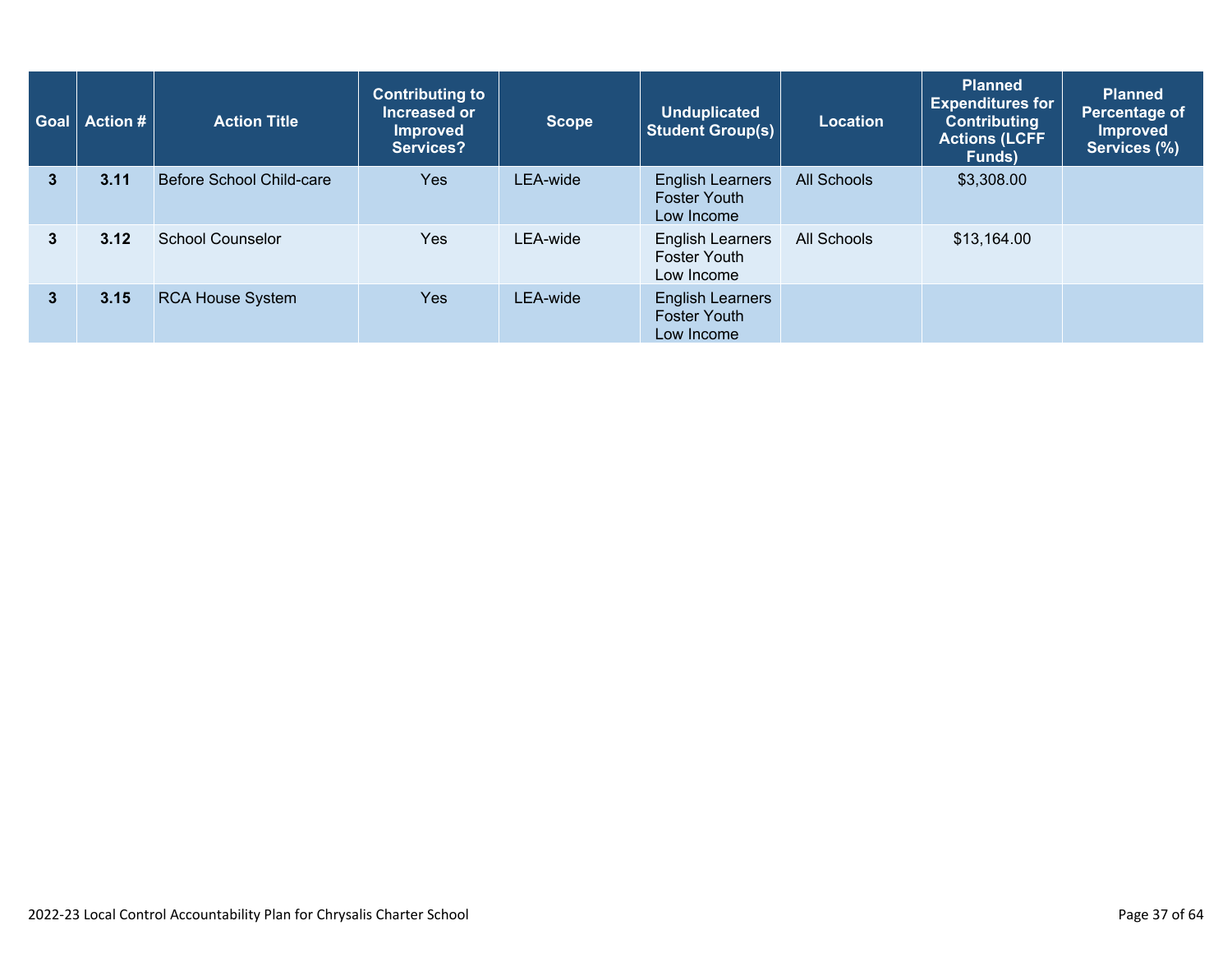### **2021-22 Annual Update Table**

| <b>Totals</b> | <b>Last Year's</b><br><b>Total Planned</b><br><b>Expenditures</b><br>(Total Funds) | Total Estimated<br><b>Expenditures</b><br>(Total Funds) |
|---------------|------------------------------------------------------------------------------------|---------------------------------------------------------|
| <b>Totals</b> | \$1,362,846.00                                                                     | \$1,362,846.00                                          |

| <b>Last Year's</b><br>Goal # | <b>Last Year's Action</b> | <b>Prior Action/Service Title</b>                                       | <b>Contributed to Increased</b><br>or Improved Services? |              | <b>Estimated Actual</b><br><b>Expenditures</b><br>(Input Total Funds) |  |
|------------------------------|---------------------------|-------------------------------------------------------------------------|----------------------------------------------------------|--------------|-----------------------------------------------------------------------|--|
| $\overline{\mathbf{1}}$      | $1.2$                     | Field Studies/Nature Integration<br>with Standards (Priorities 2,4,7)   | <b>No</b>                                                | \$27,286.00  | 27286                                                                 |  |
| $\mathbf{1}$                 | $1.4$                     | Academic Achievement:<br>Instructional Coaching (Priorities<br>1,2,4,5) | <b>No</b>                                                | \$2,000.00   | 2000                                                                  |  |
| 1                            | 1.5                       | Implementation of State Standards<br>(Priorities 2.4)                   | <b>No</b>                                                | \$11,594.00  | 11594                                                                 |  |
| $\mathbf{1}$                 | 1.6                       | Stable community of highly qualified<br>teachers (Priority 1)           | <b>No</b>                                                | \$752,587.00 | 752587                                                                |  |
| $\mathbf{1}$                 | $1.7$                     | Mentoring of New Teachers to<br>Chrysalis (Priority 1)                  | <b>No</b>                                                | \$8,975.00   | 8975                                                                  |  |
| $\overline{1}$               | 1.8                       | Maintain Low Student - Staff Ratio                                      | Yes                                                      | \$90,507.00  | 90507                                                                 |  |
| 1                            | 1.9                       | <b>Teacher Powered Staff Meetings</b>                                   | <b>No</b>                                                | \$56,290.00  | 56290                                                                 |  |
| 1                            | 1.10                      | Regular Inventory and Purchase of<br>Chromebooks                        | <b>No</b>                                                | \$23,600.00  | 23600                                                                 |  |
| $\blacktriangleleft$         | 1.11                      | <b>IT Support</b>                                                       | <b>No</b>                                                | \$19,138.00  | 19138                                                                 |  |
| $\mathbf{2}$                 | 2.1                       | MTSS Process (Priorities 4,7,8)                                         | <b>No</b>                                                | \$1,295.00   | 1295                                                                  |  |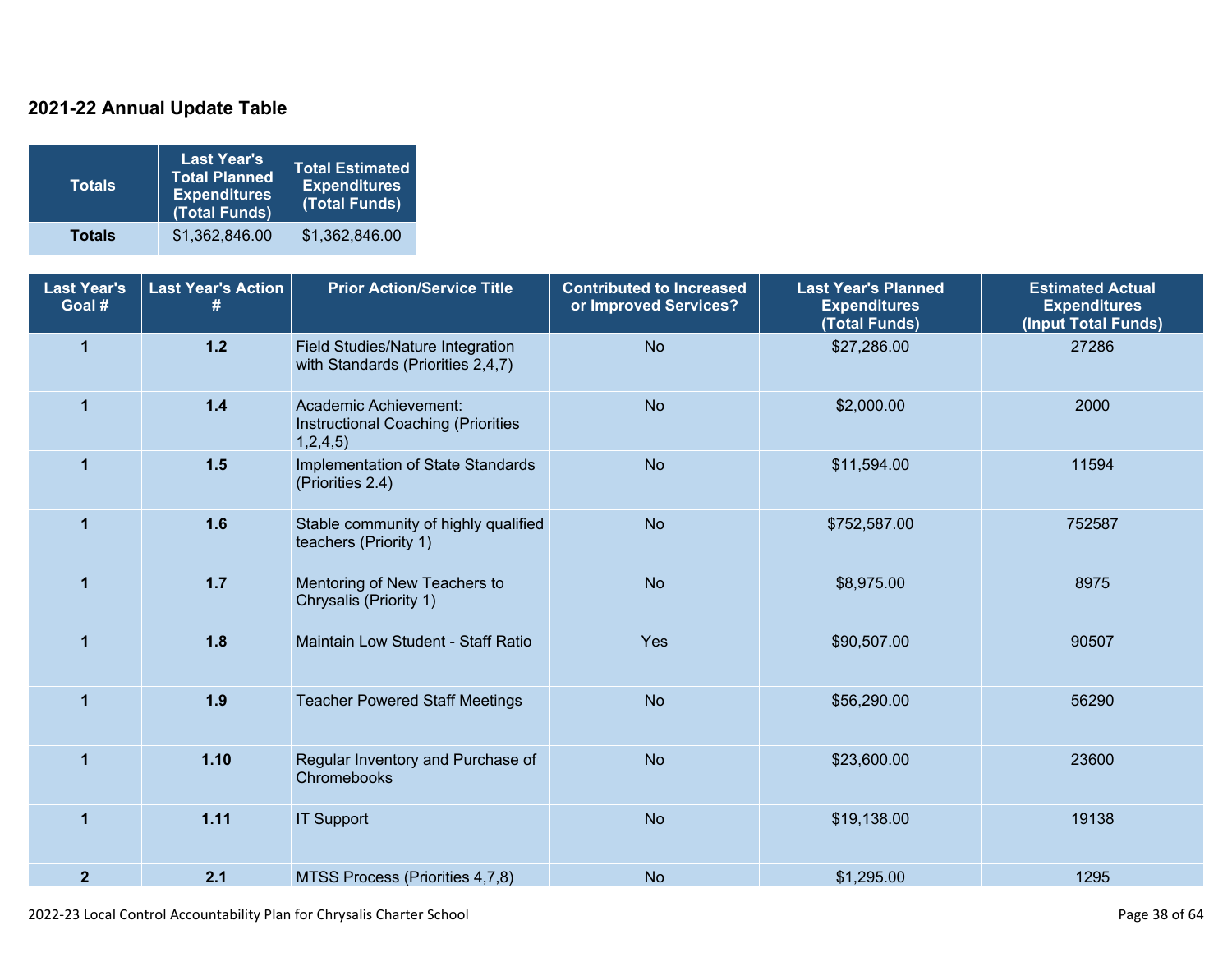| <b>Last Year's</b><br>Goal # | <b>Last Year's Action</b><br># | <b>Prior Action/Service Title</b>                                   | <b>Contributed to Increased</b><br>or Improved Services? | <b>Last Year's Planned</b><br><b>Expenditures</b><br>(Total Funds) | <b>Estimated Actual</b><br><b>Expenditures</b><br>(Input Total Funds) |
|------------------------------|--------------------------------|---------------------------------------------------------------------|----------------------------------------------------------|--------------------------------------------------------------------|-----------------------------------------------------------------------|
|                              |                                |                                                                     |                                                          |                                                                    |                                                                       |
| $\overline{2}$               | 2.2                            | Special Education: Teacher Support<br>(Priorities 1,7, 8)           | <b>No</b>                                                | \$557.00                                                           | 557                                                                   |
| $\overline{2}$               | 2.3                            | <b>Special Education: Program</b><br>Development (Priorities 2,7,8) | <b>No</b>                                                | \$58,138.00                                                        | 58138                                                                 |
| $\overline{2}$               | $2.4$                          | <b>Special Education: Parental</b><br>Involvement (Priority 3)      | <b>No</b>                                                | \$2,782.00                                                         | 2782                                                                  |
| $\overline{2}$               | 2.5                            | Enhancements (Priority 2, 4, 7, 8)                                  | <b>No</b>                                                | \$12,732.00                                                        | 12732                                                                 |
| $\overline{2}$               | 2.7                            | <b>Special Education: Systems</b>                                   | <b>No</b>                                                |                                                                    |                                                                       |
| $\overline{2}$               | 2.8                            | <b>Special Education Professional</b><br>Development                | <b>No</b>                                                | \$240.00                                                           | 240                                                                   |
| $\mathbf{3}$                 | 3.1                            | Home-School Communication                                           | Yes                                                      | \$5,040.00                                                         | 5040                                                                  |
| $\mathbf{3}$                 | 3.2                            | SEL: Community of Practice                                          | <b>No</b>                                                | \$4,220.00                                                         | 4220                                                                  |
| $\mathbf{3}$                 | 3.3                            | SEL: SEL and Trauma-Informed<br>Practices                           | <b>No</b>                                                | \$3,165.00                                                         | 3165                                                                  |
| $\mathbf{3}$                 | 3.5                            | Safety: COVID Protocols                                             | <b>No</b>                                                | \$1,059.00                                                         | 1059                                                                  |
| 3                            | 3.6                            | Safety: Planning & Best Practices                                   | No                                                       | \$1,059.00                                                         | 1059                                                                  |
| $\mathbf{3}$                 | 3.7                            | Equity: School Improvement                                          | Yes                                                      | \$650.00                                                           | 650                                                                   |
| $\mathbf{3}$                 | 3.8                            | Attendance & Behavior Supports                                      | No                                                       | \$650.00                                                           | 650                                                                   |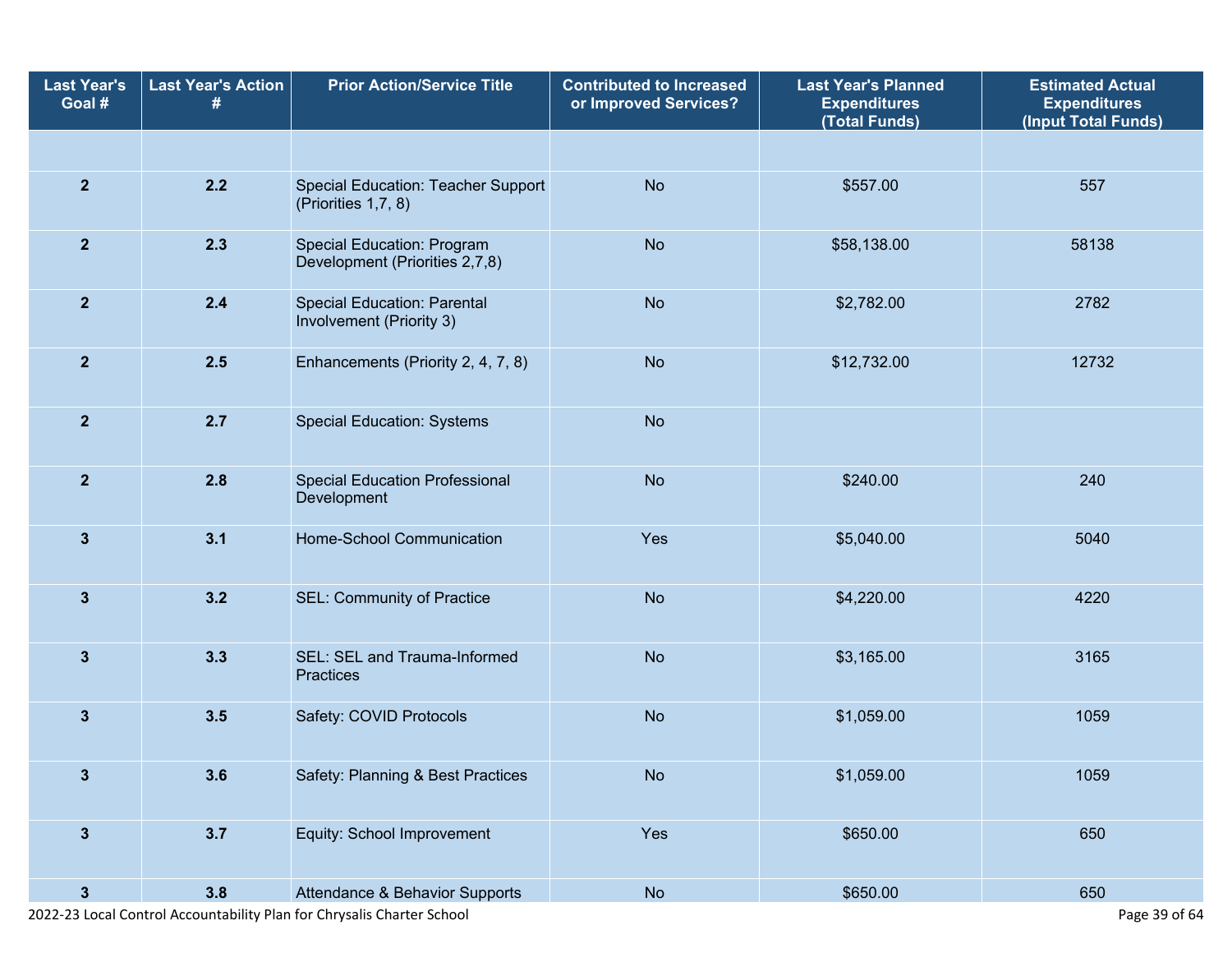| <b>Last Year's</b><br>Goal # | <b>Last Year's Action</b><br># | <b>Prior Action/Service Title</b> | <b>Contributed to Increased</b><br>or Improved Services? |              | <b>Estimated Actual</b><br><b>Expenditures</b><br>(Input Total Funds) |  |
|------------------------------|--------------------------------|-----------------------------------|----------------------------------------------------------|--------------|-----------------------------------------------------------------------|--|
|                              |                                |                                   |                                                          |              |                                                                       |  |
| $\overline{3}$               | 3.9                            | Culture                           | Yes                                                      | \$2,900.00   | 2900                                                                  |  |
| $\mathbf{3}$                 | 3.10                           | Transportation                    | Yes                                                      | \$45,536.00  | 45536                                                                 |  |
| $\mathbf{3}$                 | 3.11                           | <b>Before School Child-care</b>   | Yes                                                      | \$5,425.00   | 5425                                                                  |  |
| $\overline{3}$               | 3.12                           | <b>School Counselor</b>           | Yes                                                      | \$44,800.00  | 44800                                                                 |  |
| $\mathbf{3}$                 | 3.13                           | <b>After School Sports</b>        | <b>No</b>                                                | \$4,371.00   | 4371                                                                  |  |
| $\mathbf{3}$                 | 3.14                           | <b>Facilities</b>                 | <b>No</b>                                                | \$165,500.00 | 165500                                                                |  |
| $\overline{\mathbf{3}}$      | 3.15                           | <b>RCA House System</b>           | Yes                                                      | \$5,750.00   | 5750                                                                  |  |
| $\overline{\mathbf{3}}$      | 3.16                           | After School Care                 | <b>No</b>                                                | \$5,000.00   | 5000                                                                  |  |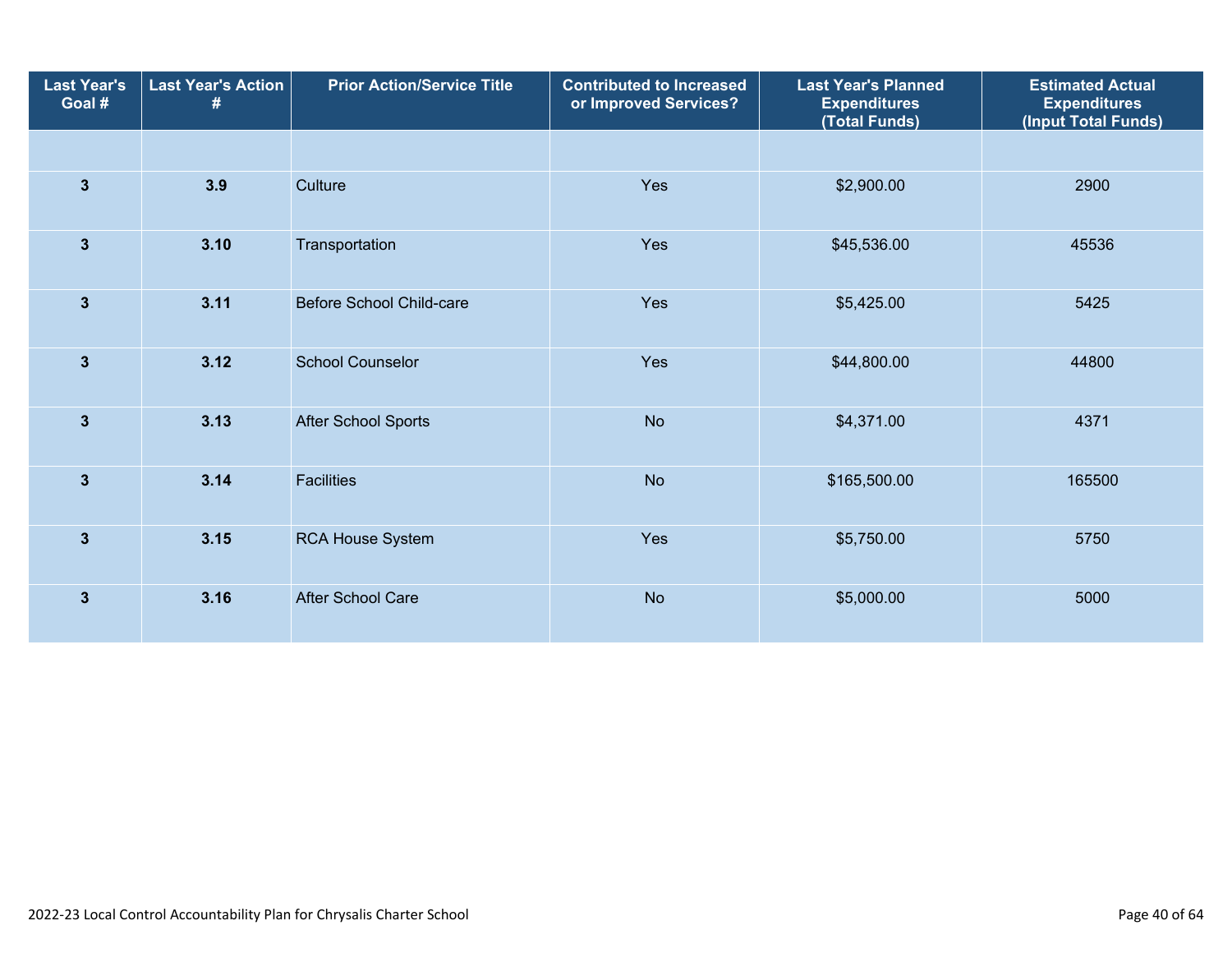### **2021-22 Contributing Actions Annual Update Table**

| <b>6. Estimated</b><br><b>LCFF</b><br>4. Total Planned<br><b>Supplemental</b><br>and/or<br><b>Contributing</b><br><b>Concentration</b><br><b>Expenditures</b><br>(LCFF Funds)<br><b>Grants</b><br>(Input Dollar<br><b>Amount)</b><br>144995<br>\$168,908.00 |                                   | 7. Total Estimated<br><b>Expenditures for</b><br><b>Contributing</b><br><b>Actions</b><br>(LCFF Funds) | <b>Difference</b><br><b>Between Planned</b><br>and Estimated<br><b>Expenditures for</b><br><b>Contributing</b><br><b>Actions</b><br>(Subtract 7 from<br>4)<br>\$170,601.00<br>(\$1,693.00) |     |                                                                            | <b>5. Total Planned</b><br>Percentage of<br><b>Improved</b><br>Services (%)<br>$0.00\%$ |                                                                                                                | <b>8. Total Estimated</b><br>Percentage of<br><b>Improved</b><br><b>Services</b><br>(%)<br>$0.00\%$ | <b>Difference</b><br><b>Between Planned</b><br>and Estimated<br>Percentage of<br><b>Improved</b><br><b>Services</b><br><b>Subtract 5 from</b><br>8)<br>$0.00\%$ |                                                             |                                                                                                   |
|-------------------------------------------------------------------------------------------------------------------------------------------------------------------------------------------------------------------------------------------------------------|-----------------------------------|--------------------------------------------------------------------------------------------------------|--------------------------------------------------------------------------------------------------------------------------------------------------------------------------------------------|-----|----------------------------------------------------------------------------|-----------------------------------------------------------------------------------------|----------------------------------------------------------------------------------------------------------------|-----------------------------------------------------------------------------------------------------|-----------------------------------------------------------------------------------------------------------------------------------------------------------------|-------------------------------------------------------------|---------------------------------------------------------------------------------------------------|
|                                                                                                                                                                                                                                                             |                                   |                                                                                                        |                                                                                                                                                                                            |     |                                                                            |                                                                                         |                                                                                                                |                                                                                                     |                                                                                                                                                                 |                                                             |                                                                                                   |
| Last<br>Year's<br>Goal #                                                                                                                                                                                                                                    | Last<br>Year's<br><b>Action #</b> | <b>Prior Action/Service Title</b>                                                                      |                                                                                                                                                                                            |     | <b>Contributing to</b><br><b>Increased or</b><br><b>Improved Services?</b> |                                                                                         | <b>Last Year's Planned</b><br><b>Expenditures for</b><br><b>Contributing</b><br><b>Actions (LCFF</b><br>Funds) |                                                                                                     | <b>Estimated Actual</b><br><b>Expenditures for</b><br><b>Contributing</b><br><b>Actions</b><br>(Input LCFF Funds)                                               | <b>Planned Percentage</b><br>of Improved<br><b>Services</b> | <b>Estimated Actual</b><br><b>Percentage of</b><br><b>Improved Services</b><br>(Input Percentage) |
| $\mathbf 1$                                                                                                                                                                                                                                                 | 1.8                               | Ratio                                                                                                  | Maintain Low Student - Staff                                                                                                                                                               |     | Yes                                                                        |                                                                                         | \$90,507.00                                                                                                    |                                                                                                     | 101602                                                                                                                                                          |                                                             |                                                                                                   |
| $\mathbf{3}$                                                                                                                                                                                                                                                | 3.1                               | Home-School Communication                                                                              |                                                                                                                                                                                            | Yes |                                                                            |                                                                                         | \$5,040.00                                                                                                     |                                                                                                     | 6029                                                                                                                                                            |                                                             |                                                                                                   |
| $\mathbf{3}$                                                                                                                                                                                                                                                | 3.7                               | Equity: School Improvement                                                                             |                                                                                                                                                                                            |     | Yes                                                                        |                                                                                         |                                                                                                                |                                                                                                     |                                                                                                                                                                 |                                                             |                                                                                                   |
| $3\phantom{a}$                                                                                                                                                                                                                                              | 3.9                               | Culture                                                                                                |                                                                                                                                                                                            |     | Yes                                                                        |                                                                                         |                                                                                                                |                                                                                                     |                                                                                                                                                                 |                                                             |                                                                                                   |
| $\mathbf{3}$                                                                                                                                                                                                                                                | 3.10                              | Transportation                                                                                         |                                                                                                                                                                                            |     | Yes                                                                        |                                                                                         | \$45,536.00                                                                                                    |                                                                                                     | 38035                                                                                                                                                           |                                                             |                                                                                                   |
| $\mathbf{3}$                                                                                                                                                                                                                                                | 3.11                              | Before School Child-care                                                                               |                                                                                                                                                                                            |     | Yes                                                                        |                                                                                         | \$5,425.00                                                                                                     |                                                                                                     | 3125                                                                                                                                                            |                                                             |                                                                                                   |
| 3                                                                                                                                                                                                                                                           | 3.12                              | <b>School Counselor</b>                                                                                |                                                                                                                                                                                            |     | Yes                                                                        |                                                                                         | \$22,400.00                                                                                                    |                                                                                                     | 21810                                                                                                                                                           |                                                             |                                                                                                   |
| $3\phantom{a}$                                                                                                                                                                                                                                              | 3.15                              | <b>RCA House System</b>                                                                                |                                                                                                                                                                                            |     | Yes                                                                        |                                                                                         |                                                                                                                |                                                                                                     |                                                                                                                                                                 |                                                             |                                                                                                   |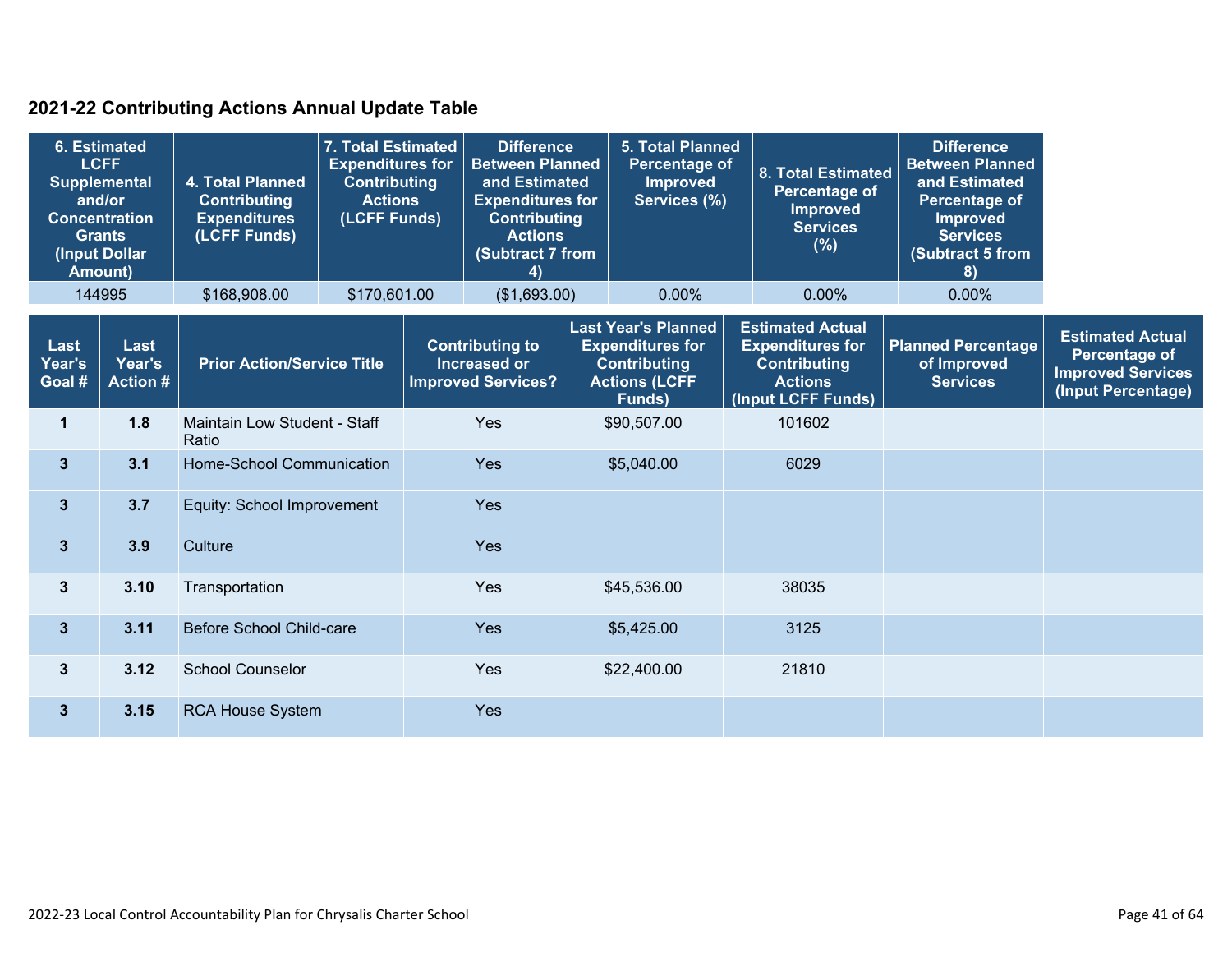### **2021-22 LCFF Carryover Table**

| 9. Estimated<br>Actual LCFF<br><b>Base Grant</b><br>(Input Dollar<br>Amount) | 6. Estimated<br><b>Actual LCFF</b><br><b>Supplemental</b><br>and/or<br><b>Concentration</b><br><b>Grants</b> | <b>LCFF</b><br><b>Carryover</b> —<br>Percentage<br>(Percentage<br>from Prior<br>Year) | 10. Total<br><b>Percentage to</b><br>Increase or<br><b>Improve</b><br><b>Services for</b><br>the Current<br><b>School Year</b><br>(6 divided by $9$ $ $<br>+ Carryover<br>% | 7. Total<br><b>Estimated</b><br><b>Actual</b><br><b>Expenditures</b><br>for<br><b>Contributing</b><br><b>Actions</b><br>(LCFF Funds) | 8. Total<br><b>Estimated</b><br><b>Actual</b><br>Percentage of<br><b>Improved</b><br><b>Services</b><br>(%) | 11. Estimated<br><b>Actual</b><br>Percentage of<br>Increased or<br><b>Improved</b><br><b>Services</b><br>(7 divided by<br><b>9, plus 8)</b> | <b>12. LCFF</b><br>$Carryover -$<br><b>Dollar Amount</b><br>(Subtract 11<br>from 10 and<br>multiply by 9) | <b>13. LCFF</b><br>Carryover -<br><b>Percentage</b><br>(12 divided by<br>9) |
|------------------------------------------------------------------------------|--------------------------------------------------------------------------------------------------------------|---------------------------------------------------------------------------------------|-----------------------------------------------------------------------------------------------------------------------------------------------------------------------------|--------------------------------------------------------------------------------------------------------------------------------------|-------------------------------------------------------------------------------------------------------------|---------------------------------------------------------------------------------------------------------------------------------------------|-----------------------------------------------------------------------------------------------------------|-----------------------------------------------------------------------------|
| 1777771                                                                      | 144995                                                                                                       | $\Omega$                                                                              | 8.16%                                                                                                                                                                       | \$170,601.00                                                                                                                         | $0.00\%$                                                                                                    | 9.60%                                                                                                                                       | \$0.00                                                                                                    | $0.00\%$                                                                    |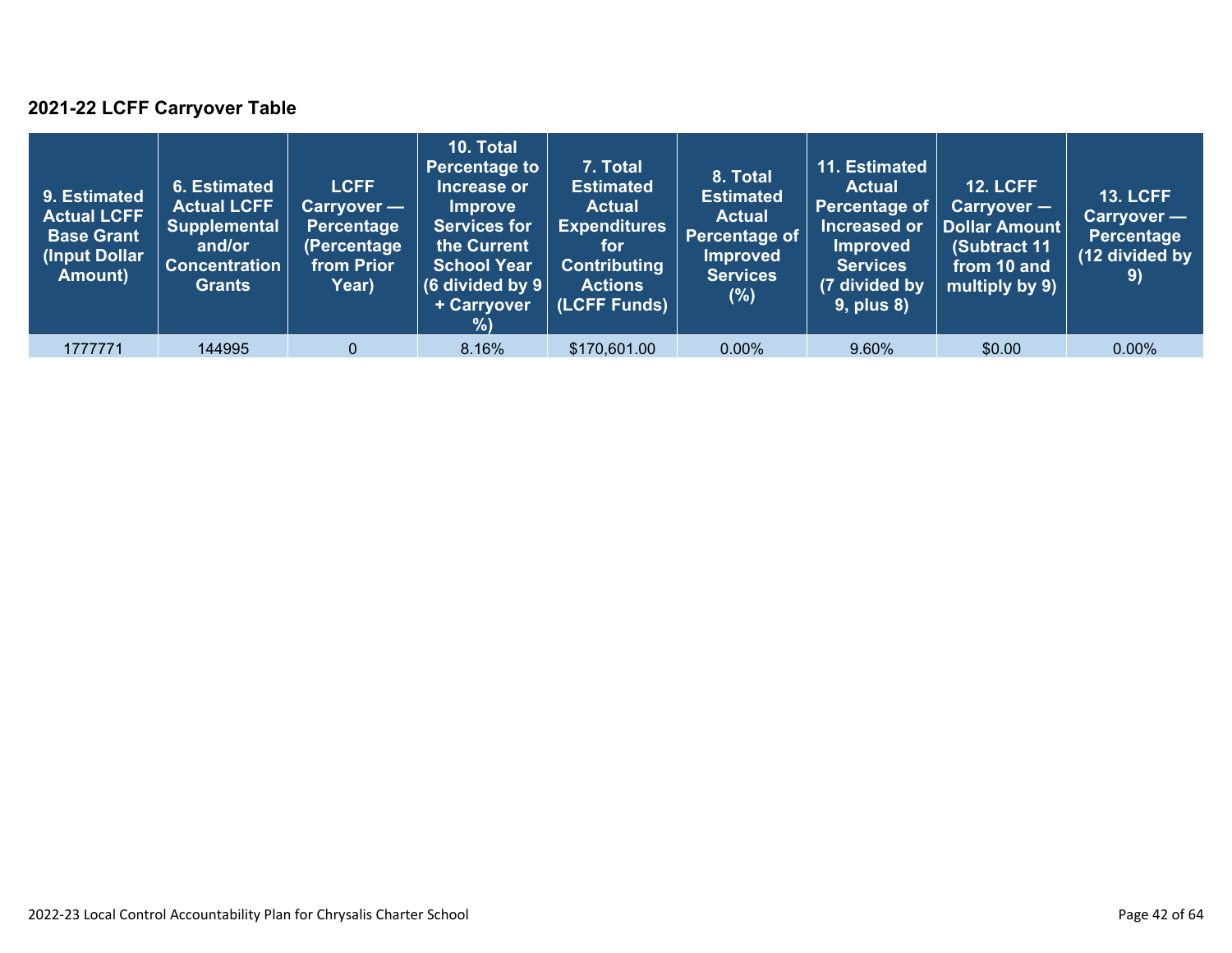# **Instructions**

Plan Summary

Engaging Educational Partners

Goals and Actions

Increased or Improved Services for Foster Youth, English Learners, and Low-Income Students

*For additional questions or technical assistance related to the completion of the Local Control and Accountability Plan (LCAP) template, please contact the local county office of education (COE), or the California Department of Education's (CDE's) Local Agency Systems Support Office, by phone at 916-319-0809 or by email at [lcff@cde.ca.gov](mailto:lcff@cde.ca.gov).*

# **Introduction and Instructions**

The Local Control Funding Formula (LCFF) requires local educational agencies (LEAs) to engage their local educational partners in an annual planning process to evaluate their progress within eight state priority areas encompassing all statutory metrics (COEs have 10 state priorities). LEAs document the results of this planning process in the LCAP using the template adopted by the State Board of Education.

The LCAP development process serves three distinct, but related functions:

- **Comprehensive Strategic Planning:** The process of developing and annually updating the LCAP supports comprehensive strategic planning (California *Education Code* [*EC*] Section 52064[e][1]). Strategic planning that is comprehensive connects budgetary decisions to teaching and learning performance data. LEAs should continually evaluate the hard choices they make about the use of limited resources to meet student and community needs to ensure opportunities and outcomes are improved for all students.
- **Meaningful Engagement of Educational Partners:** The LCAP development process should result in an LCAP that reflects decisions made through meaningful engagement (*EC* Section 52064[e][1]). Local educational partners possess valuable perspectives and insights about an LEA's programs and services. Effective strategic planning will incorporate these perspectives and insights in order to identify potential goals and actions to be included in the LCAP.
- **Accountability and Compliance:** The LCAP serves an important accountability function because aspects of the LCAP template require LEAs to show that they have complied with various requirements specified in the LCFF statutes and regulations, most notably:
	- o Demonstrating that LEAs are increasing or improving services for foster youth, English learners, and low-income students in proportion to the amount of additional funding those students generate under LCFF (*EC* Section 52064[b][4-6]).
	- o Establishing goals, supported by actions and related expenditures, that address the statutory priority areas and statutory metrics (*EC* sections 52064[b][1] and [2]).
	- o Annually reviewing and updating the LCAP to reflect progress toward the goals (*EC* Section 52064[b][7]).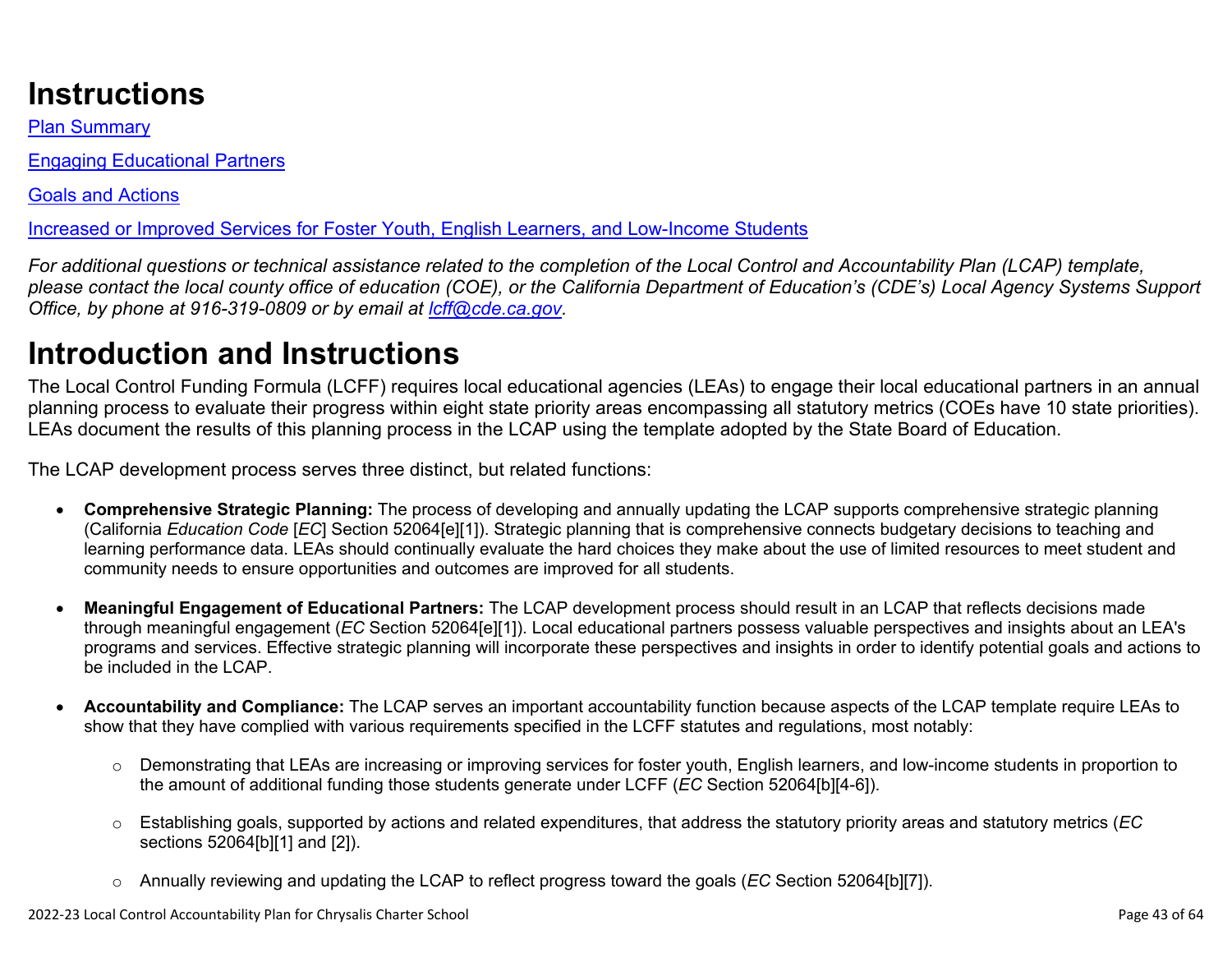The LCAP template, like each LEA's final adopted LCAP, is a document, not a process. LEAs must use the template to memorialize the outcome of their LCAP development process, which should: (a) reflect comprehensive strategic planning (b) through meaningful engagement with educational partners that (c) meets legal requirements, as reflected in the final adopted LCAP. The sections included within the LCAP template do not and cannot reflect the full development process, just as the LCAP template itself is not intended as a tool for engaging educational partners.

If a county superintendent of schools has jurisdiction over a single school district, the county board of education and the governing board of the school district may adopt and file for review and approval a single LCAP consistent with the requirements in *EC* sections 52060, 52062, 52066, 52068, and 52070. The LCAP must clearly articulate to which entity's budget (school district or county superintendent of schools) all budgeted and actual expenditures are aligned.

The revised LCAP template for the 2021–22, 2022–23, and 2023–24 school years reflects statutory changes made through Assembly Bill 1840 (Committee on Budget), Chapter 243, Statutes of 2018. These statutory changes enhance transparency regarding expenditures on actions included in the LCAP, including actions that contribute to meeting the requirement to increase or improve services for foster youth, English learners, and low-income students, and to streamline the information presented within the LCAP to make adopted LCAPs more accessible for educational partners and the public.

At its most basic, the adopted LCAP should attempt to distill not just what the LEA is doing for students in transitional kindergarten through grade twelve (TK–12), but also allow educational partners to understand why, and whether those strategies are leading to improved opportunities and outcomes for students. LEAs are strongly encouraged to use language and a level of detail in their adopted LCAPs intended to be meaningful and accessible for the LEA's diverse educational partners and the broader public.

In developing and finalizing the LCAP for adoption, LEAs are encouraged to keep the following overarching frame at the forefront of the strategic planning and educational partner engagement functions:

Given present performance across the state priorities and on indicators in the California School Dashboard (Dashboard), how is the LEA using its budgetary resources to respond to TK–12 student and community needs, and address any performance gaps, including by meeting its obligation to increase or improve services for foster youth, English learners, and low-income students?

LEAs are encouraged to focus on a set of metrics and actions that the LEA believes, based on input gathered from educational partners, research, and experience, will have the biggest impact on behalf of its TK–12 students.

These instructions address the requirements for each section of the LCAP, but may include information about effective practices when developing the LCAP and completing the LCAP itself. Additionally, information is included at the beginning of each section emphasizing the purpose that each section serves.

# **Plan Summary Purpose**

2022-23 Local Control Accountability Plan for Chrysalis Charter School Page 44 of 64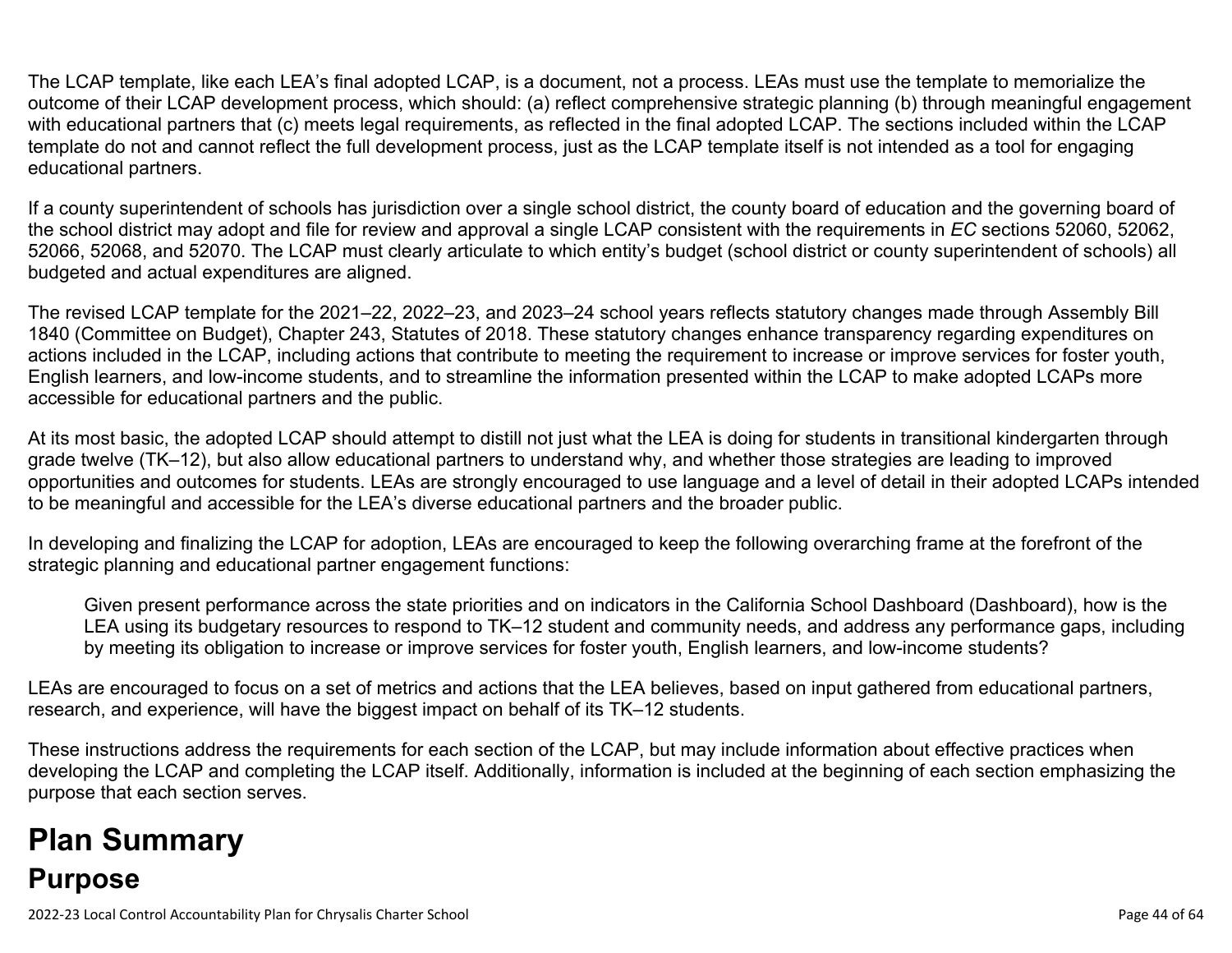A well-developed Plan Summary section provides a meaningful context for the LCAP. This section provides information about an LEA's community as well as relevant information about student needs and performance. In order to provide a meaningful context for the rest of the LCAP, the content of this section should be clearly and meaningfully related to the content included in the subsequent sections of the LCAP.

## **Requirements and Instructions**

*General Information* – Briefly describe the LEA, its schools, and its students in grades TK–12, as applicable to the LEA. For example, information about an LEA in terms of geography, enrollment, or employment, the number and size of specific schools, recent community challenges, and other such information as an LEA wishes to include can enable a reader to more fully understand an LEA's LCAP.

*Reflections: Successes* – Based on a review of performance on the state indicators and local performance indicators included in the Dashboard, progress toward LCAP goals, local self-assessment tools, input from educational partners, and any other information, what progress is the LEA most proud of and how does the LEA plan to maintain or build upon that success? This may include identifying specific examples of how past increases or improvements in services for foster youth, English learners, and low-income students have led to improved performance for these students.

*Reflections: Identified Need* – Referring to the Dashboard, identify: (a) any state indicator for which overall performance was in the "Red" or "Orange" performance category or any local indicator where the LEA received a "Not Met" or "Not Met for Two or More Years" rating AND (b) any state indicator for which performance for any student group was two or more performance levels below the "all student*"* performance. What steps is the LEA planning to take to address these areas of low performance and performance gaps? An LEA that is required to include a goal to address one or more consistently low-performing student groups or low-performing schools must identify that it is required to include this goal and must also identify the applicable student group(s) and/or school(s). Other needs may be identified using locally collected data including data collected to inform the self-reflection tools and reporting local indicators on the Dashboard.

*LCAP Highlights* – Identify and briefly summarize the key features of this year's LCAP.

*Comprehensive Support and Improvement* – An LEA with a school or schools identified for comprehensive support and improvement (CSI) under the Every Student Succeeds Act must respond to the following prompts:

- **Schools Identified**: Identify the schools within the LEA that have been identified for CSI.
- **Support for Identified Schools**: Describe how the LEA has or will support the identified schools in developing CSI plans that included a school-level needs assessment, evidence-based interventions, and the identification of any resource inequities to be addressed through the implementation of the CSI plan.
- **Monitoring and Evaluating Effectiveness**: Describe how the LEA will monitor and evaluate the implementation and effectiveness of the CSI plan to support student and school improvement.

# **Engaging Educational Partners**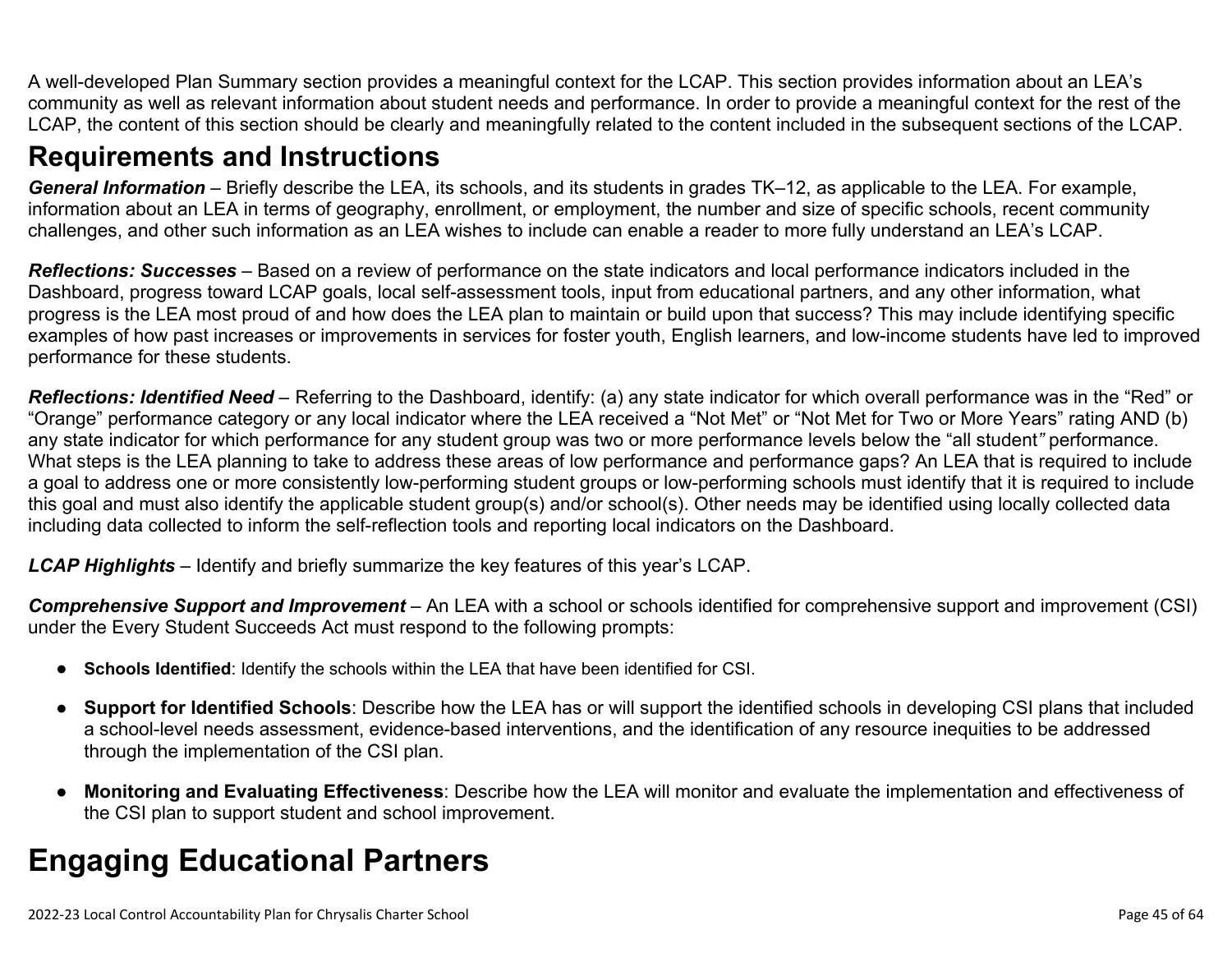## **Purpose**

Significant and purposeful engagement of parents, students, educators, and other educational partners, including those representing the student groups identified by LCFF, is critical to the development of the LCAP and the budget process. Consistent with statute, such engagement should support comprehensive strategic planning, accountability, and improvement across the state priorities and locally identified priorities (*EC* Section 52064[e][1]). Engagement of educational partners is an ongoing, annual process.

This section is designed to reflect how the engagement of educational partners influenced the decisions reflected in the adopted LCAP. The goal is to allow educational partners that participated in the LCAP development process and the broader public understand how the LEA engaged educational partners and the impact of that engagement. LEAs are encouraged to keep this goal in the forefront when completing this section.

Statute and regulations specify the educational partners that school districts and COEs must consult when developing the LCAP: teachers, principals, administrators, other school personnel, local bargaining units of the LEA, parents, and students. Before adopting the LCAP, school districts and COEs must share it with the Parent Advisory Committee and, if applicable, to its English Learner Parent Advisory Committee. The superintendent is required by statute to respond in writing to the comments received from these committees. School districts and COEs must also consult with the special education local plan area administrator(s) when developing the LCAP.

Statute requires charter schools to consult with teachers, principals, administrators, other school personnel, parents, and students in developing the LCAP. The LCAP should also be shared with, and LEAs should request input from, schoolsite-level advisory groups, as applicable (e.g., schoolsite councils, English Learner Advisory Councils, student advisory groups, etc.), to facilitate alignment between schoolsite and district-level goals and actions.

Information and resources that support effective engagement, define student consultation, and provide the requirements for advisory group composition, can be found under Resources on the following web page of the CDE's website: <https://www.cde.ca.gov/re/lc/>.

### **Requirements and Instructions**

Below is an excerpt from the 2018–19 *Guide for Annual Audits of K–12 Local Education Agencies and State Compliance Reporting*, which is provided to highlight the legal requirements for engagement of educational partners in the LCAP development process:

### **Local Control and Accountability Plan:**

For county offices of education and school districts only, verify the LEA:

- a) Presented the local control and accountability plan to the parent advisory committee in accordance with Education Code section 52062(a)(1) or 52068(a)(1), as appropriate.
- b) If applicable, presented the local control and accountability plan to the English learner parent advisory committee, in accordance with Education Code section 52062(a)(2) or 52068(a)(2), as appropriate.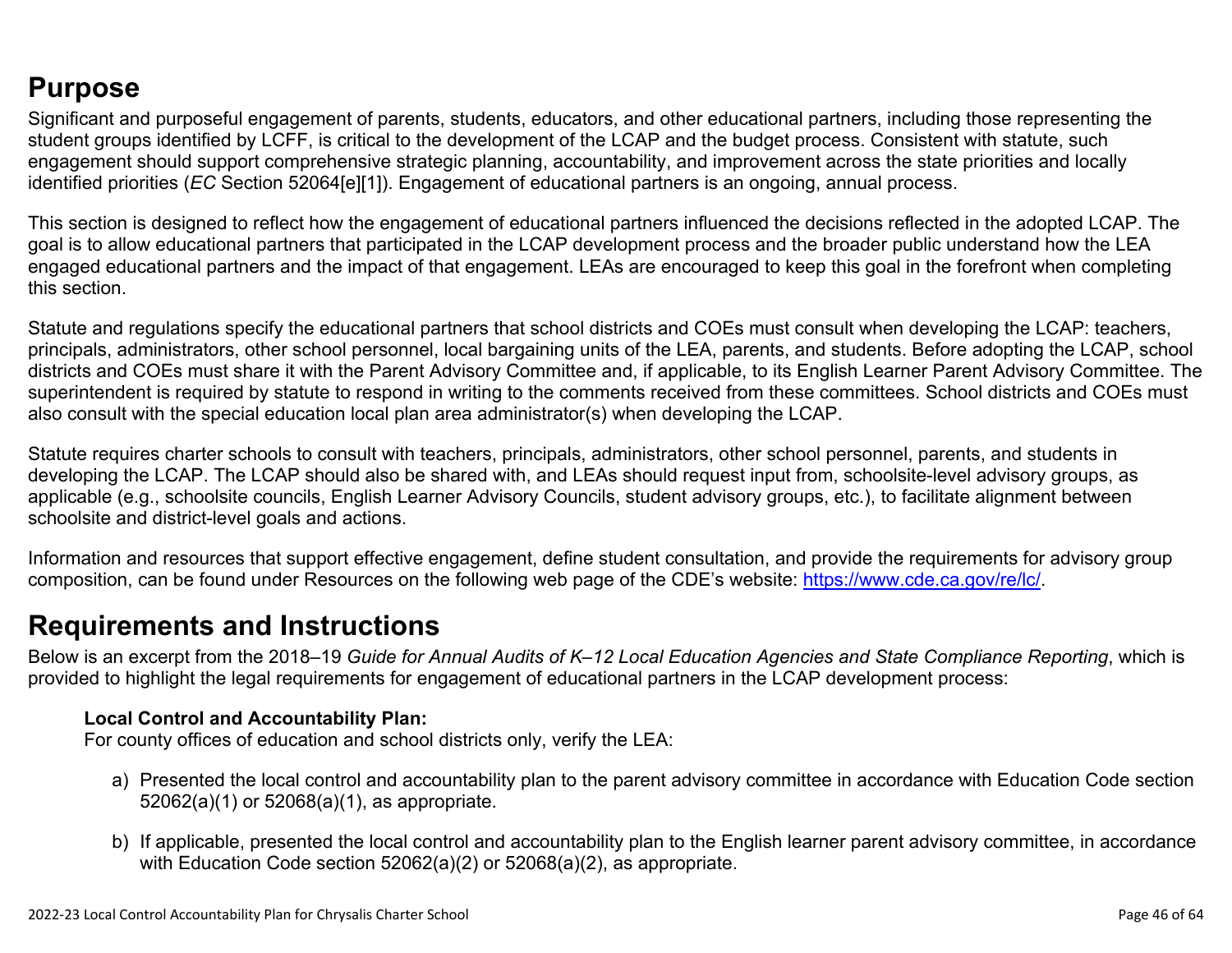- c) Notified members of the public of the opportunity to submit comments regarding specific actions and expenditures proposed to be included in the local control and accountability plan in accordance with Education Code section 52062(a)(3) or 52068(a)(3), as appropriate.
- d) Held at least one public hearing in accordance with Education Code section 52062(b)(1) or 52068(b)(1), as appropriate.
- e) Adopted the local control and accountability plan in a public meeting in accordance with Education Code section 52062(b)(2) or 52068(b)(2), as appropriate.

**Prompt 1**: "A summary of the process used to engage educational partners and how this engagement was considered before finalizing the LCAP."

Describe the engagement process used by the LEA to involve educational partners in the development of the LCAP, including, at a minimum, describing how the LEA met its obligation to consult with all statutorily required educational partners as applicable to the type of LEA. A sufficient response to this prompt must include general information about the timeline of the process and meetings or other engagement strategies with educational partners. A response may also include information about an LEA's philosophical approach to engaging its educational partners.

**Prompt 2:** "A summary of the feedback provided by specific educational partners."

Describe and summarize the feedback provided by specific educational partners. A sufficient response to this prompt will indicate ideas, trends, or inputs that emerged from an analysis of the feedback received from educational partners.

**Prompt 3**: "A description of the aspects of the LCAP that were influenced by specific input from educational partners."

A sufficient response to this prompt will provide educational partners and the public with clear, specific information about how the engagement process influenced the development of the LCAP. The response must describe aspects of the LCAP that were influenced by or developed in response to the educational partner feedback described in response to Prompt 2. This may include a description of how the LEA prioritized requests of educational partners within the context of the budgetary resources available or otherwise prioritized areas of focus within the LCAP. For the purposes of this prompt, "aspects" of an LCAP that may have been influenced by educational partner input can include, but are not necessarily limited to:

- Inclusion of a goal or decision to pursue a Focus Goal (as described below)
- Inclusion of metrics other than the statutorily required metrics
- Determination of the desired outcome on one or more metrics
- Inclusion of performance by one or more student groups in the Measuring and Reporting Results subsection
- Inclusion of action(s) or a group of actions
- Elimination of action(s) or group of actions
- Changes to the level of proposed expenditures for one or more actions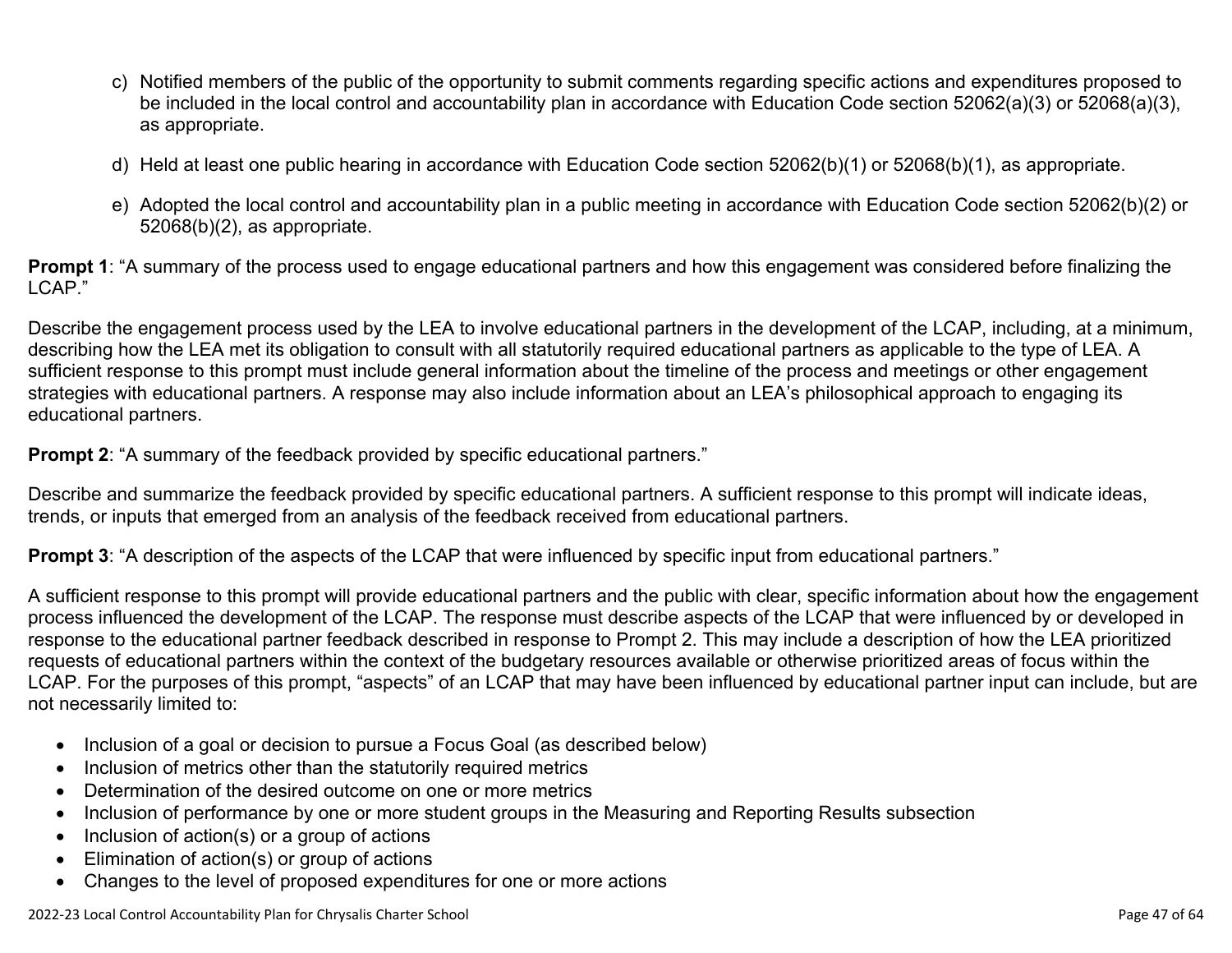- Inclusion of action(s) as contributing to increased or improved services for unduplicated services
- Determination of effectiveness of the specific actions to achieve the goal
- Determination of material differences in expenditures
- Determination of changes made to a goal for the ensuing LCAP year based on the annual update process
- Determination of challenges or successes in the implementation of actions

# **Goals and Actions**

## **Purpose**

Well-developed goals will clearly communicate to educational partners what the LEA plans to accomplish, what the LEA plans to do in order to accomplish the goal, and how the LEA will know when it has accomplished the goal. A goal statement, associated metrics and expected outcomes, and the actions included in the goal should be in alignment. The explanation for why the LEA included a goal is an opportunity for LEAs to clearly communicate to educational partners and the public why, among the various strengths and areas for improvement highlighted by performance data and strategies and actions that could be pursued, the LEA decided to pursue this goal, and the related metrics, expected outcomes, actions, and expenditures.

A well-developed goal can be focused on the performance relative to a metric or metrics for all students, a specific student group(s), narrowing performance gaps, or implementing programs or strategies expected to impact outcomes. LEAs should assess the performance of their student groups when developing goals and the related actions to achieve such goals.

## **Requirements and Instructions**

LEAs should prioritize the goals, specific actions, and related expenditures included within the LCAP within one or more state priorities. LEAs should consider performance on the state and local indicators, including their locally collected and reported data for the local indicators that are included in the Dashboard in determining whether and how to prioritize its goals within the LCAP.

In order to support prioritization of goals, the LCAP template provides LEAs with the option of developing three different kinds of goals:

- Focus Goal: A Focus Goal is relatively more concentrated in scope and may focus on a fewer number of metrics to measure improvement. A Focus Goal statement will be time bound and make clear how the goal is to be measured.
- Broad Goal: A Broad Goal is relatively less concentrated in its scope and may focus on improving performance across a wide range of metrics.
- Maintenance of Progress Goal: A Maintenance of Progress Goal includes actions that may be ongoing without significant changes and allows an LEA to track performance on any metrics not addressed in the other goals of the LCAP.

At a minimum, the LCAP must address all LCFF priorities and associated metrics.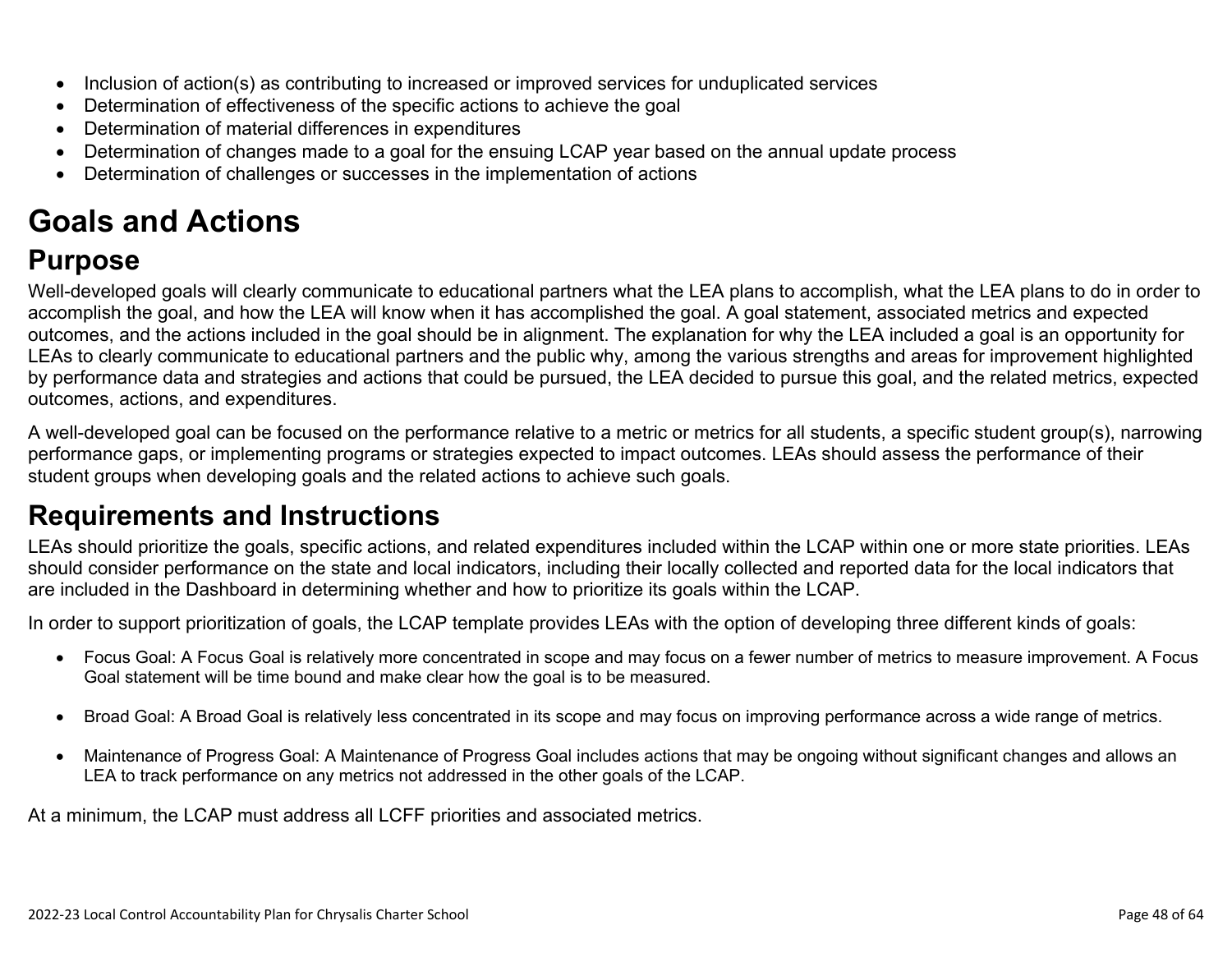### **Focus Goal(s)**

**Goal Description:** The description provided for a Focus Goal must be specific, measurable, and time bound. An LEA develops a Focus Goal to address areas of need that may require or benefit from a more specific and data intensive approach. The Focus Goal can explicitly reference the metric(s) by which achievement of the goal will be measured and the time frame according to which the LEA expects to achieve the goal.

**Explanation of why the LEA has developed this goal:** Explain why the LEA has chosen to prioritize this goal. An explanation must be based on Dashboard data or other locally collected data. LEAs must describe how the LEA identified this goal for focused attention, including relevant consultation with educational partners. LEAs are encouraged to promote transparency and understanding around the decision to pursue a focus goal.

### **Broad Goal**

Goal Description: Describe what the LEA plans to achieve through the actions included in the goal. The description of a broad goal will be clearly aligned with the expected measurable outcomes included for the goal. The goal description organizes the actions and expected outcomes in a cohesive and consistent manner. A goal description is specific enough to be measurable in either quantitative or qualitative terms. A broad goal is not as specific as a focus goal. While it is specific enough to be measurable, there are many different metrics for measuring progress toward the goal.

**Explanation of why the LEA has developed this goal:** Explain why the LEA developed this goal and how the actions and metrics grouped together will help achieve the goal.

#### **Maintenance of Progress Goal**

**Goal Description:** Describe how the LEA intends to maintain the progress made in the LCFF State Priorities not addressed by the other goals in the LCAP. Use this type of goal to address the state priorities and applicable metrics not addressed within the other goals in the LCAP. The state priorities and metrics to be addressed in this section are those for which the LEA, in consultation with educational partners, has determined to maintain actions and monitor progress while focusing implementation efforts on the actions covered by other goals in the LCAP.

**Explanation of why the LEA has developed this goal**: Explain how the actions will sustain the progress exemplified by the related metrics.

#### **Required Goals**

In general, LEAs have flexibility in determining what goals to include in the LCAP and what those goals will address; however, beginning with the development of the 2022–23 LCAP, LEAs that meet certain criteria are required to include a specific goal in their LCAP.

**Consistently low-performing student group(s) criteria:** An LEA is eligible for Differentiated Assistance for three or more consecutive years based on the performance of the same student group or groups in the Dashboard. A list of the LEAs required to include a goal in the LCAP based on student group performance, and the student group(s) that lead to identification, may be found on the CDE's Local Control Funding Formula web page at [https://www.cde.ca.gov/fg/aa/lc/.](https://www.cde.ca.gov/fg/aa/lc/)

2022-23 Local Control Accountability Plan for Chrysalis Charter School Page 49 of 64 • **Consistently low-performing student group(s) goal requirement:** An LEA meeting the consistently low-performing student group(s) criteria must include a goal in its LCAP focused on improving the performance of the student group or groups that led to the LEA's eligibility for Differentiated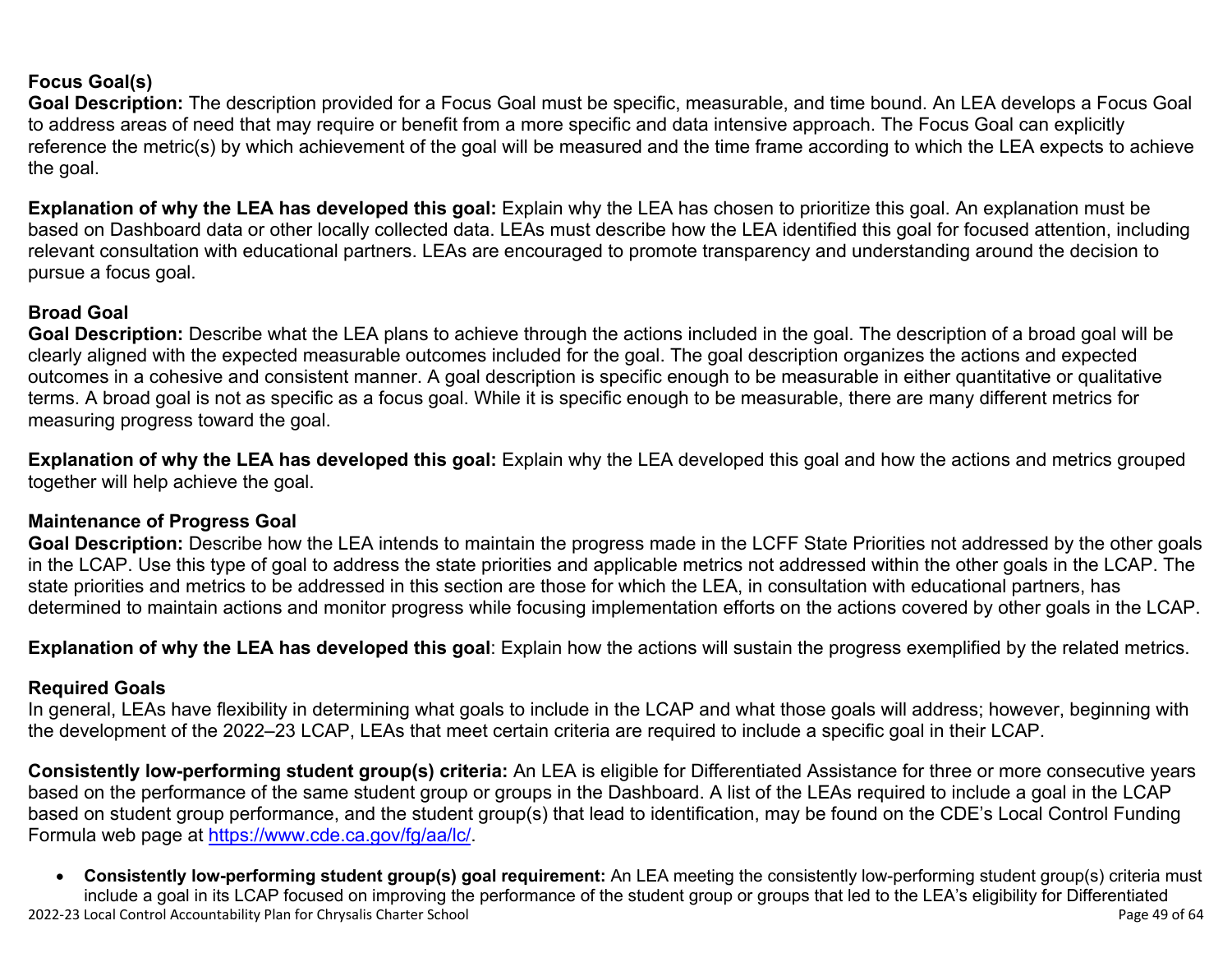Assistance. This goal must include metrics, outcomes, actions, and expenditures specific to addressing the needs of, and improving outcomes for, this student group or groups. An LEA required to address multiple student groups is not required to have a goal to address each student group; however, each student group must be specifically addressed in the goal. This requirement may not be met by combining this required goal with another goal.

- **Goal Description:** Describe the outcomes the LEA plans to achieve to address the needs of, and improve outcomes for, the student group or groups that led to the LEA's eligibility for Differentiated Assistance.
- **Explanation of why the LEA has developed this goal**: Explain why the LEA is required to develop this goal, including identifying the student group(s) that lead to the LEA being required to develop this goal, how the actions and associated metrics included in this goal differ from previous efforts to improve outcomes for the student group(s), and why the LEA believes the actions, metrics, and expenditures included in this goal will help achieve the outcomes identified in the goal description.

**Low-performing school(s) criteria:** The following criteria only applies to a school district or COE with two or more schools; it does not apply to a single-school district. A school district or COE has one or more schools that, for two consecutive years, received the two lowest performance levels on all but one of the state indicators for which the school(s) receive performance levels in the Dashboard and the performance of the "All Students" student group for the LEA is at least one performance level higher in all of those indicators. A list of the LEAs required to include a goal in the LCAP based on school performance, and the school(s) that lead to identification, may be found on the CDE's Local Control Funding Formula web page at [https://www.cde.ca.gov/fg/aa/lc/.](https://www.cde.ca.gov/fg/aa/lc/)

- **Low-performing school(s) goal requirement:** A school district or COE meeting the low-performing school(s) criteria must include a goal in its LCAP focusing on addressing the disparities in performance between the school(s) and the LEA as a whole. This goal must include metrics, outcomes, actions, and expenditures specific to addressing the needs of, and improving outcomes for, the students enrolled at the low-performing school or schools. An LEA required to address multiple schools is not required to have a goal to address each school; however, each school must be specifically addressed in the goal. This requirement may not be met by combining this goal with another goal.
- **Goal Description:** Describe what outcomes the LEA plans to achieve to address the disparities in performance between the students enrolled at the low-performing school(s) and the students enrolled at the LEA as a whole.
- **Explanation of why the LEA has developed this goal**: Explain why the LEA is required to develop this goal, including identifying the schools(s) that lead to the LEA being required to develop this goal; how the actions and associated metrics included in this goal differ from previous efforts to improve outcomes for the school(s); and why the LEA believes the actions, metrics, and expenditures included in this goal will help achieve the outcomes for students enrolled at the low-performing school or schools identified in the goal description.

### **Measuring and Reporting Results:**

For each LCAP year, identify the metric(s) that the LEA will use to track progress toward the expected outcomes. LEAs are encouraged to identify metrics for specific student groups, as appropriate, including expected outcomes that would reflect narrowing of any existing performance gaps.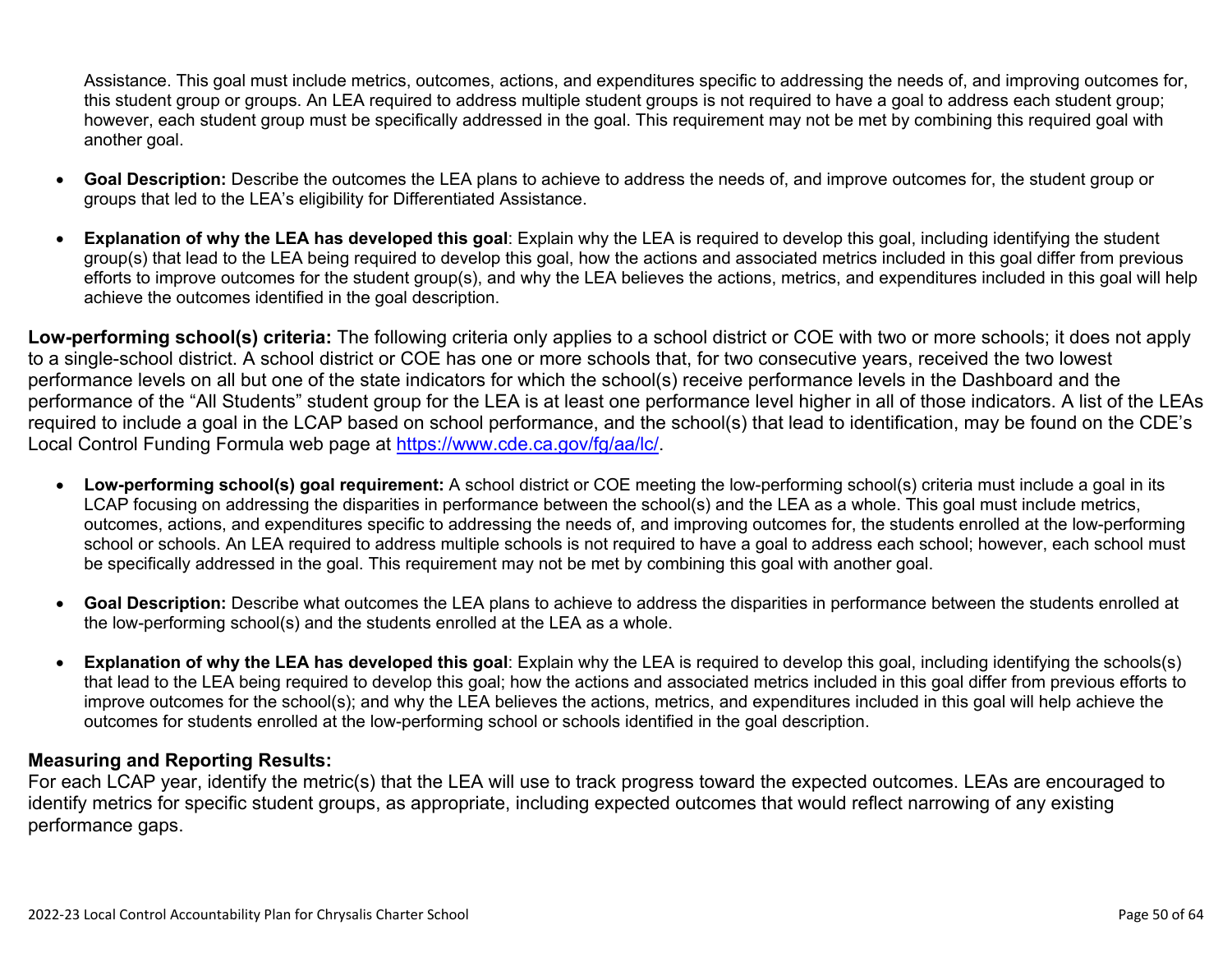Include in the baseline column the most recent data associated with this metric available at the time of adoption of the LCAP for the first year of the three-year plan. LEAs may use data as reported on the 2019 Dashboard for the baseline of a metric only if that data represents the most recent available (e.g., high school graduation rate).

Using the most recent data available may involve reviewing data the LEA is preparing for submission to the California Longitudinal Pupil Achievement Data System (CALPADS) or data that the LEA has recently submitted to CALPADS. Because final 2020–21 outcomes on some metrics may not be computable at the time the 2021–24 LCAP is adopted (e.g., graduation rate, suspension rate), the most recent data available may include a point in time calculation taken each year on the same date for comparability purposes.

The baseline data shall remain unchanged throughout the three-year LCAP.

Complete the table as follows:

- **Metric**: Indicate how progress is being measured using a metric.
- **Baseline**: Enter the baseline when completing the LCAP for 2021–22. As described above, the baseline is the most recent data associated with a metric. Indicate the school year to which the data applies, consistent with the instructions above.
- **Year 1 Outcome**: When completing the LCAP for 2022–23, enter the most recent data available. Indicate the school year to which the data applies, consistent with the instructions above.
- **Year 2 Outcome**: When completing the LCAP for 2023–24, enter the most recent data available. Indicate the school year to which the data applies, consistent with the instructions above.
- **Year 3 Outcome**: When completing the LCAP for 2024–25, enter the most recent data available. Indicate the school year to which the data applies, consistent with the instructions above. The 2024–25 LCAP will be the first year in the next three-year cycle. Completing this column will be part of the Annual Update for that year.
- **Desired Outcome for 2023**–**24**: When completing the first year of the LCAP, enter the desired outcome for the relevant metric the LEA expects to achieve by the end of the 2023–24 LCAP year.

Timeline for completing the "**Measuring and Reporting Results**" part of the Goal.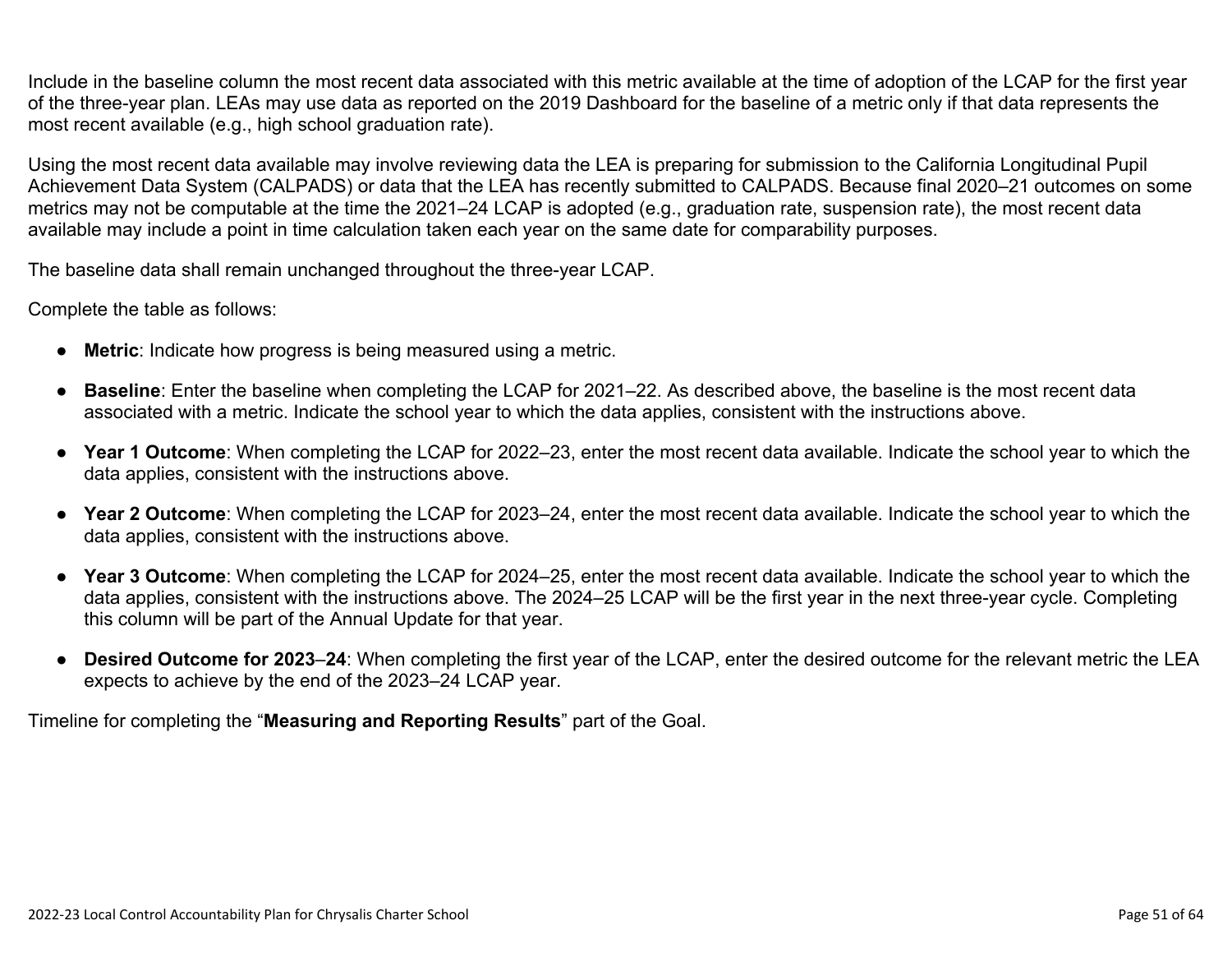| <b>Metric</b>                                                                    | <b>Baseline</b>                                                                  | Year 1 Outcome                                                                                              | Year 2 Outcome                                                                                              | Year 3 Outcome                                                                                              | <b>Desired Outcome</b><br>for Year 3<br>$(2023 - 24)$                                                              |
|----------------------------------------------------------------------------------|----------------------------------------------------------------------------------|-------------------------------------------------------------------------------------------------------------|-------------------------------------------------------------------------------------------------------------|-------------------------------------------------------------------------------------------------------------|--------------------------------------------------------------------------------------------------------------------|
| Enter information<br>in this box when<br>completing the<br>LCAP for 2021-<br>22. | Enter information<br>in this box when<br>completing the<br>LCAP for 2021-<br>22. | Enter information<br>in this box when<br>completing the<br>LCAP for 2022-<br>23. Leave blank<br>until then. | Enter information<br>in this box when<br>completing the<br>LCAP for 2023-<br>24. Leave blank<br>until then. | Enter information<br>in this box when<br>completing the<br>LCAP for 2024-<br>25. Leave blank<br>until then. | Enter information<br>in this box when<br>completing the<br>LCAP for 2021-<br>22 or when<br>adding a new<br>metric. |

The metrics may be quantitative or qualitative; but at minimum, an LEA's LCAP must include goals that are measured using all of the applicable metrics for the related state priorities, in each LCAP year as applicable to the type of LEA. To the extent a state priority does not specify one or more metrics (e.g., implementation of state academic content and performance standards), the LEA must identify a metric to use within the LCAP. For these state priorities, LEAs are encouraged to use metrics based on or reported through the relevant self-reflection tool for local indicators within the Dashboard.

*Actions*: Enter the action number. Provide a short title for the action. This title will also appear in the action tables. Provide a description of the action. Enter the total amount of expenditures associated with this action. Budgeted expenditures from specific fund sources will be provided in the summary tables. Indicate whether the action contributes to meeting the increase or improved services requirement as described in the Increased or Improved Services section using a "Y" for Yes or an "N" for No. (**Note:** for each such action offered on an LEA-wide or schoolwide basis, the LEA will need to provide additional information in the Increased or Improved Summary Section to address the requirements in *California Code of Regulations*, Title 5 [5 *CCR*] Section 15496(b) in the Increased or Improved Services Section of the LCAP).

*Actions for English Learners:* School districts, COEs, and charter schools that have a numerically significant English learner student subgroup must include specific actions in the LCAP related to, at a minimum, the language acquisition programs, as defined in *EC* Section 306, provided to students and professional development activities specific to English learners.

*Actions for Foster Youth*: School districts, COEs, and charter schools that have a numerically significant Foster Youth student subgroup are encouraged to include specific actions in the LCAP designed to meet needs specific to Foster Youth students.

#### **Goal Analysis:**

Enter the LCAP Year.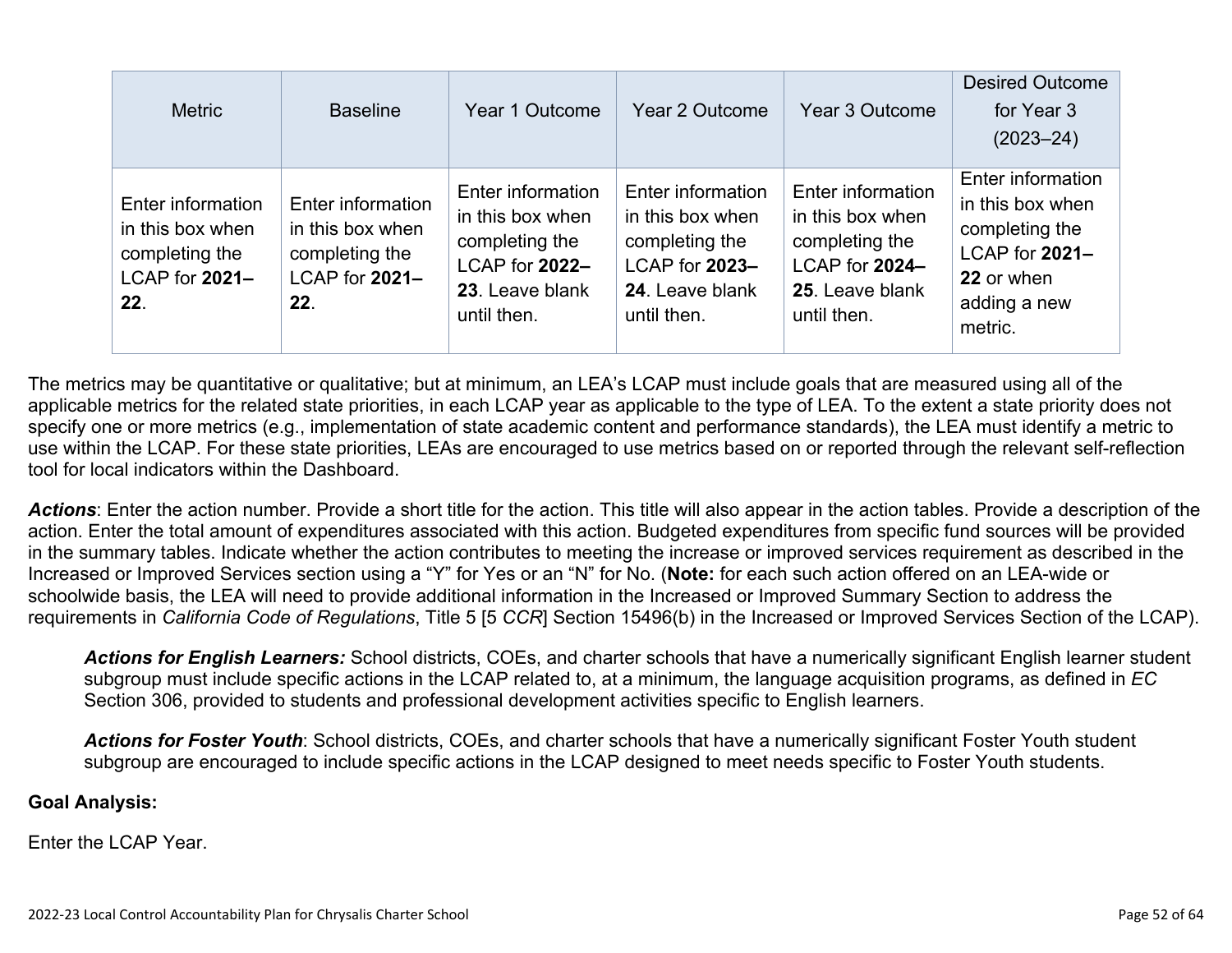Using actual annual measurable outcome data, including data from the Dashboard, analyze whether the planned actions were effective in achieving the goal. Respond to the prompts as instructed.

- Describe the overall implementation of the actions to achieve the articulated goal. Include a discussion of relevant challenges and successes experienced with the implementation process. This must include any instance where the LEA did not implement a planned action or implemented a planned action in a manner that differs substantively from how it was described in the adopted LCAP.
- Explain material differences between Budgeted Expenditures and Estimated Actual Expenditures and between the Planned Percentages of Improved Services and Estimated Actual Percentages of Improved Services, as applicable. Minor variances in expenditures or percentages do not need to be addressed, and a dollar-for-dollar accounting is not required.
- Describe the effectiveness of the specific actions to achieve the articulated goal as measured by the LEA. In some cases, not all actions in a goal will be intended to improve performance on all of the metrics associated with the goal. When responding to this prompt, LEAs may assess the effectiveness of a single action or group of actions within the goal in the context of performance on a single metric or group of specific metrics within the goal that are applicable to the action(s). Grouping actions with metrics will allow for more robust analysis of whether the strategy the LEA is using to impact a specified set of metrics is working and increase transparency for educational partners. LEAs are encouraged to use such an approach when goals include multiple actions and metrics that are not closely associated.
- Describe any changes made to this goal, expected outcomes, metrics, or actions to achieve this goal as a result of this analysis and analysis of the data provided in the Dashboard or other local data, as applicable.

# **Increased or Improved Services for Foster Youth, English Learners, and Low-Income Students**

## **Purpose**

A well-written Increased or Improved Services section provides educational partners with a comprehensive description, within a single dedicated section, of how an LEA plans to increase or improve services for its unduplicated students in grades TK–12 as compared to all students in grades TK–12, as applicable, and how LEA-wide or schoolwide actions identified for this purpose meet regulatory requirements. Descriptions provided should include sufficient detail yet be sufficiently succinct to promote a broader understanding of educational partners to facilitate their ability to provide input. An LEA's description in this section must align with the actions included in the Goals and Actions section as contributing.

## **Requirements and Instructions**

*Projected LCFF Supplemental and/or Concentration Grants*: Specify the amount of LCFF supplemental and concentration grant funds the LEA estimates it will receive in the coming year based on the number and concentration of low income, foster youth, and English learner students.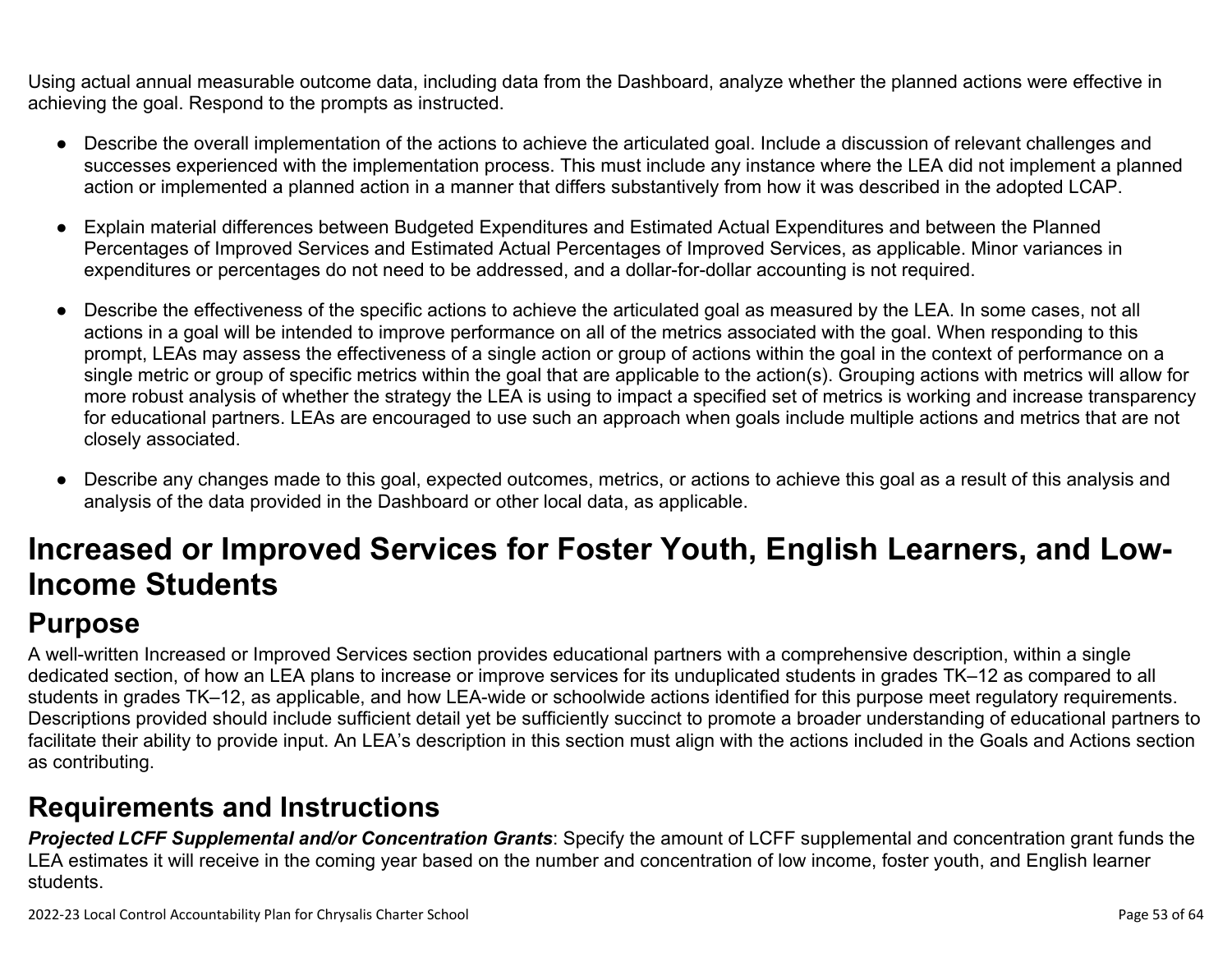**Projected Additional LCFF Concentration Grant (15 percent):** Specify the amount of additional LCFF concentration grant add-on funding, as described in *EC* Section 42238.02, that the LEA estimates it will receive in the coming year.

*Projected Percentage to Increase or Improve Services for the Coming School Year***:** Specify the estimated percentage by which services for unduplicated pupils must be increased or improved as compared to the services provided to all students in the LCAP year as calculated pursuant to 5 *CCR* Section 15496(a)(7).

*LCFF Carryover — Percentage:* Specify the LCFF Carryover — Percentage identified in the LCFF Carryover Table. If a carryover percentage is not identified in the LCFF Carryover Table, specify a percentage of zero (0.00%).

*LCFF Carryover — Dollar:* Specify the LCFF Carryover — Dollar amount identified in the LCFF Carryover Table. If a carryover amount is not identified in the LCFF Carryover Table, specify an amount of zero (\$0).

**Total Percentage to Increase or Improve Services for the Coming School Year:** Add the Projected Percentage to Increase or Improve Services for the Coming School Year and the Proportional LCFF Required Carryover Percentage and specify the percentage. This is the LEAs percentage by which services for unduplicated pupils must be increased or improved as compared to the services provided to all students in the LCAP year, as calculated pursuant to 5 *CCR* Section 15496(a)(7).

### *Required Descriptions:*

**For each action being provided to an entire school, or across the entire school district or COE, an explanation of (1) how the needs of foster youth, English learners, and low-income students were considered first, and (2) how these actions are effective in meeting the goals for these students.**

For each action included in the Goals and Actions section as contributing to the increased or improved services requirement for unduplicated pupils and provided on an LEA-wide or schoolwide basis, the LEA must include an explanation consistent with 5 *CCR* Section 15496(b). For any such actions continued into the 2021–24 LCAP from the 2017–2020 LCAP, the LEA must determine whether or not the action was effective as expected, and this determination must reflect evidence of outcome data or actual implementation to date.

**Principally Directed and Effective:** An LEA demonstrates how an action is principally directed towards and effective in meeting the LEA's goals for unduplicated students when the LEA explains how:

- It considers the needs, conditions, or circumstances of its unduplicated pupils;
- The action, or aspect(s) of the action (including, for example, its design, content, methods, or location), is based on these considerations; and
- The action is intended to help achieve an expected measurable outcome of the associated goal.

As such, the response provided in this section may rely on a needs assessment of unduplicated students.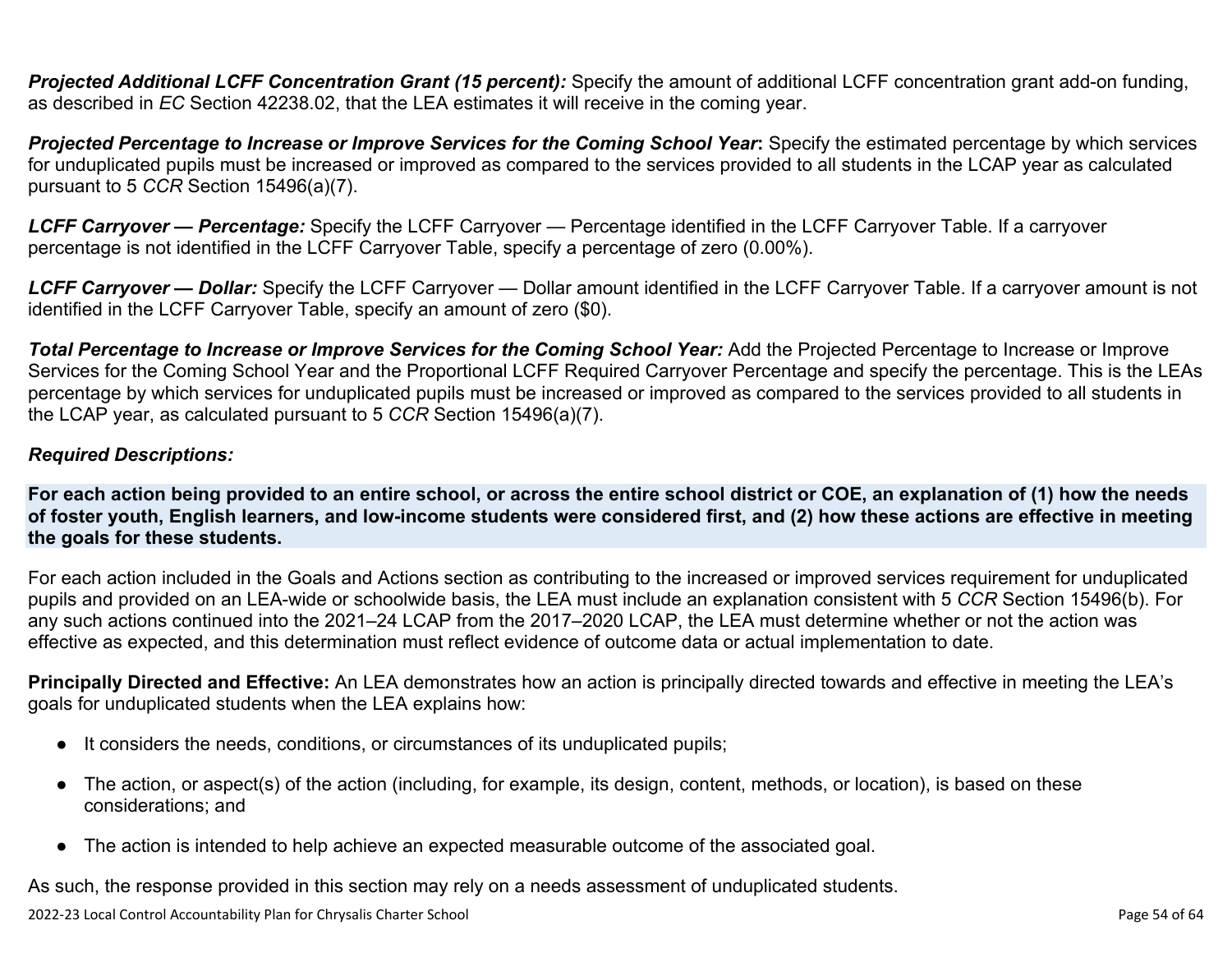Conclusory statements that a service will help achieve an expected outcome for the goal, without an explicit connection or further explanation as to how, are not sufficient. Further, simply stating that an LEA has a high enrollment percentage of a specific student group or groups does not meet the increase or improve services standard because enrolling students is not the same as serving students.

For example, if an LEA determines that low-income students have a significantly lower attendance rate than the attendance rate for all students, it might justify LEA-wide or schoolwide actions to address this area of need in the following way:

After assessing the needs, conditions, and circumstances of our low-income students, we learned that the attendance rate of our lowincome students is 7 percent lower than the attendance rate for all students. (Needs, Conditions, Circumstances [Principally Directed])

In order to address this condition of our low-income students, we will develop and implement a new attendance program that is designed to address some of the major causes of absenteeism, including lack of reliable transportation and food, as well as a school climate that does not emphasize the importance of attendance. Goal N, Actions X, Y, and Z provide additional transportation and nutritional resources as well as a districtwide educational campaign on the benefits of high attendance rates. (Contributing Action[s])

These actions are being provided on an LEA-wide basis and we expect/hope that all students with less than a 100 percent attendance rate will benefit. However, because of the significantly lower attendance rate of low-income students, and because the actions meet needs most associated with the chronic stresses and experiences of a socio-economically disadvantaged status, we expect that the attendance rate for our low-income students will increase significantly more than the average attendance rate of all other students. (Measurable Outcomes [Effective In])

**COEs and Charter Schools**: Describe how actions included as contributing to meeting the increased or improved services requirement on an LEA-wide basis are principally directed to and effective in meeting its goals for unduplicated pupils in the state and any local priorities as described above. In the case of COEs and charter schools, schoolwide and LEA-wide are considered to be synonymous.

### **For School Districts Only:**

### **Actions Provided on an LEA-Wide Basis:**

*Unduplicated Percentage > 55 percent:* For school districts with an unduplicated pupil percentage of 55 percent or more, describe how these actions are principally directed to and effective in meeting its goals for unduplicated pupils in the state and any local priorities as described above.

*Unduplicated Percentage < 55 percent:* For school districts with an unduplicated pupil percentage of less than 55 percent, describe how these actions are principally directed to and effective in meeting its goals for unduplicated pupils in the state and any local priorities. Also describe how the actions **are the most effective use of the funds** to meet these goals for its unduplicated pupils. Provide the basis for this determination, including any alternatives considered, supporting research, experience, or educational theory.

### **Actions Provided on a Schoolwide Basis:**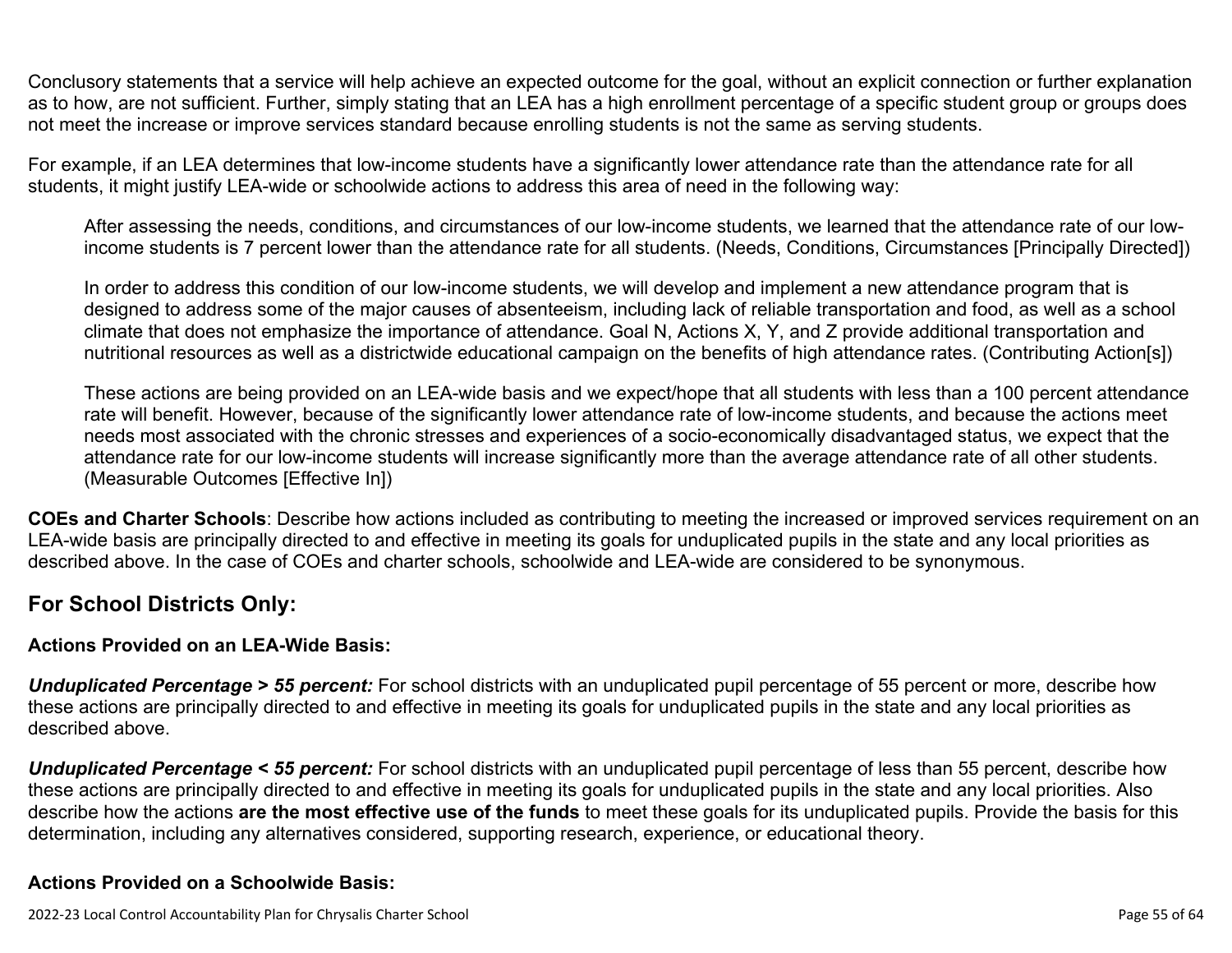School Districts must identify in the description those actions being funded and provided on a schoolwide basis, and include the required description supporting the use of the funds on a schoolwide basis.

**For schools with 40 percent or more enrollment of unduplicated pupils:** Describe how these actions are principally directed to and effective in meeting its goals for its unduplicated pupils in the state and any local priorities.

**For school districts expending funds on a schoolwide basis at a school with less than 40 percent enrollment of unduplicated pupils:** Describe how these actions are principally directed to and how the actions are the most effective use of the funds to meet its goals for foster youth, English learners, and low-income students in the state and any local priorities.

#### **A description of how services for foster youth, English learners, and low-income students are being increased or improved by the percentage required.**

Consistent with the requirements of 5 *CCR* Section 15496, describe how services provided for unduplicated pupils are increased or improved by at least the percentage calculated as compared to the services provided for all students in the LCAP year. To improve services means to grow services in quality and to increase services means to grow services in quantity. Services are increased or improved by those actions in the LCAP that are included in the Goals and Actions section as contributing to the increased or improved services requirement, whether they are provided on an LEA-wide or schoolwide basis or provided on a limited basis to unduplicated students. A limited action is an action that only serves foster youth, English learners, and/or low-income students. This description must address how these action(s) are expected to result in the required proportional increase or improvement in services for unduplicated pupils as compared to the services the LEA provides to all students for the relevant LCAP year.

For any action contributing to meeting the increased or improved services requirement that is associated with a Planned Percentage of Improved Services in the Contributing Summary Table rather than an expenditure of LCFF funds, describe the methodology that was used to determine the contribution of the action towards the proportional percentage. See the instructions for determining the Planned Percentage of Improved Services for information on calculating the Percentage of Improved Services.

#### **A description of the plan for how the additional concentration grant add-on funding identified above will be used to increase the number of staff providing direct services to students at schools that have a high concentration (above 55 percent) of foster youth, English learners, and low-income students, as applicable.**

An LEA that receives the additional concentration grant add-on described in *EC* Section 42238.02 is required to demonstrate how it is using these funds to increase the number of staff who provide direct services to students at schools with an enrollment of unduplicated students that is greater than 55 percent as compared to the number of staff who provide direct services to students at schools with an enrollment of unduplicated students that is equal to or less than 55 percent. The staff who provide direct services to students must be certificated staff and/or classified staff employed by the LEA; classified staff includes custodial staff.

Provide the following descriptions, as applicable to the LEA: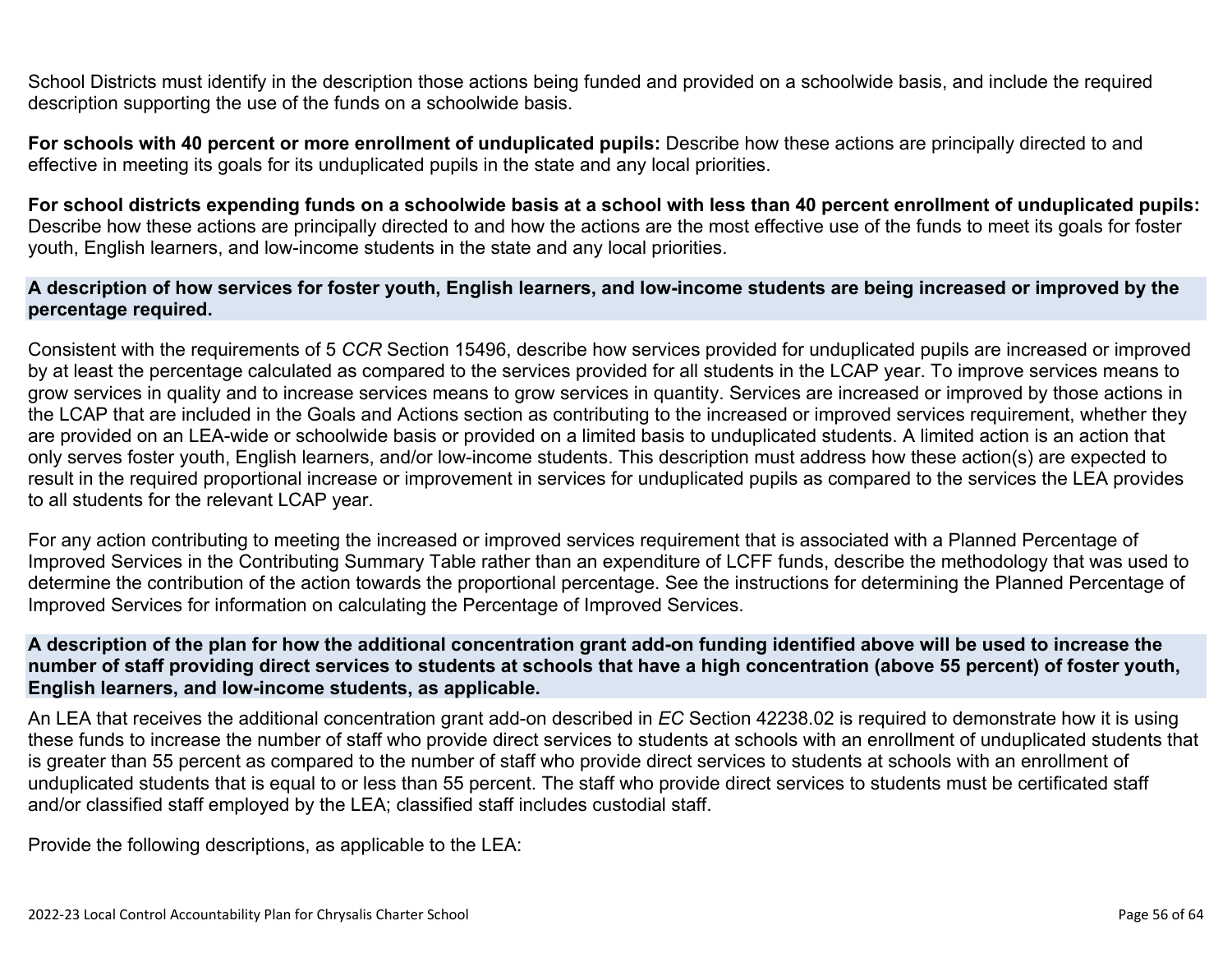An LEA that does not receive a concentration grant or the concentration grant add-on must indicate that a response to this prompt is not applicable.

Identify the goal and action numbers of the actions in the LCAP that the LEA is implementing to meet the requirement to increase the number of staff who provide direct services to students at schools with an enrollment of unduplicated students that is greater than 55 percent.

An LEA that does not have comparison schools from which to describe how it is using the concentration grant add-on funds, such as an LEA that only has schools with an enrollment of unduplicated students that is greater than 55 percent, must describe how it is using the funds to increase the number of credentialed staff, classified staff, or both, including custodial staff, who provide direct services to students at selected schools and the criteria used to determine which schools require additional staffing support.

In the event that an additional concentration grant add-on is not sufficient to increase staff providing direct services to students at a school with an enrollment of unduplicated students that is greater than 55 percent, the LEA must describe how it is using the funds to retain staff providing direct services to students at a school with an enrollment of unduplicated students that is greater than 55 percent.

Complete the table as follows:

- Provide the staff-to-student ratio of classified staff providing direct services to students with a concentration of unduplicated students that is 55 percent or less and the staff-to-student ratio of classified staff providing direct services to students at schools with a concentration of unduplicated students that is greater than 55 percent, as applicable to the LEA. The LEA may group its schools by grade span (Elementary, Middle/Junior High, and High Schools), as applicable to the LEA. The staff-to-student ratio must be based on the number of full time equivalent (FTE) staff and the number of enrolled students as counted on the first Wednesday in October of each year.
- Provide the staff-to-student ratio of certificated staff providing direct services to students at schools with a concentration of unduplicated students that is 55 percent or less and the staff-to-student ratio of certificated staff providing direct services to students at schools with a concentration of unduplicated students that is greater than 55 percent, as applicable to the LEA. The LEA may group its schools by grade span (Elementary, Middle/Junior High, and High Schools), as applicable to the LEA. The staff-to-student ratio must be based on the number of FTE staff and the number of enrolled students as counted on the first Wednesday in October of each year.

# **Action Tables**

Complete the Data Entry Table for each action in the LCAP. The information entered into this table will automatically populate the other Action Tables. Information is only entered into the Data Entry Table, the Annual Update Table, the Contributing Actions Annual Update Table, and the LCFF Carryover Table. With the exception of the Data Entry Table, the word "input" has been added to column headers to aid in identifying the column(s) where information will be entered. Information is not entered on the remaining Action tables.

The following tables are required to be included as part of the LCAP adopted by the local governing board or governing body:

• Table 1: Total Planned Expenditures Table (for the coming LCAP Year)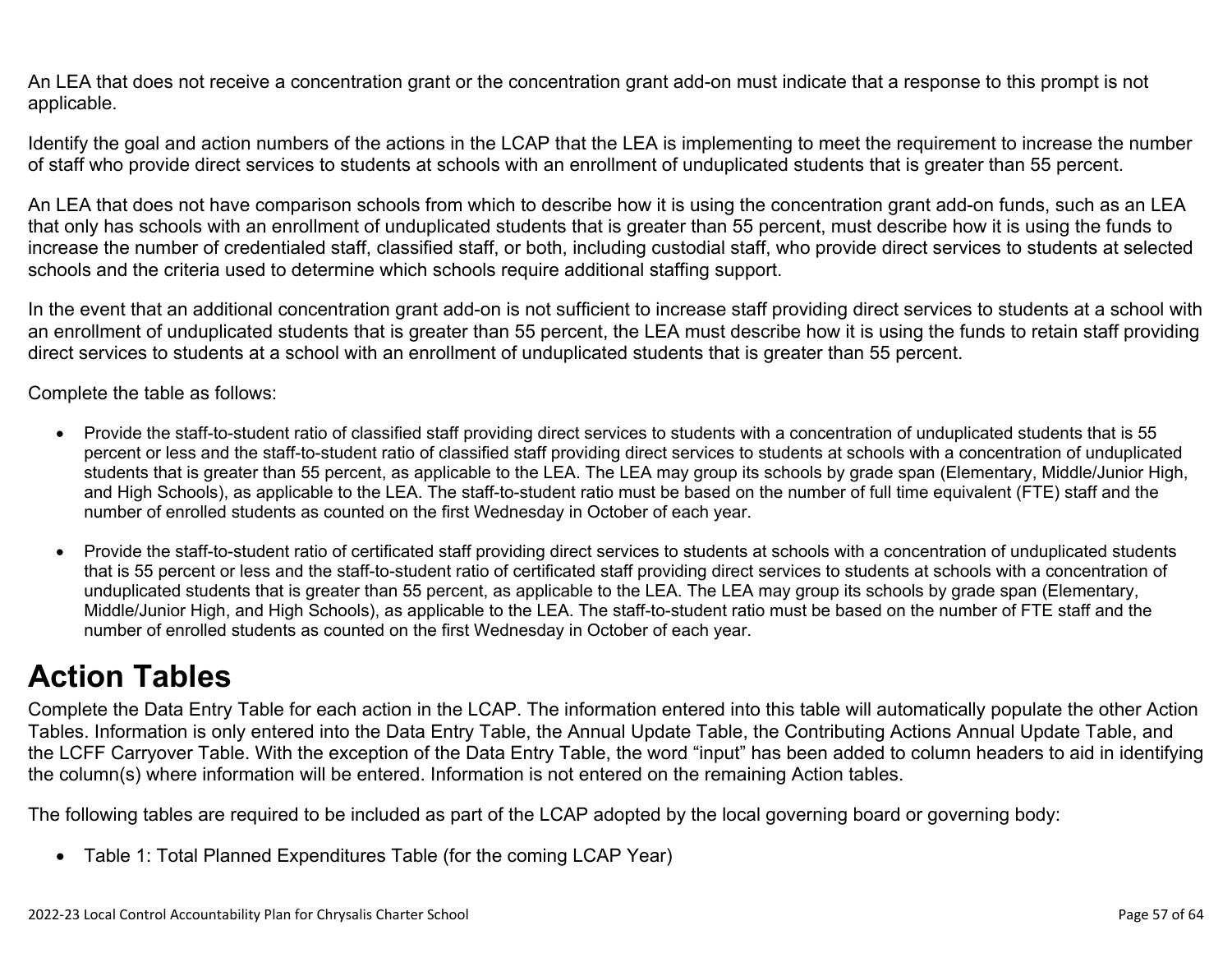- Table 2: Contributing Actions Table (for the coming LCAP Year)
- Table 3: Annual Update Table (for the current LCAP Year)
- Table 4: Contributing Actions Annual Update Table (for the current LCAP Year)
- Table 5: LCFF Carryover Table (for the current LCAP Year)

Note: The coming LCAP Year is the year that is being planned for, while the current LCAP year is the current year of implementation. For example, when developing the 2022–23 LCAP, 2022–23 will be the coming LCAP Year and 2021–22 will be the current LCAP Year.

## **Data Entry Table**

The Data Entry Table may be included in the LCAP as adopted by the local governing board or governing body, but is not required to be included. In the Data Entry Table, input the following information for each action in the LCAP for that applicable LCAP year:

- **LCAP Year**: Identify the applicable LCAP Year.
- **1. Projected LCFF Base Grant**: Provide the total amount of LCFF funding the LEA estimates it will receive for the coming school year, excluding the supplemental and concentration grants and the add-ons for the Targeted Instructional Improvement Grant Program and the Home to School Transportation Program, pursuant to 5 *CCR* Section 15496(a)(8).

See *EC* sections 2574 (for COEs) and 42238.02 (for school districts and charter schools), as applicable, for LCFF apportionment calculations.

- **2. Projected LCFF Supplemental and/or Concentration Grants:** Provide the total amount of LCFF supplemental and concentration grants the LEA estimates it will receive on the basis of the number and concentration of unduplicated students for the coming school year.
- **3. Projected Percentage to Increase or Improve Services for the Coming School Year:** This percentage will not be entered; it is calculated based on the Projected LCFF Base Grant and the Projected LCFF Supplemental and/or Concentration Grants, pursuant to 5 *CCR* Section 15496(a)(8). This is the percentage by which services for unduplicated pupils must be increased or improved as compared to the services provided to all students in the coming LCAP year.
- **LCFF Carryover Percentage:** Specify the LCFF Carryover Percentage identified in the LCFF Carryover Table from the prior LCAP year. If a carryover percentage is not identified in the LCFF Carryover Table, specify a percentage of zero (0.00%).
- **Total Percentage to Increase or Improve Services for the Coming School Year:** This percentage will not be entered; it is calculated based on the Projected Percentage to Increase or Improve Services for the Coming School Year and the LCFF Carryover —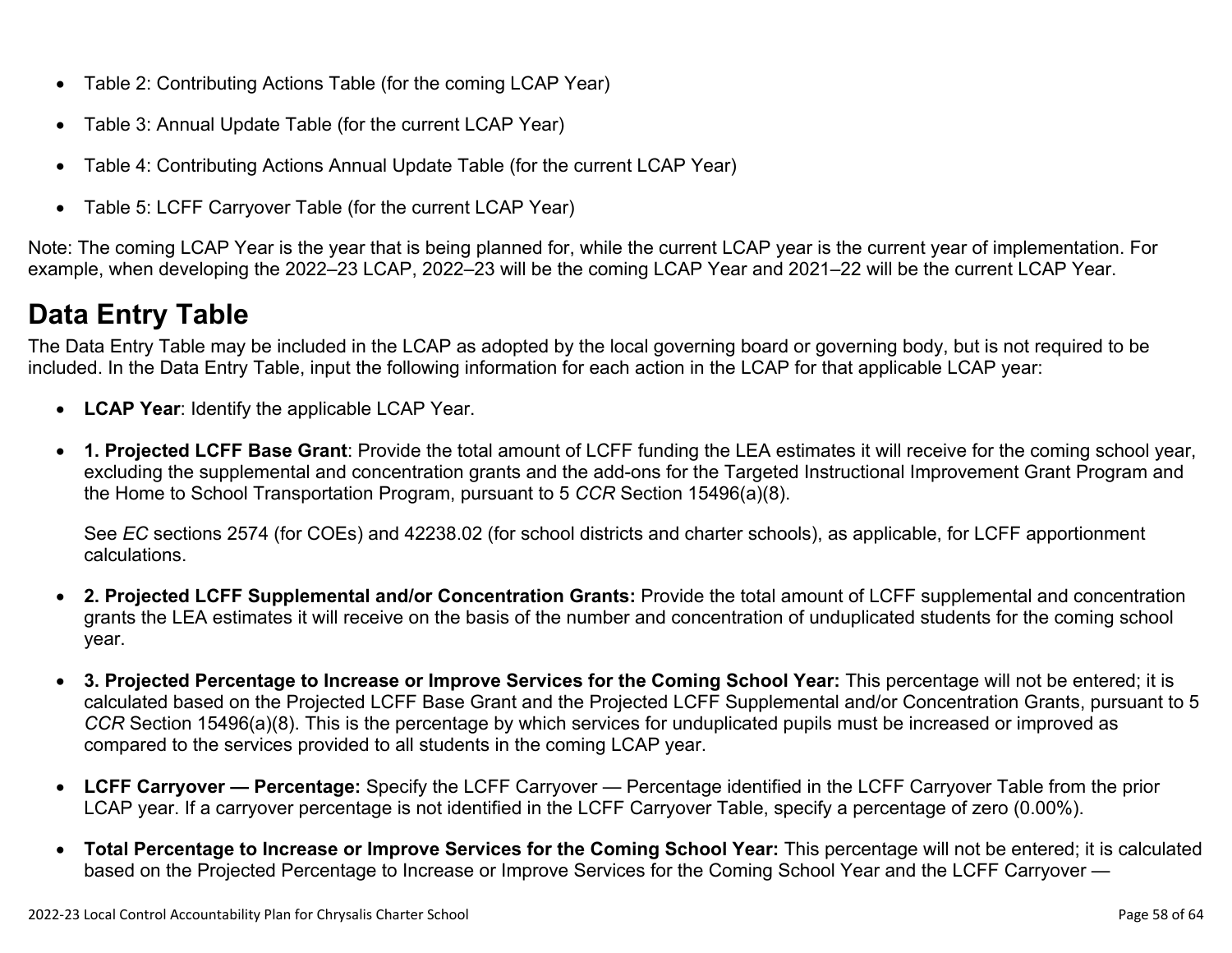Percentage. This is the percentage by which the LEA must increase or improve services for unduplicated pupils as compared to the services provided to all students in the coming LCAP year.

- **Goal #**: Enter the LCAP Goal number for the action.
- **Action #**: Enter the action's number as indicated in the LCAP Goal.
- **Action Title**: Provide a title of the action.
- **Student Group(s)**: Indicate the student group or groups who will be the primary beneficiary of the action by entering "All," or by entering a specific student group or groups.
- **Contributing to Increased or Improved Services?:** Type "Yes" if the action **is** included as contributing to meeting the increased or improved services; OR, type "No" if the action is **not** included as contributing to meeting the increased or improved services.
- If "Yes" is entered into the Contributing column, then complete the following columns:
	- o **Scope**: The scope of an action may be LEA-wide (i.e., districtwide, countywide, or charterwide), schoolwide, or limited. An action that is LEA-wide in scope upgrades the entire educational program of the LEA. An action that is schoolwide in scope upgrades the entire educational program of a single school. An action that is limited in its scope is an action that serves only one or more unduplicated student groups.
	- o **Unduplicated Student Group(s)**: Regardless of scope, contributing actions serve one or more unduplicated student groups. Indicate one or more unduplicated student groups for whom services are being increased or improved as compared to what all students receive.
	- o **Location**: Identify the location where the action will be provided. If the action is provided to all schools within the LEA, the LEA must indicate "All Schools." If the action is provided to specific schools within the LEA or specific grade spans only, the LEA must enter "Specific Schools" or "Specific Grade Spans." Identify the individual school or a subset of schools or grade spans (e.g., all high schools or grades transitional kindergarten through grade five), as appropriate.
- **Time Span**: Enter "ongoing" if the action will be implemented for an indeterminate period of time. Otherwise, indicate the span of time for which the action will be implemented. For example, an LEA might enter "1 Year," or "2 Years," or "6 Months."
- **Total Personnel**: Enter the total amount of personnel expenditures utilized to implement this action.
- **Total Non-Personnel**: This amount will be automatically calculated based on information provided in the Total Personnel column and the Total Funds column.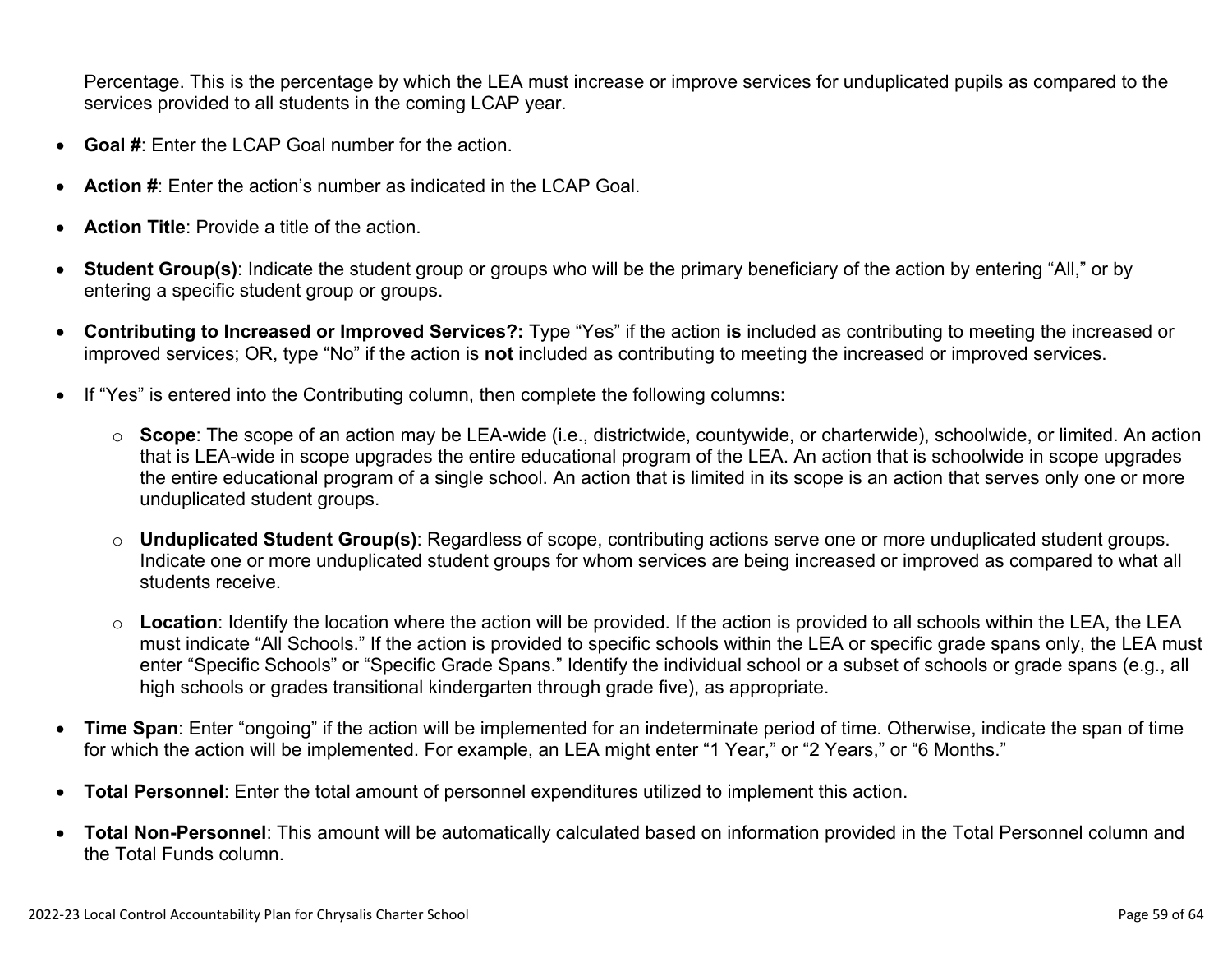- **LCFF Funds**: Enter the total amount of LCFF funds utilized to implement this action, if any. LCFF funds include all funds that make up an LEA's total LCFF target (i.e., base grant, grade span adjustment, supplemental grant, concentration grant, Targeted Instructional Improvement Block Grant, and Home-To-School Transportation).
	- o **Note:** For an action to contribute towards meeting the increased or improved services requirement it must include some measure of LCFF funding. The action may also include funding from other sources, however the extent to which an action contributes to meeting the increased or improved services requirement is based on the LCFF funding being used to implement the action.
- **Other State Funds**: Enter the total amount of Other State Funds utilized to implement this action, if any.
- **Local Funds**: Enter the total amount of Local Funds utilized to implement this action, if any.
- **Federal Funds**: Enter the total amount of Federal Funds utilized to implement this action, if any.
- **Total Funds**: This amount is automatically calculated based on amounts entered in the previous four columns.
- **Planned Percentage of Improved Services**: For any action identified as contributing, being provided on a Limited basis to unduplicated students, and that does not have funding associated with the action, enter the planned quality improvement anticipated for the action as a percentage rounded to the nearest hundredth (0.00%). A limited action is an action that only serves foster youth, English learners, and/or low-income students.
	- o As noted in the instructions for the Increased or Improved Services section, when identifying a Planned Percentage of Improved Services, the LEA must describe the methodology that it used to determine the contribution of the action towards the proportional percentage. The percentage of improved services for an action corresponds to the amount of LCFF funding that the LEA estimates it would expend to implement the action if it were funded.

For example, an LEA determines that there is a need to analyze data to ensure that instructional aides and expanded learning providers know what targeted supports to provide to students who are foster youth. The LEA could implement this action by hiring additional staff to collect and analyze data and to coordinate supports for students, which the LEA estimates would cost \$165,000. Instead, the LEA chooses to utilize a portion of existing staff time to analyze data relating to students who are foster youth. This analysis will then be shared with site principals who will use the data to coordinate services provided by instructional assistants and expanded learning providers to target support to students. In this example, the LEA would divide the estimated cost of \$165,000 by the amount of LCFF Funding identified in the Data Entry Table and then convert the quotient to a percentage. This percentage is the Planned Percentage of Improved Service for the action.

## **Contributing Actions Table**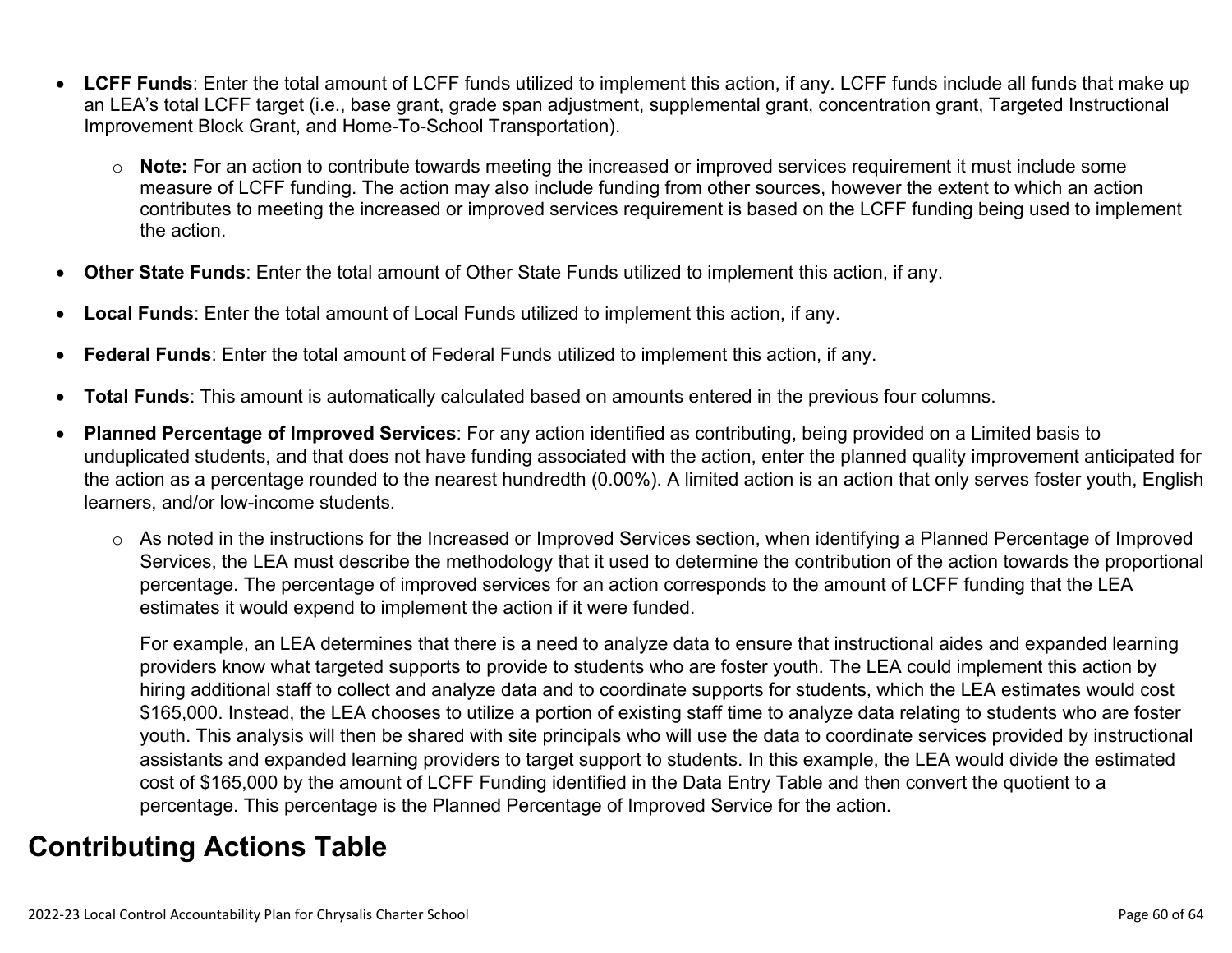As noted above, information will not be entered in the Contributing Actions Table; however, the 'Contributing to Increased or Improved Services?' column will need to be checked to ensure that only actions with a "Yes" are displaying. If actions with a "No" are displayed or if actions that are contributing are not displaying in the column, use the drop-down menu in the column header to filter only the "Yes" responses.

## **Annual Update Table**

In the Annual Update Table, provide the following information for each action in the LCAP for the relevant LCAP year:

• **Estimated Actual Expenditures**: Enter the total estimated actual expenditures to implement this action, if any.

## **Contributing Actions Annual Update Table**

In the Contributing Actions Annual Update Table, check the 'Contributing to Increased or Improved Services?' column to ensure that only actions with a "Yes" are displaying. If actions with a "No" are displayed or if actions that are contributing are not displaying in the column, use the drop-down menu in the column header to filter only the "Yes" responses. Provide the following information for each contributing action in the LCAP for the relevant LCAP year:

- **6. Estimated Actual LCFF Supplemental and/or Concentration Grants:** Provide the total amount of LCFF supplemental and concentration grants the LEA estimates it will actually receive based on of the number and concentration of unduplicated students in the current school year.
- **Estimated Actual Expenditures for Contributing Actions**: Enter the total estimated actual expenditure of LCFF funds used to implement this action, if any.
- **Estimated Actual Percentage of Improved Services:** For any action identified as contributing, being provided on a Limited basis only to unduplicated students, and that does not have funding associated with the action, enter the total estimated actual quality improvement anticipated for the action as a percentage rounded to the nearest hundredth (0.00%).
	- o Building on the example provided above for calculating the Planned Percentage of Improved Services, the LEA in the example implements the action. As part of the annual update process, the LEA reviews implementation and student outcome data and determines that the action was implemented with fidelity and that outcomes for foster youth students improved. The LEA reviews the original estimated cost for the action and determines that had it hired additional staff to collect and analyze data and to coordinate supports for students that estimated actual cost would have been \$169,500 due to a cost of living adjustment. The LEA would divide the estimated actual cost of \$169,500 by the amount of LCFF Funding identified in the Data Entry Table and then convert the quotient to a percentage. This percentage is the Estimated Actual Percentage of Improved Services for the action.

## **LCFF Carryover Table**

• **9. Estimated Actual LCFF Base Grant**: Provide the total amount of LCFF funding the LEA estimates it will receive for the current school year, excluding the supplemental and concentration grants and the add-ons for the Targeted Instructional Improvement Grant Program and the Home to School Transportation Program, pursuant to 5 *CCR* Section 15496(a)(8).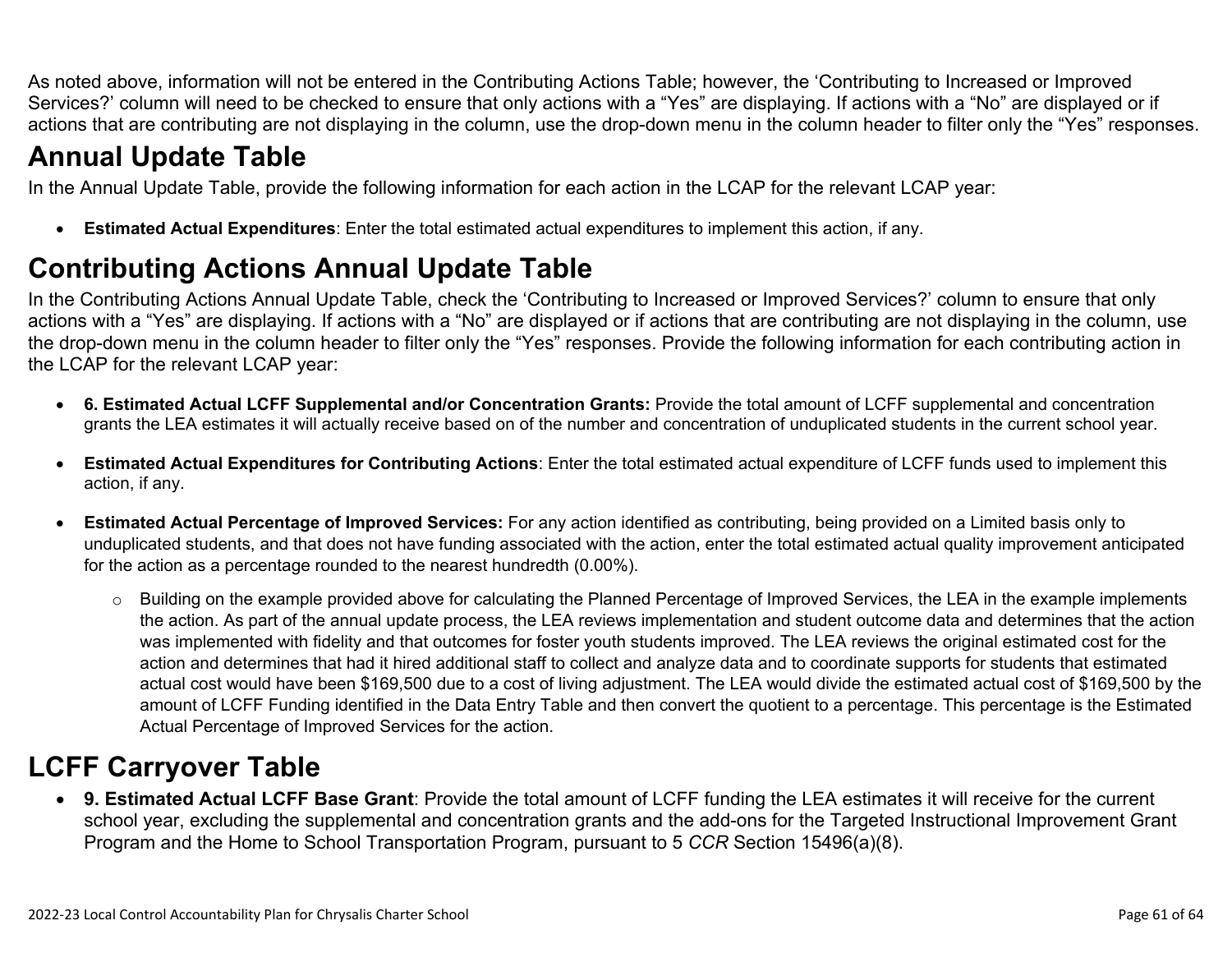• **10. Total Percentage to Increase or Improve Services for the Current School Year:** This percentage will not be entered. The percentage is calculated based on the amounts of the Estimated Actual LCFF Base Grant (9) and the Estimated Actual LCFF Supplemental and/or Concentration Grants (6), pursuant to 5 *CCR* Section 15496(a)(8), plus the LCFF Carryover – Percentage from the prior year. This is the percentage by which services for unduplicated pupils must be increased or improved as compared to the services provided to all students in the current LCAP year.

## **Calculations in the Action Tables**

To reduce the duplication of effort of LEAs, the Action Tables include functionality such as pre-population of fields and cells based on the information provided in the Data Entry Table, the Annual Update Summary Table, and the Contributing Actions Table. For transparency, the functionality and calculations used are provided below.

### **Contributing Actions Table**

- 4. Total Planned Contributing Expenditures (LCFF Funds)
	- $\circ$  This amount is the total of the Planned Expenditures for Contributing Actions (LCFF Funds) column
- 5. Total Planned Percentage of Improved Services
	- $\circ$  This percentage is the total of the Planned Percentage of Improved Services column
- Planned Percentage to Increase or Improve Services for the coming school year (4 divided by 1, plus 5)
	- o This percentage is calculated by dividing the Total Planned Contributing Expenditures (4) by the Projected LCFF Base Grant (1), converting the quotient to a percentage, and adding it to the Total Planned Percentage of Improved Services (5).

### **Contributing Actions Annual Update Table**

Pursuant to *EC* Section 42238.07(c)(2), if the Total Planned Contributing Expenditures (4) is less than the Estimated Actual LCFF Supplemental and Concentration Grants (6), the LEA is required to calculate the difference between the Total Planned Percentage of Improved Services (5) and the Total Estimated Actual Percentage of Improved Services (7). If the Total Planned Contributing Expenditures (4) is equal to or greater than the Estimated Actual LCFF Supplemental and Concentration Grants (6), the Difference Between Planned and Estimated Actual Percentage of Improved Services will display "Not Required."

- 6. Estimated Actual LCFF Supplemental and Concentration Grants
	- o This is the total amount of LCFF supplemental and concentration grants the LEA estimates it will actually receive based on of the number and concentration of unduplicated students in the current school year.
- 4. Total Planned Contributing Expenditures (LCFF Funds)
	- $\circ$  This amount is the total of the Last Year's Planned Expenditures for Contributing Actions (LCFF Funds)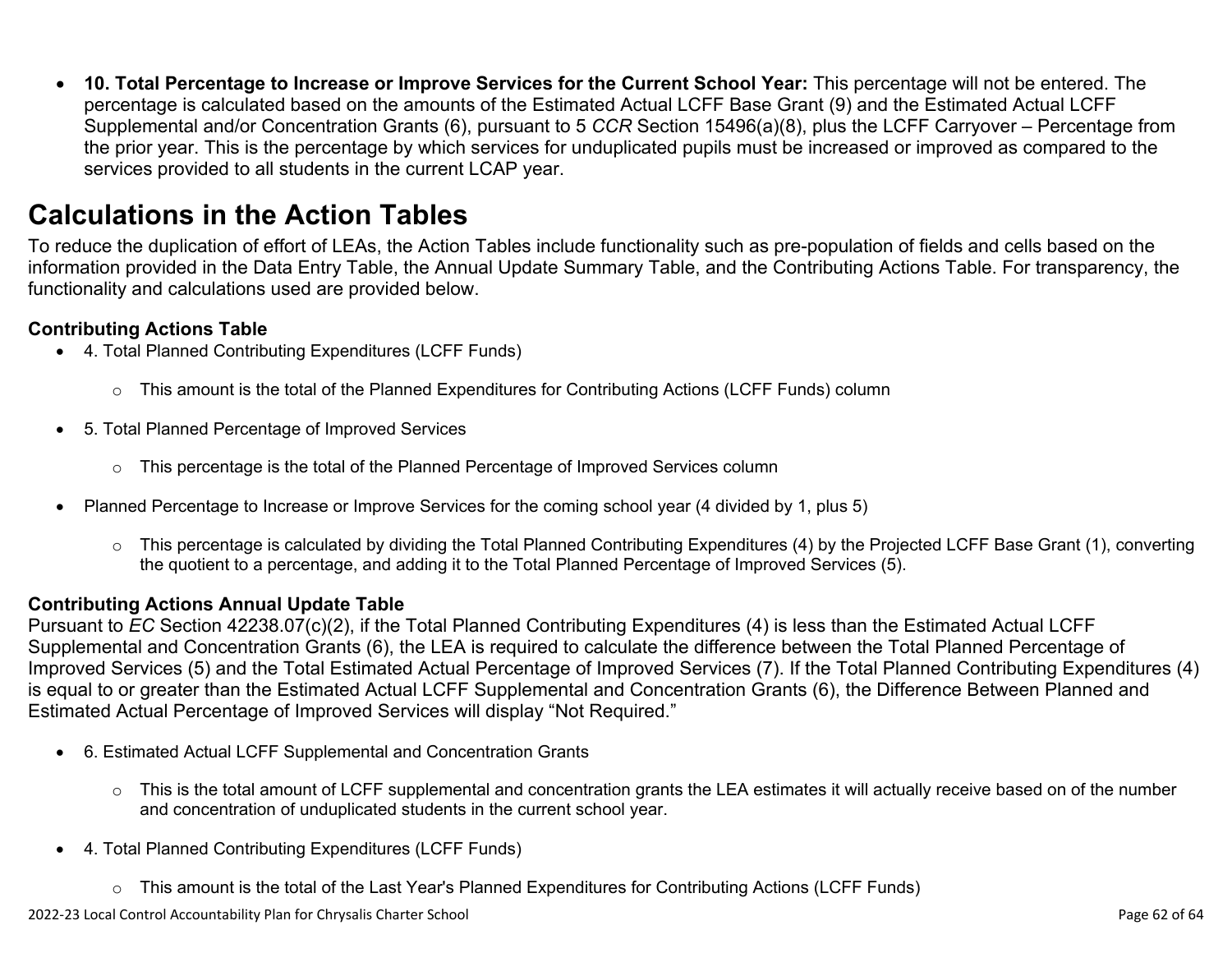- 7. Total Estimated Actual Expenditures for Contributing Actions
	- o This amount is the total of the Estimated Actual Expenditures for Contributing Actions (LCFF Funds)
- Difference Between Planned and Estimated Actual Expenditures for Contributing Actions (Subtract 7 from 4)
	- $\circ$  This amount is the Total Estimated Actual Expenditures for Contributing Actions (7) subtracted from the Total Planned Contributing Expenditures (4)
- 5. Total Planned Percentage of Improved Services (%)
	- o This amount is the total of the Planned Percentage of Improved Services column
- 8. Total Estimated Actual Percentage of Improved Services (%)
	- o This amount is the total of the Estimated Actual Percentage of Improved Services column
- Difference Between Planned and Estimated Actual Percentage of Improved Services (Subtract 5 from 8)
	- o This amount is the Total Planned Percentage of Improved Services (5) subtracted from the Total Estimated Actual Percentage of Improved Services (8)

### **LCFF Carryover Table**

- 10. Total Percentage to Increase or Improve Services for the Current School Year (6 divided by 9 + Carryover %)
	- $\circ$  This percentage is the Estimated Actual LCFF Supplemental and/or Concentration Grants (6) divided by the Estimated Actual LCFF Base Grant (9) plus the LCFF Carryover – Percentage from the prior year.
- 11. Estimated Actual Percentage of Increased or Improved Services (7 divided by 9, plus 8)
	- o This percentage is the Total Estimated Actual Expenditures for Contributing Actions (7) divided by the LCFF Funding (9), then converting the quotient to a percentage and adding the Total Estimated Actual Percentage of Improved Services (8).
- 12. LCFF Carryover Dollar Amount LCFF Carryover (Subtract 11 from 10 and multiply by 9)
	- $\circ$  If the Estimated Actual Percentage of Increased or Improved Services (11) is less than the Estimated Actual Percentage to Increase or Improve Services (10), the LEA is required to carry over LCFF funds.

The amount of LCFF funds is calculated by subtracting the Estimated Actual Percentage to Increase or Improve Services (11) from the Estimated Actual Percentage of Increased or Improved Services (10) and then multiplying by the Estimated Actual LCFF Base Grant (9). This amount is the amount of LCFF funds that is required to be carried over to the coming year.